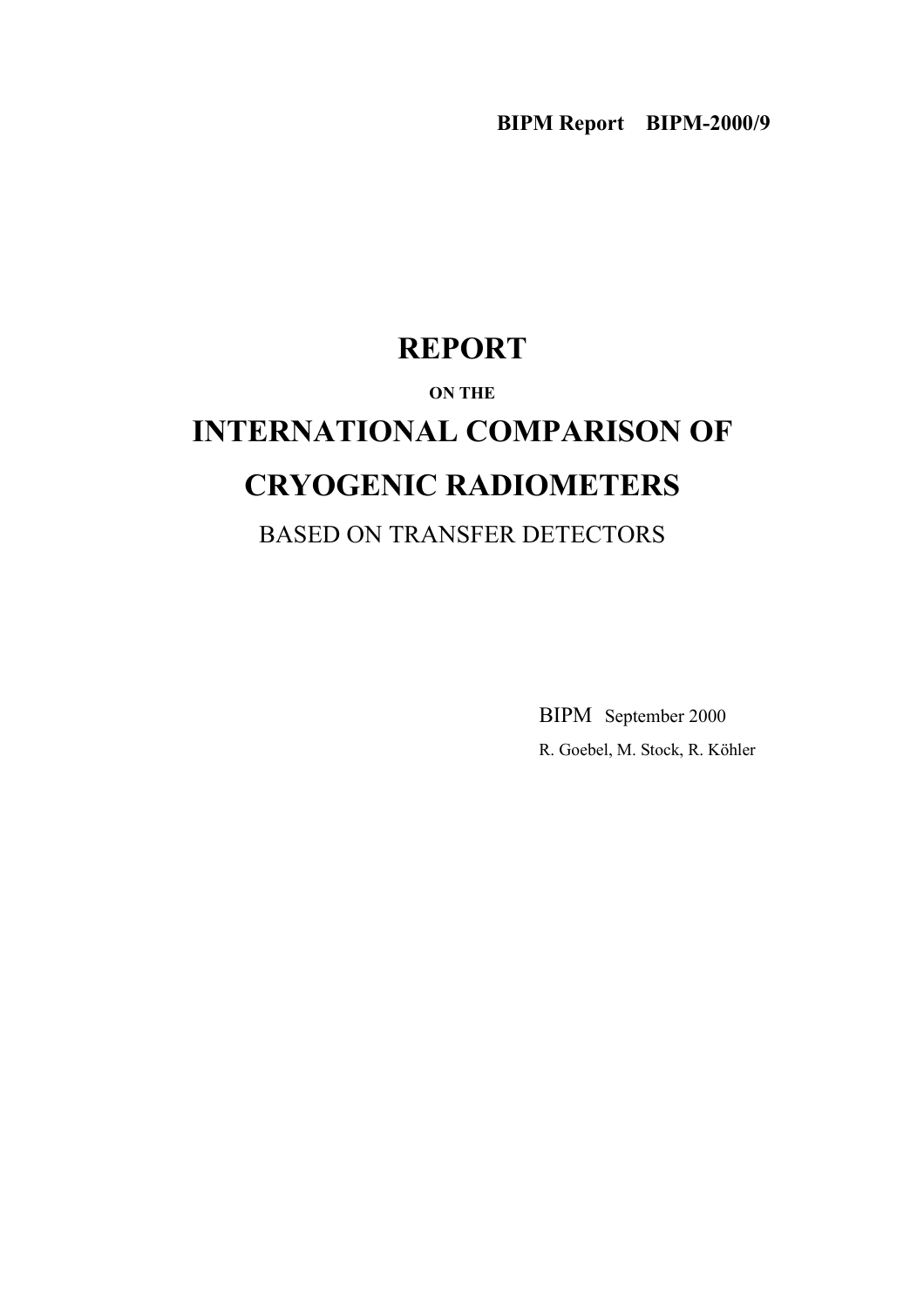# TABLE OF CONTENTS

| 1.             |        |  |
|----------------|--------|--|
|                | 1.1.   |  |
|                | 12     |  |
|                | 1.3.   |  |
|                | 1.4.   |  |
|                | 1.5.   |  |
| 2 <sub>1</sub> |        |  |
|                | 2.1.   |  |
|                | 2.1.1. |  |
|                | 2.1.2. |  |
|                | 2.1.3. |  |
|                |        |  |
|                | 2.1.4. |  |
|                | 2.1.5. |  |
|                | 2.2.   |  |
|                | 2.2.1. |  |
|                | 2.2.2. |  |
| 3.             |        |  |
|                | 3.1.   |  |
|                | 3 1 1  |  |
|                | 3.1.2. |  |
|                | 3.1.3. |  |
|                | 3.2.   |  |
|                | 3.2.1. |  |
|                | 3.2.2. |  |
| $\overline{4}$ |        |  |
|                | 4.1.   |  |
|                | 4.1.1. |  |
|                | 4.1.2. |  |
|                | 4.1.3. |  |
|                | 4.1.4. |  |
|                |        |  |
|                | 4.2.1. |  |
|                | 4.2.2. |  |
|                | 4.2.3. |  |
|                |        |  |
|                | 4.2.4. |  |
|                | 4.3.   |  |
|                | 4.3.1. |  |
|                | 4.3.2. |  |
|                | 4.3.3. |  |
|                | 4.3.4. |  |
|                | 4.4.   |  |
|                | 4.4.1. |  |
|                | 4.4.2. |  |
|                | 443    |  |
|                | 4.4.4. |  |
|                | 4.5.   |  |
|                | 4.5.1. |  |
|                | 4.5.2. |  |
|                | 4.5.3. |  |
|                | 4.5.4. |  |
|                | 4.6.   |  |
|                | 4.6.1. |  |
|                | 4.6.2. |  |
|                | 4.6.3. |  |
|                | 4.6.4. |  |
|                | 4.7.   |  |
|                | 4.7.1. |  |
|                | 4.7.2. |  |
|                | 4.7.3. |  |
|                |        |  |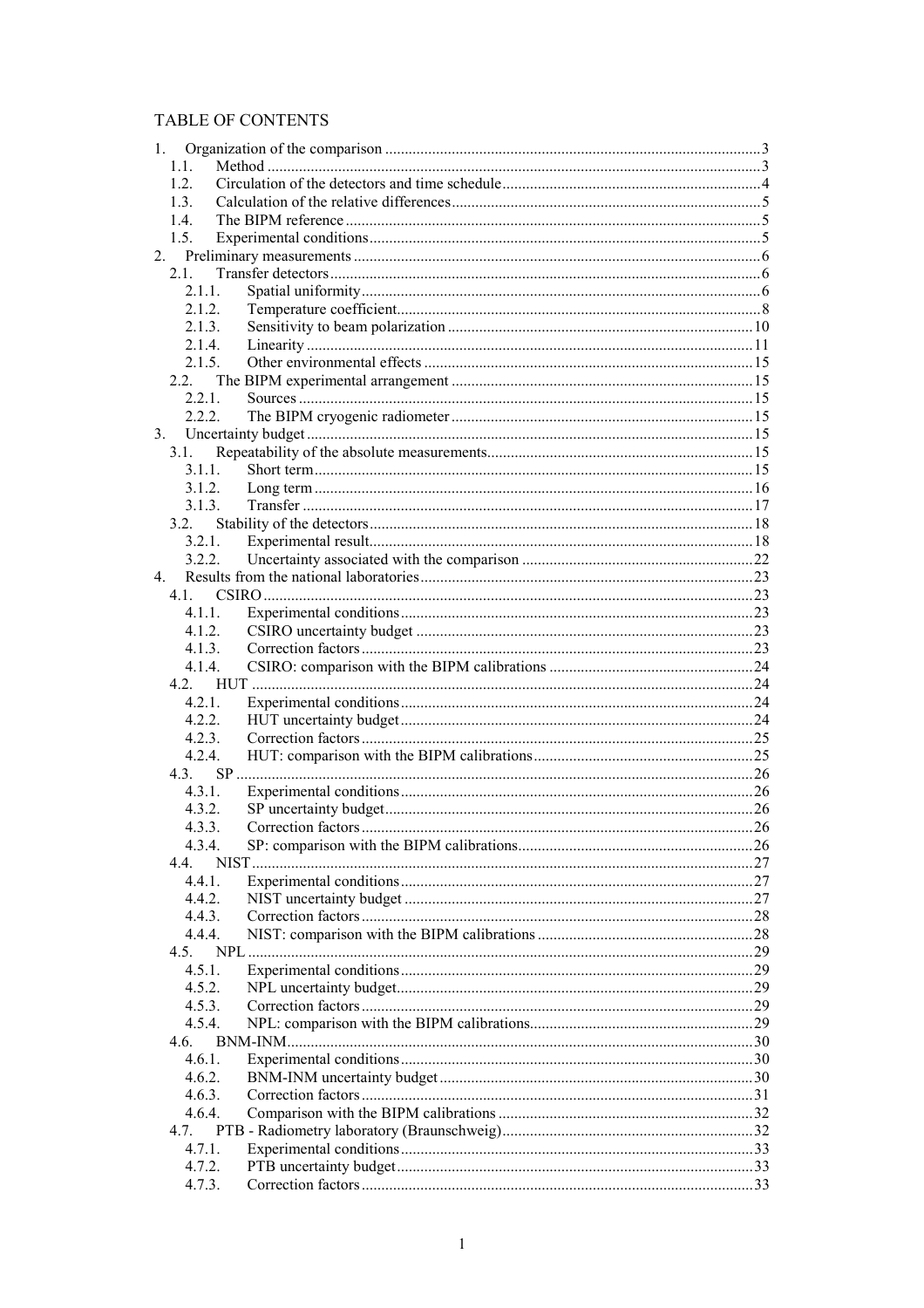| 4.7.4.      |  |
|-------------|--|
| 4.8.        |  |
| 4.8.1.      |  |
| 4.8.2.      |  |
| 4.8.3.      |  |
| 4.8.4.      |  |
| 4.9.        |  |
| 4.9.1.      |  |
| 4.9.2.      |  |
| 4.9.3.      |  |
| 494         |  |
| 4.10.       |  |
| $4.10.1$ .  |  |
| 4.10.2.     |  |
| 4.10.3.     |  |
| 4.10.4.     |  |
| 4.11.       |  |
| 4.11.1.     |  |
|             |  |
| 4.11.2.     |  |
| 4.11.3.     |  |
| 4.11.4.     |  |
| 4 1 2       |  |
| 4.12.1.     |  |
| 4.12.2.     |  |
| 4.12.3.     |  |
| 4.12.4.     |  |
| 4.13.       |  |
| 4.13.1.     |  |
| 4.13.2.     |  |
| 4.13.3.     |  |
| 4.13.4.     |  |
| 4.14.       |  |
| 4.14.1.     |  |
| 4.14.2.     |  |
| 4.14.3.     |  |
| 4.14.4.     |  |
| 4.15.       |  |
| 4.15.1.     |  |
|             |  |
| 4.15.2.     |  |
| 4.15.3.     |  |
| 4.15.4      |  |
| 4.16.       |  |
| 4.16.1.     |  |
| 4.16.2.     |  |
| 4.16.3.     |  |
| 4.16.4.     |  |
| $5_{-}$     |  |
| 5.1.        |  |
| 5.2.        |  |
| 5.2.1.      |  |
| 5.2.2.      |  |
| 5.2.3.      |  |
| 5.3.        |  |
| 6.          |  |
| $7^{\circ}$ |  |
| 7.1.        |  |
| 7.2.        |  |
|             |  |
| 7.3.        |  |
| 7.4.        |  |
| 8.          |  |
|             |  |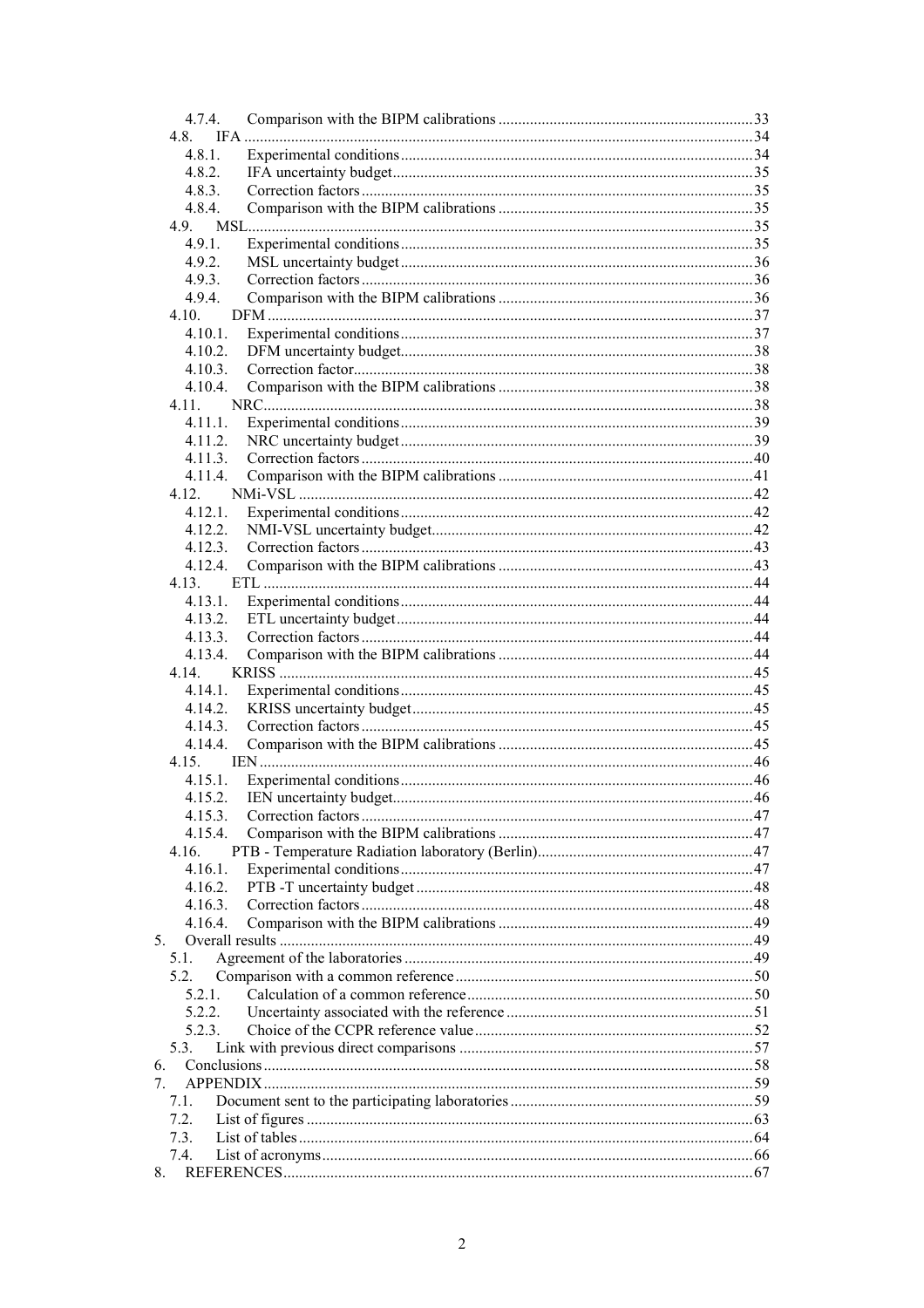# **Introduction**

Following the decisions of the 1994 meeting of the Consultative Committee for Photometry and Radiometry (CCPR) the BIPM acted as pilot laboratory for an international comparison of cryogenic radiometers carried out using silicon trap detectors as transfer instruments [\[1\]](#page-68-0). The circulation of the transfer detectors started in July 1996 and ended in February 1999.

 The details of the comparison were drawn up by a working group consisting of CSIRO, NIST, NPL, NRC and the BIPM.

This report describes the principles of the comparison, the preliminary measurements at the BIPM and the results obtained with the participating laboratories.

#### Changes made to the three Progress Reports already distributed

This report is mainly based on the three BIPM 'Progress Reports' sent after each round of the comparison. The Progress Reports were confidential and their circulation was restricted to those laboratories that had already sent in their calibration results.

Please note that some changes have been made to the results already published in these Progress Reports:

- some laboratories have performed a new series of calibrations,

- some laboratories have sent revised values after the publication of the results,

- the uncertainty of the comparison has been enlarged to take into account the long-term drifts of the transfer detectors,

- the results of the third group have been corrected for this long-term drift (see section 3.2).

In any case, both the old and the new values are presented, together with the reasons leading to the changes.

# **1. Organization of the comparison**

#### **1.1. Method**

Most of the cryogenic radiometers available today are transportable to some extent, and some of them have already been compared directly by transporting complete systems from one laboratory to another [\[2, 3,](#page-68-0) 24]. This procedure is too time-consuming, however, for a large-scale international comparison. The method of an indirect comparison by means of transfer detectors [\[4\]](#page-68-0) was therefore chosen by the CCPR, even though the uncertainty in indirect comparisons is necessarily larger (although not very much larger). An indirect comparison does have the advantage that it also provides a means of testing the capability of the participating laboratories to transfer the accuracy of their primary reference.

Trap detectors which are known for their very stable responsivity [5] were chosen as transfer instruments and the laser wavelengths listed in Table 1 were selected for the comparison. Almost all participants used laser sources, but the use of a monochromatorbased system was also possible.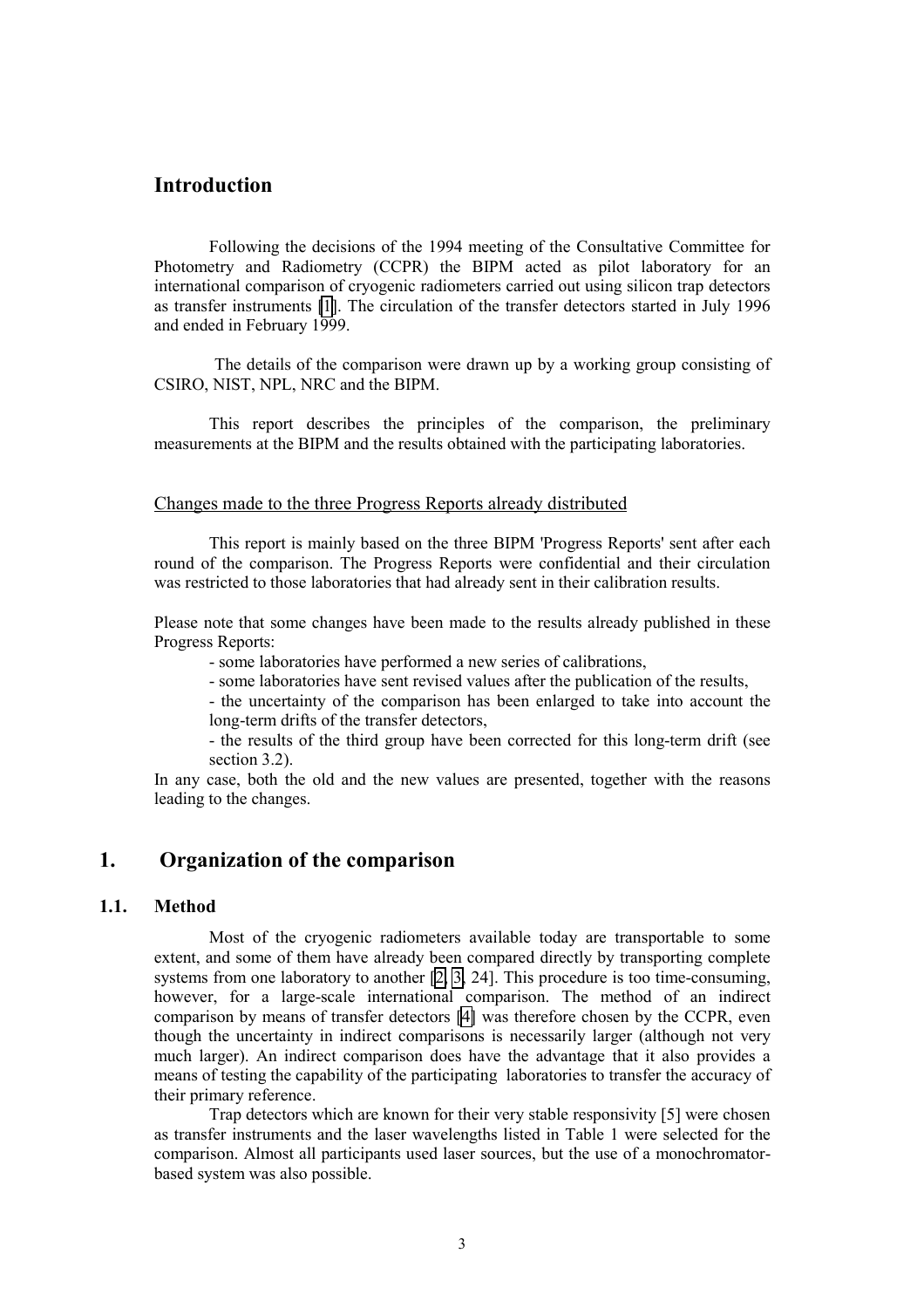| $\sqrt{476.243}$ nm  | (Krypton line)                              |
|----------------------|---------------------------------------------|
| 487.986 nm           | (Argon line)                                |
| $1514.536$ nm        | (Argon line), recommended common wavelength |
| $568.188$ nm         | (Krypton line)                              |
| $632.817 \text{ nm}$ | (Helium-Neon line)                          |
| $647.089$ nm         | (Krypton line)                              |

**Table 1 -** Wavelengths selected for the comparison

#### **1.2. Circulation of the detectors and time schedule**

The trap detectors used in this study were constructed at the BIPM and their characteristics (responsivity, influence parameters) were carefully measured before being sent to the participating laboratories. As seventeen laboratories had agreed to take part in the comparison, it was not possible to prepare a batch of three detectors for each individual laboratory, so five batches and a number of additional reference detectors were produced. The reference detectors are identical to those sent to the participants and undergo the same measurements at all the wavelengths but are kept at the BIPM. Each participating laboratory receives two transmission traps and one reflection trap [[5,](#page-68-0) [6\]](#page-68-0), and is asked to calibrate the detectors using at least three wavelengths out of the list.

The comparison is organized in a modified star configuration as shown in Figure 1. Batches are calibrated at five laboratories before being returned to the BIPM where they are checked for drift. This procedure is repeated for the successive groups of five laboratories listed in Table 2. During the checks, all detectors are calibrated against the reference detectors, which are in turn regularly calibrated against the BIPM cryogenic radiometer.

The circulation of the transfer detectors followed the agreed time schedule. Only one laboratory, the NIM (China), received them but did no calibration.



**Figure 1 - Time schedule for the comparison**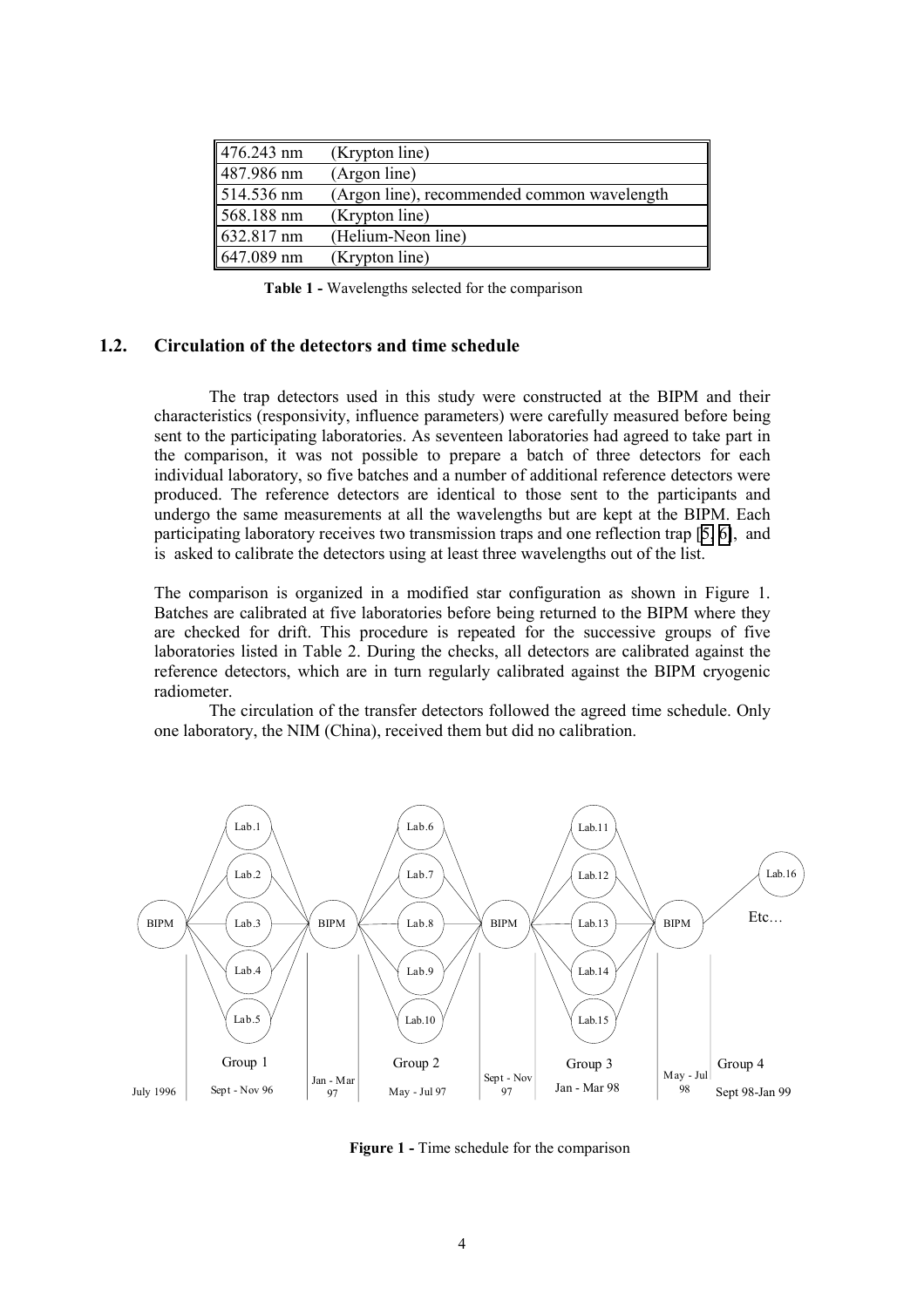| <b>GROUP 1</b> |            | <b>GROUP 2</b>              | GROUP 3                           | <b>GROUP 4</b>                       |  |
|----------------|------------|-----------------------------|-----------------------------------|--------------------------------------|--|
| <b>HUT</b>     | Finland    | <b>BNM-INM</b><br>France    | <b>NRC</b><br>Canada              | PTB-Temperature radiation<br>Germany |  |
| <b>NIST</b>    | <b>USA</b> | PTB - Radiometry<br>Germany | <b>NMi-VSL</b><br>The Netherlands | <b>IEN</b><br>Italy                  |  |
| <b>NPL</b>     | UK.        | <b>IFA</b><br>Spain         | <b>NIM</b><br>China               | $DFM$ $(*)$<br>Denmark               |  |
| <b>CSIRO</b>   | Australia  | <b>MSL</b><br>New-Zealand   | <b>ETL</b><br>Japan               | NIST (*)<br>USA                      |  |
| <b>SP</b>      | Sweden     | <b>DFM</b><br>Denmark       | <b>KRISS</b><br>Korea             |                                      |  |

**Table 2** - List of participating laboratories (see list of acronyms). Laboratories marked with a (\*) have also participated in a previous round.

# **1.3. Calculation of the relative differences**

We denote by  $R_A$  the responsivity of a trap calibrated at laboratory A and by  $R_{\text{BIPM}}$  the responsivity of the same trap, calibrated at the BIPM. The relative difference  $\Delta$ in the calibrations originating from the participating laboratory and the BIPM is calculated as

$$
\Delta = (R_A - R_{\text{BIPM}}) / R_{\text{BIPM}} \tag{1}
$$

As all the detectors have been calibrated against the BIPM reference, which is assumed to be stable, measurements of *R* provided by the national laboratories can be compared to one another via this common reference.

# **1.4. The BIPM reference**

The use of BIPM detectors linked to the BIPM cryogenic radiometer to provide a common reference does not imply  $R_{\text{BIPM}}$  is better or more accurate. It is, however, assumed to be stable: it is necessary that the reference is maintained over the whole period of the comparison with a stability compatible with the estimated uncertainties of the values of  $R_A$  being compared. The transfer detectors must also be sufficiently stable.

The stability of  $R_{\text{BIPM}}$  is assured in the following way: one batch of transmission traps and reflection traps forms a 'reference group'. Each detector of the comparison is calibrated against one trap of the reference group, which is always the same. This trap itself is regularly calibrated against the BIPM cryogenic radiometer at each of the wavelengths and compared with the other detectors of the reference group. This provides a means of comparing the behaviour of the traps that have been sent to the participating laboratories with those remaining at the BIPM, as well as providing a link to the absolute reference.

# **1.5. Experimental conditions**

|                | For measurements at the BIPM the following parameters were used: |
|----------------|------------------------------------------------------------------|
| beam-diameter: | 2 mm to 2.5 mm $(1/e^2$ diameter)                                |
| optical power: | $400 \mu W$ (typical)                                            |
| temperature:   | 20.5 °C                                                          |

Participants were not obliged to use the same values for these parameters but had to communicate the values used to the BIPM, to allow calculation of correction factors. The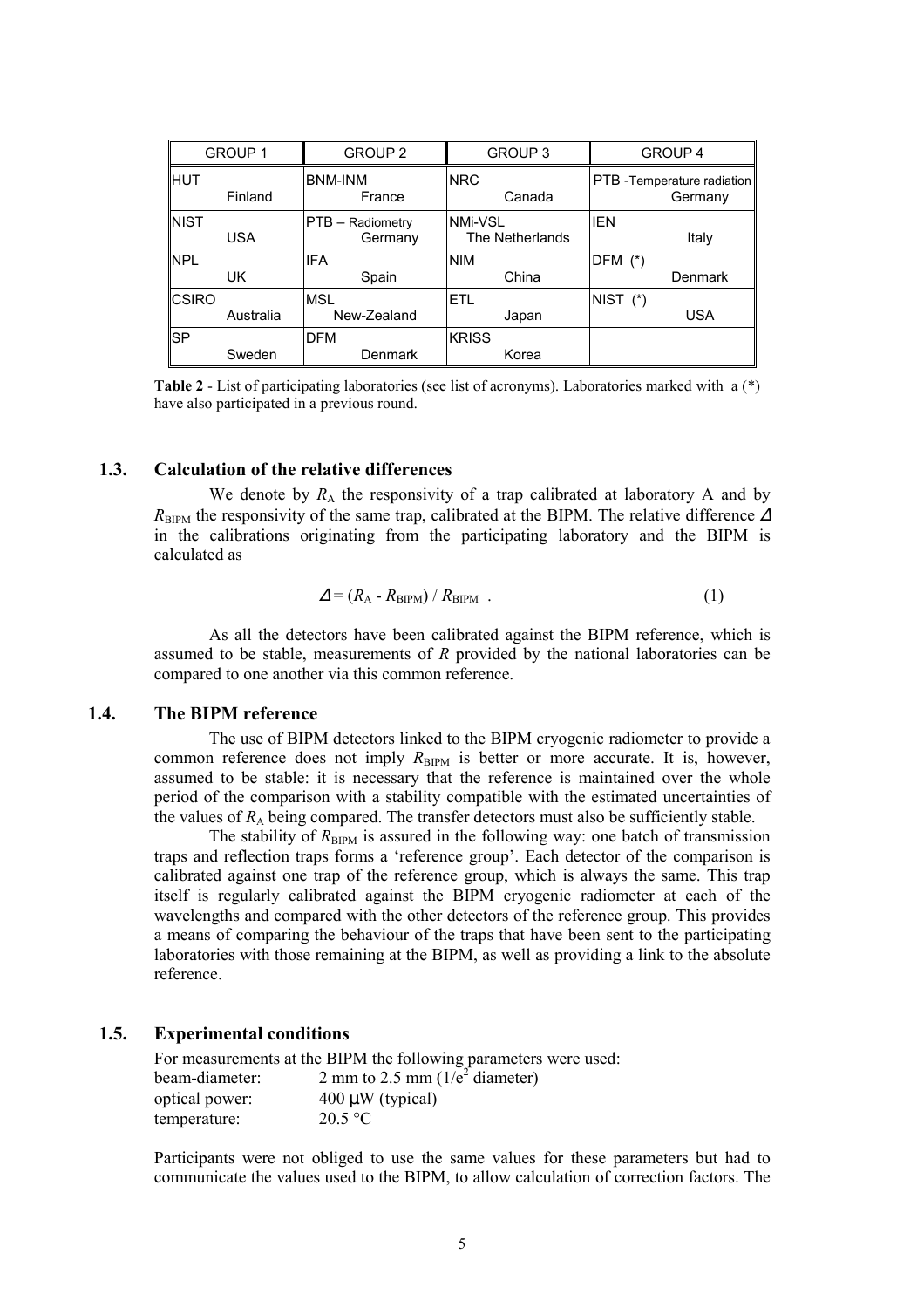use of parameters approaching those used at the BIPM should reduce the uncertainties of the comparison.

# **2. Preliminary measurements**

It is important to determine the influence of the experimental conditions on the responsivity of the transfer detectors. This makes it possible to calculate correction factors which can be applied when comparing calibrations made under different experimental conditions, and so estimate the final uncertainty of the comparison.

# **2.1. Transfer detectors**

Following a previous international comparison of spectral responsivity [\[7\]](#page-68-0), the BIPM possesses a batch of fifteen three-element reflection trap detectors. Additionally, a batch of fourteen six-element transmission traps was constructed by the BIPM, following an original NIST design. Both types of trap make use of windowless Hamamatsu S1337- 1010N photodiodes.

# 2.1.1. Spatial uniformity

The beam diameter can influence the calibration in two ways:

- the non-uniformity over the active surface of the detector can make the responsivity depend on the portion of the surface actually used, i.e. the beam size; this effect is discussed in the present section.

- at constant optical power, the irradiance is a function of the beam size, and nonlinearity effects related to the use of high irradiance levels are discussed in a subsequent section.

The uniformity of the responsivity over the active surface of the detector was determined by mounting the detectors on crossed stepping motors and scanning them with a beam of about 0.5 mm diameter (see Figure 2 and Figure 3). The wavelength used was  $\lambda$  = 514 nm.

These data make it possible to estimate changes in responsivity as a function of spot size and alignment. To examine the effect of changing spot size, we simulated the power distribution of an approximately Gaussian beam of variable diameter. Figure 4 shows that when the beam diameter is increased from 0.5 mm to 3 mm ( $1/e<sup>2</sup>$  diameter) the response of the trap decreases by 7 parts in  $10^6$ . A similar method can be used to simulate the influence of spatial alignment.

The beam sizes used by the participants ranged approximately from 1 mm to 2.5 mm. The effect on the responsivity was found to be small enough to be neglected when results from the BIPM were compared with those from other laboratories. However, the use of a smaller beam diameter can result in a response which depends strongly on position and non-linearity.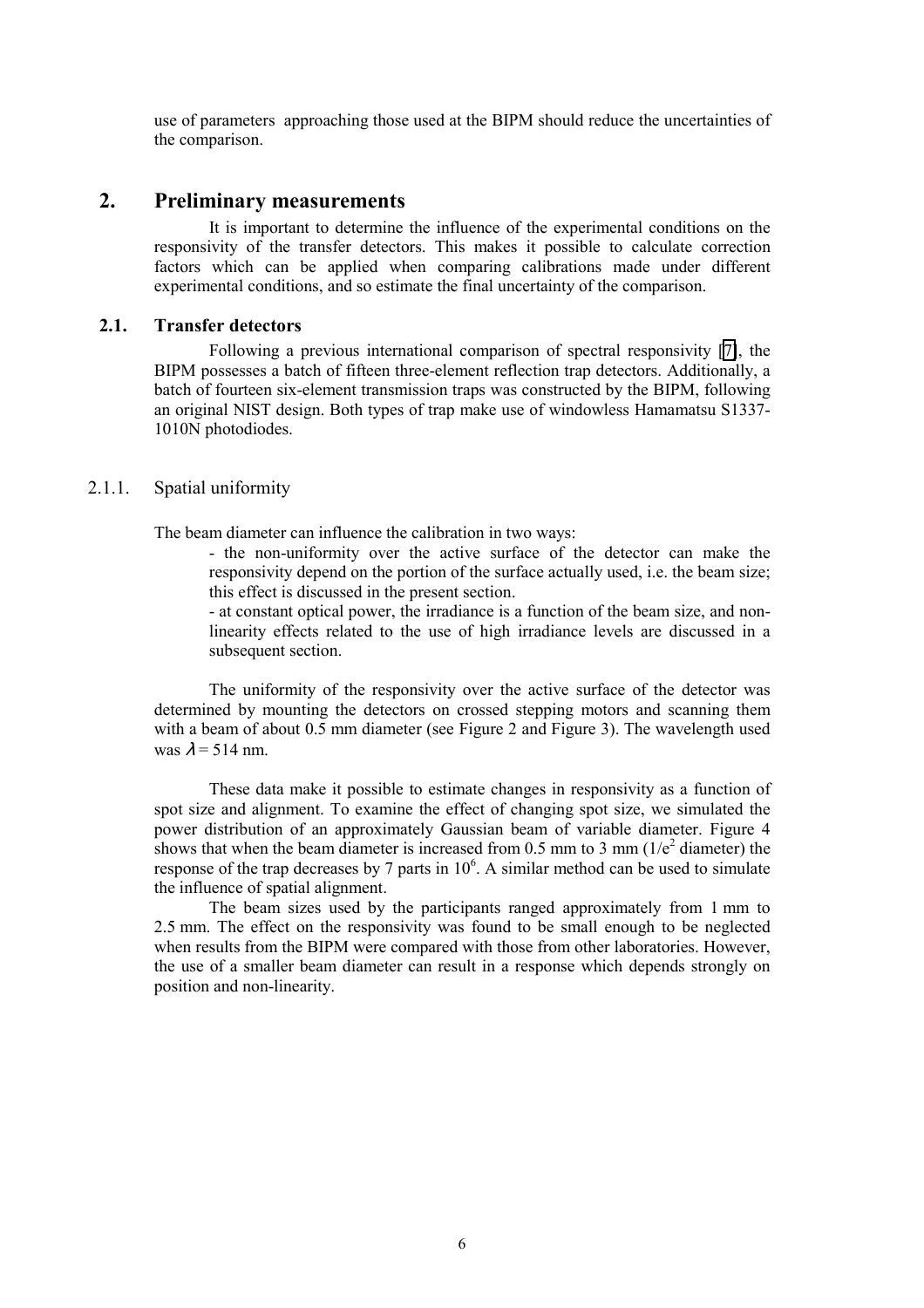

**Figure 2** - Three-dimensional view: uniformity of the responsivity of a transmission trap at  $\lambda$  = 514 nm, normalized to unity. The scanned area is 10 mm by 10 mm.

Only a few traps were scanned with a resolution of 0.5 mm but *all* were scanned at  $\lambda$  = 514 nm with a 0.5 mm beam diameter (1/e<sup>2</sup>) and at 1 mm intervals. Individual uniformity maps allowed the detection of contamination or the presence of dust particles on some of the detectors. These were disassembled, cleaned and checked again.

The beam diameter used at the BIPM is about 2 mm and it can be placed at the centre of the trap to within 0.2 mm. From both simulation and experimental checks, the standard uncertainty in the trap calibration arising from spatial non-uniformity was estimated to be 0.2 parts in  $10^4$ .



**Figure 3** - Uniformity of responsivity of a transmission trap at  $\lambda$  = 514 nm. The scanned area is 10 mm by 10 mm. Different lines correspond to steps of 1 part in  $10^4$ .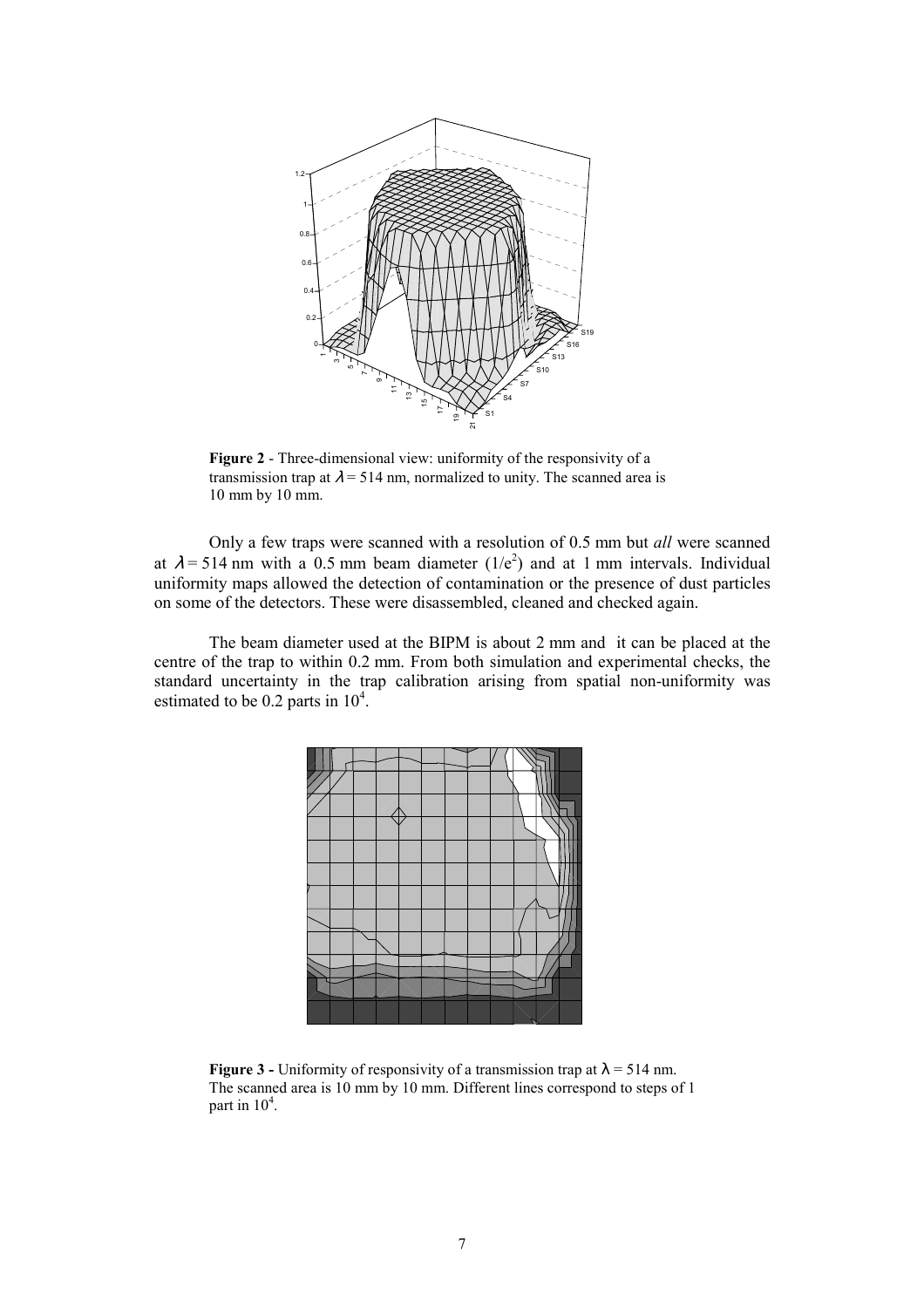

**Figure 4** - Spatial uniformity effects at  $\lambda = 514$  nm: relative change in responsivity of a reflection trap as a function of beam  $(1/e^2)$  diameter.

# 2.1.2. Temperature coefficient

The relative change of detector responsivity as a function of temperature was determined by placing detectors in a temperature-controlled copper housing. The temperature of the water circulating in the copper block was stabilized by means of a commercial temperature-controlled water bath. The laser beam intensity was stable to within 2 parts in  $10<sup>5</sup>$  over one hour, and the temperature of the detectors was set to within 0.1 $\degree$ C at different steps in the range 18 $\degree$ C to 25 $\degree$ C.



**Figure 5** – Temperature-controlled housing used to measure the temperature coefficient of the trap detectors.

The temperature coefficient of the trap detectors was found to be small relative to the temperature coefficient of the single photodiodes from which they are constructed.

As the reflectance of traps and single-element photodiodes differs considerably (about 0.3% and 30% respectively), it was decided to measure the temperature dependence of the reflectance. Single photodiodes, taken from the batches used to construct the traps, were placed in the housing and inclined by 2°, so that the relative variations of the reflected beam could be recorded.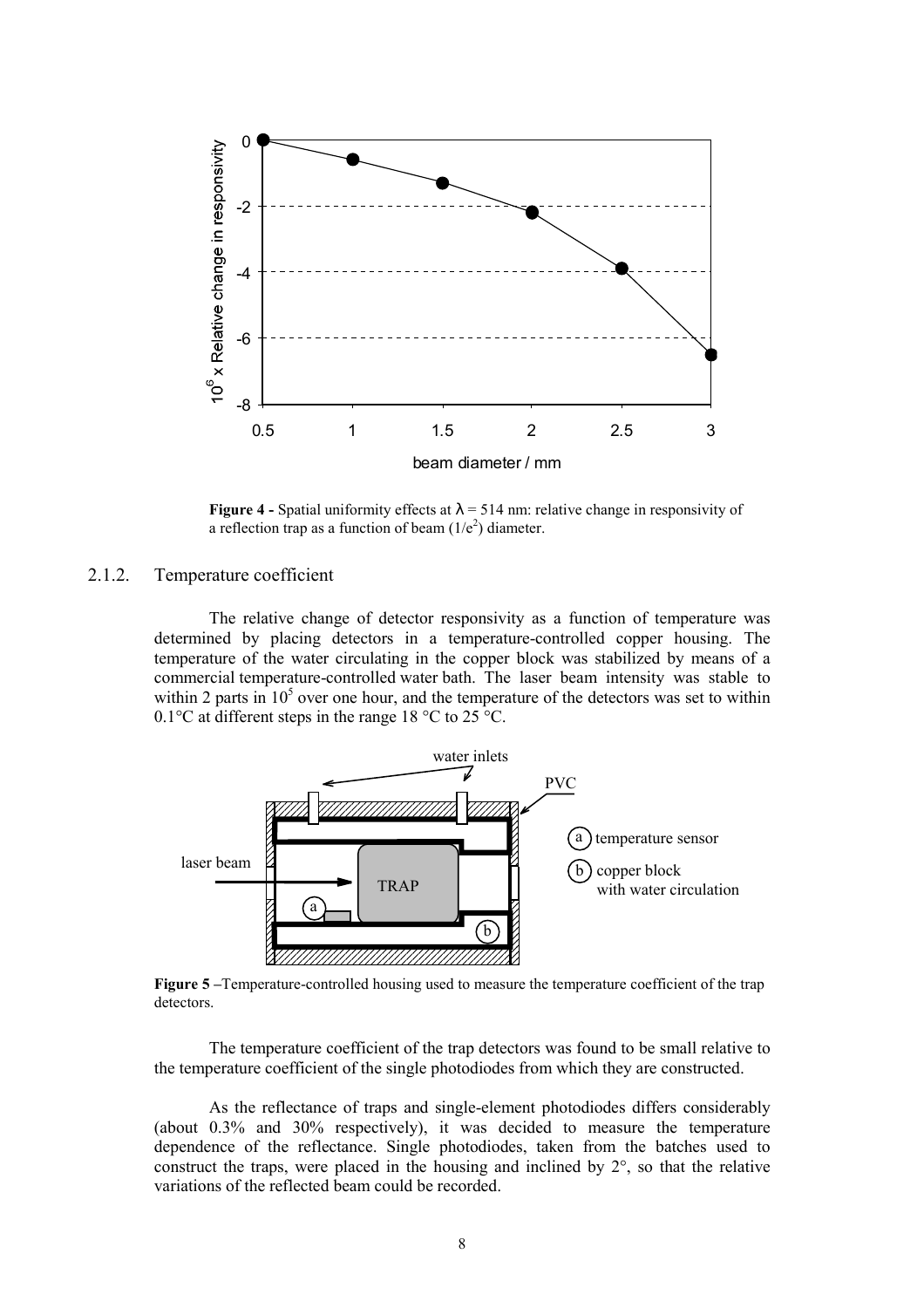

**Figure 6** - Relative change in reflectance of a single photodiode as a function of temperature, at  $\lambda$  = 476 nm.

Results (Figure 6) show large variations of the reflectance as a function of temperature, explaining a major part of the responsivity changes. In contrast, trap detectors having a very low residual reflectance (or transmittance), are much less sensitive to these changes. Experiments made at 476 nm and 647 nm show that the trap temperature coefficient is four to five times smaller than that of single elements. Our results also showed that the temperature coefficients of photodiodes of the same type but taken from different batches, are not identical. This explains the differences found between reflection traps and transmission traps.

From earlier experiments [7, [8\]](#page-68-0) it is known that the temperature coefficient varies smoothly in the visible wavelength region. The temperature coefficients were measured at 476 nm and 647 nm, and interpolated for the other wavelengths. Results are summarized in Table 3.

| Traps                     |                                                               | Wavelength / nm |        |        |        |                 |  |
|---------------------------|---------------------------------------------------------------|-----------------|--------|--------|--------|-----------------|--|
|                           | 476                                                           | 488             | 514    | 568    |        | 64 <sup>7</sup> |  |
|                           | Temperature coefficient: $/(10^{-5} \times {}^{\circ}C^{-1})$ |                 |        |        |        |                 |  |
| <b>Transmission traps</b> | $-1.5$                                                        | -14             |        | $-1.0$ | $-0.6$ | $-0.5$          |  |
| Reflection traps          | $-2.6$                                                        |                 | $-2.2$ | $-1$   | -10    | $-0.9$          |  |

**Table 3 -** Temperature coefficients of the transfer detectors as a function of wavelength

From Table 3, one can see that an uncertainty of  $1^{\circ}$ C in the detector temperature can contribute significantly to the total uncertainty, especially in the blue region. Moreover, large temperature differences in calibration temperatures lead to large correction factors when comparing the results from different laboratories.

At the BIPM, the temperature of a trap is measured by means of a Pt25 sensor, thermally linked to its mechanical support, with a standard uncertainty of 0.1°C.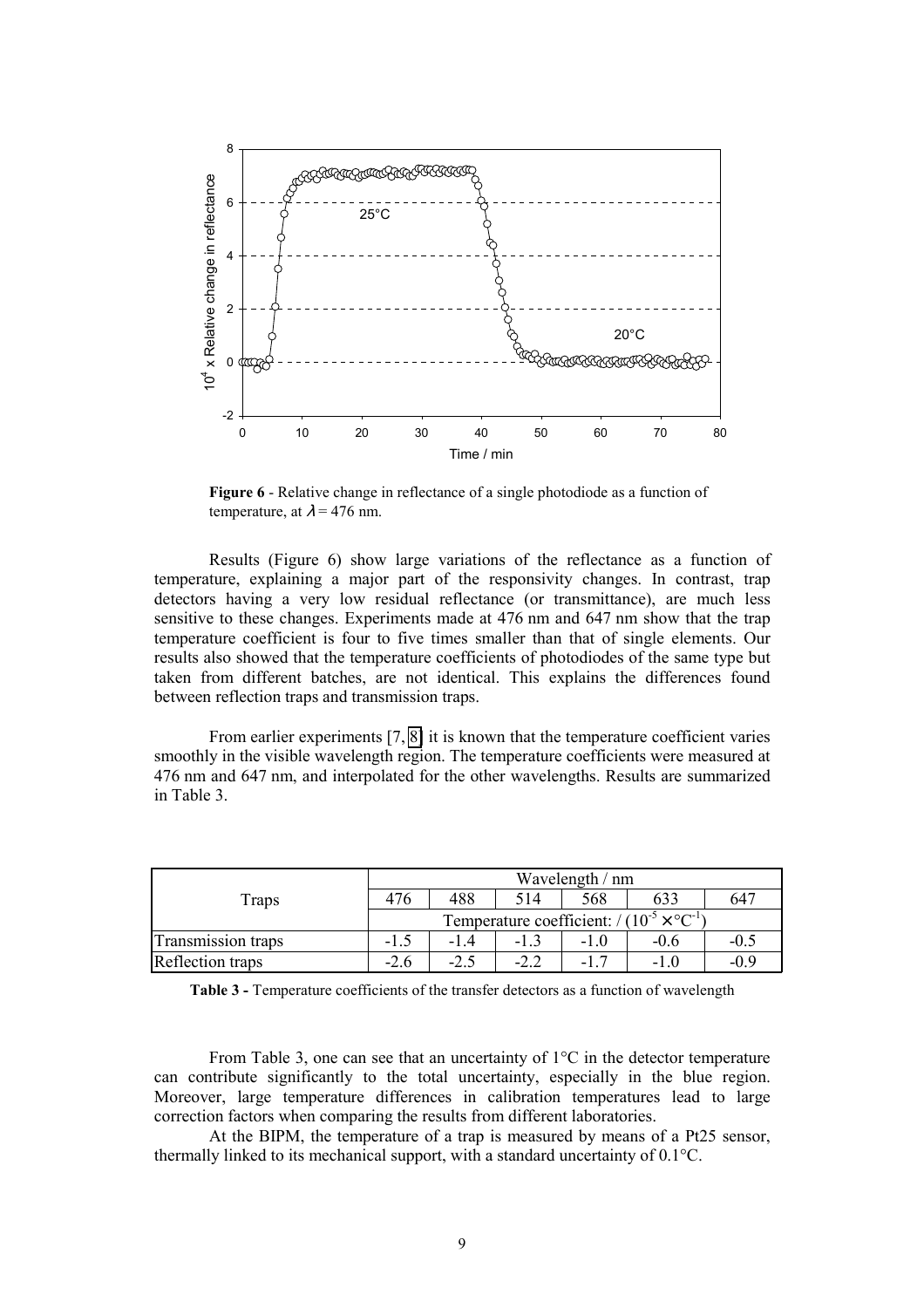#### 2.1.3. Sensitivity to beam polarization

The responsivity of a good transfer detector should not depend on the polarization state of the beam to be measured. In other words, the responsivity of a trap detector aligned in a linearly polarized beam should not vary when rotated about the beam axis.

Both types of trap made at the BIPM are meant to fulfil the condition of polarization independence [6, [9,](#page-68-0) [10\]](#page-68-0) which are: proper geometrical construction of the trap and similarity of all photodiodes mounted in a particular trap. However, measurements and numerical simulation [\[11\]](#page-68-0) indicate that very small departures of the photodiodes from their ideal orientation cause a trap to show a significant sensitivity to the state of polarization of the beam. Each trap was therefore tested at  $\lambda = 476$  nm, a wavelength at which the effect is known to be large. The light source was an intensitystabilized laser producing a vertically polarized beam. The detectors were placed in the

beam and then rotated around the beam axis to simulate the effect of rotation of the plane of polarization. The photoelectric signal was recorded as a function of the rotation angle and normalized to the value obtained at an arbitrarily chosen origin, to detect relative variations of responsivity (see Figure 7 and [11]). The relative variations ranged from a few parts in  $10^5$  up to  $\pm$  1 part in  $10^4$ .

As a consequence, to avoid changes due to misalignment, the detectors must always be oriented the same way with respect to the direction of polarization throughout calibration and comparisons. The alignment procedure is described in the documents sent to the participants with the detectors (see Appendix).

In the worst case, an uncertainty of 2° in the orientation of the trap leads to a relative standard uncertainty of 1 part in  $10<sup>5</sup>$  in the determination of the responsivity.



**Figure 7 -** Relative change in responsivity as a function of the rotation angle about the beam axis. The example shows the behaviour of two different transmission traps at  $\lambda$  = 476 nm.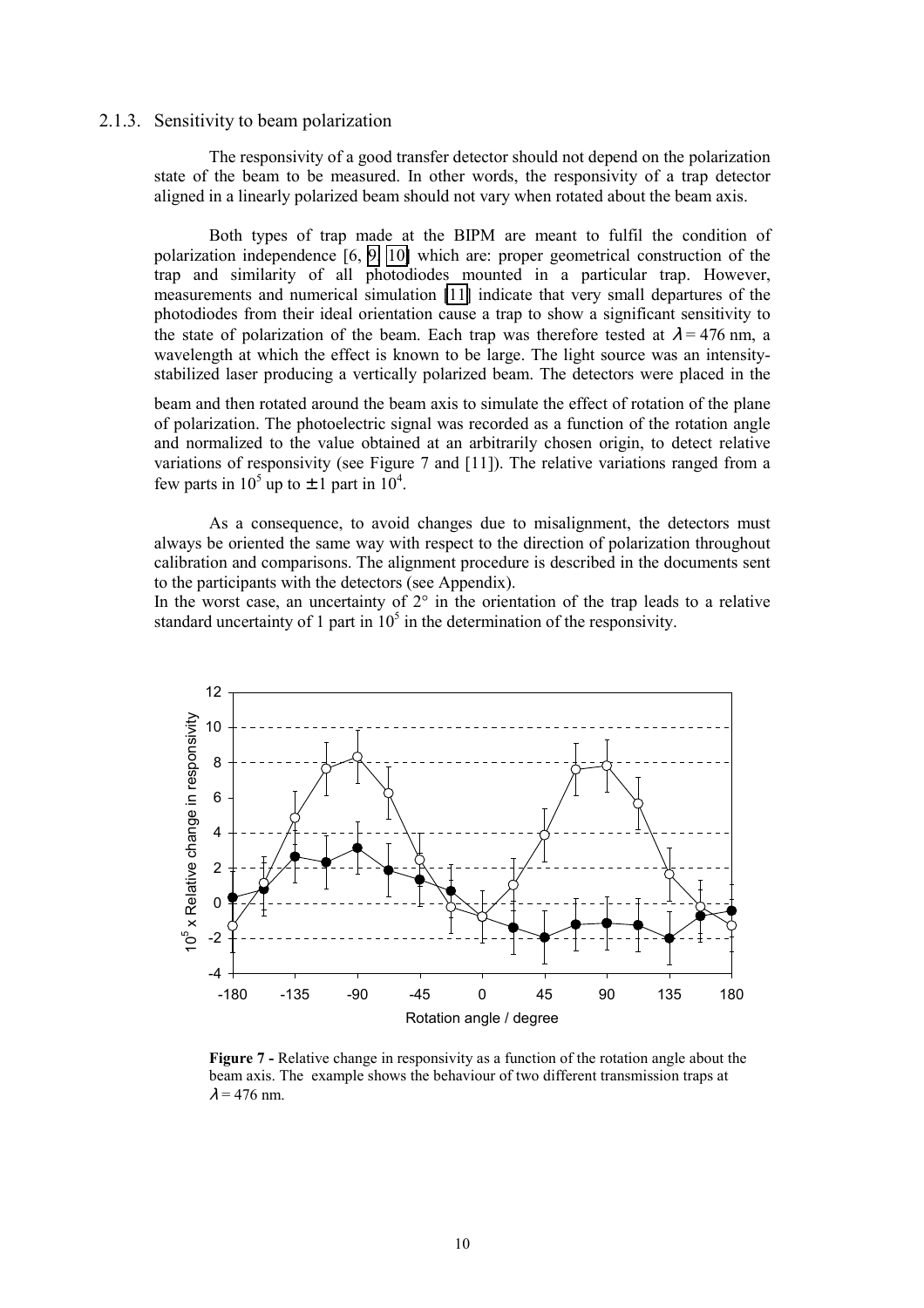#### 2.1.4. Linearity

Two different experimental arrangements were used to test the linearity [8, [12,](#page-68-0) [13,](#page-68-0) [14\]](#page-68-0) of the detectors. One is based on an ac technique [[15\]](#page-68-0), the other on classical DC flux addition [\[16\]](#page-68-0).

# 2.1.4.a. AC technique

A weak modulated beam (about 20  $\mu$ W) is superimposed on a dc beam whose intensity can be varied from 0 mW to 1 mW. A synchronous amplifier detects the ac signal, whose amplitude is proportional to the derivative of the curve:

 $I_{\text{ph}}$  = f  $(P_{\text{opt}})$ 

where  $I_{ph}$  is the photocurrent and  $P_{opt}$  the dc incident optical power (see Figure 8) The actual non-linearity of the detector in the range 20  $\mu$ W to 1 mW is then calculated by numerical integration.

The results obtained show that:

- the non-linearities lie within the uncertainties of the measurements, 3 parts in  $10^5$ , for optical powers below 500  $\mu$ W and a beam diameter of about 2 mm (1/e<sup>2</sup>), confirming that the optical parameters chosen for the comparison do not significantly increase the total uncertainties.
- the amplitude of the non-linearities depends strongly, at constant optical power, on the beam diameter (i.e. on the irradiance level).

As a conclusion of the first experiment, it became evident that the beam diameter is an important parameter. But, as at that time the BIPM had no beam analyzer, it was not possible to carry out an accurate quantitative study of this effect, especially for small beam diameters. The decision was taken, therefore, to purchase a beam analyzer and to repeat the measurements using the dc technique, both to cross-check the data and to confirm the first results.

# 2.1.4.b. Flux addition dc technique

The incoming beam is divided into two beams of similar power and of orthogonal polarizations A and B by means of a half-wave plate and a polarizing beam splitter (see Figure 9).

The non-linearity *N* is then defined as: 
$$
N = \frac{I_{AB}}{I_A + I_B} - 1
$$
 (2)

where  $I_A$  and  $I_B$  are the photocurrents measured with beams A and B respectively, and  $I_{AB}$ with both beams acting together. The non-linearity effect over a wider range is here also obtained by numerical integration.

As shown on Figure 10 and Figure 11 the new data confirm the first results.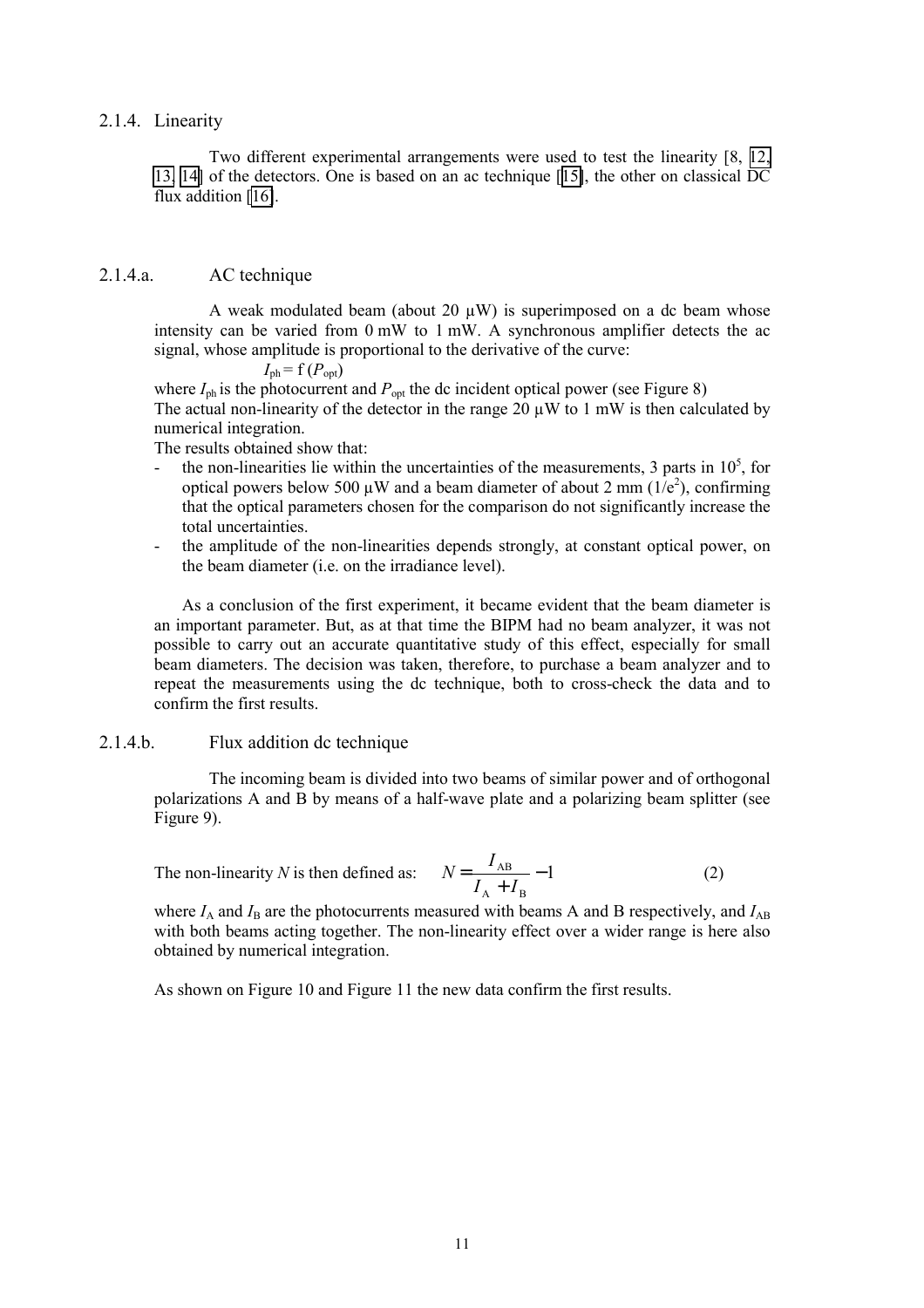

**Figure 8 -** Linearity measurement: principle of the ac technique.



**Figure 9** - Experimental arrangement used for non-linearity measurements by flux addition.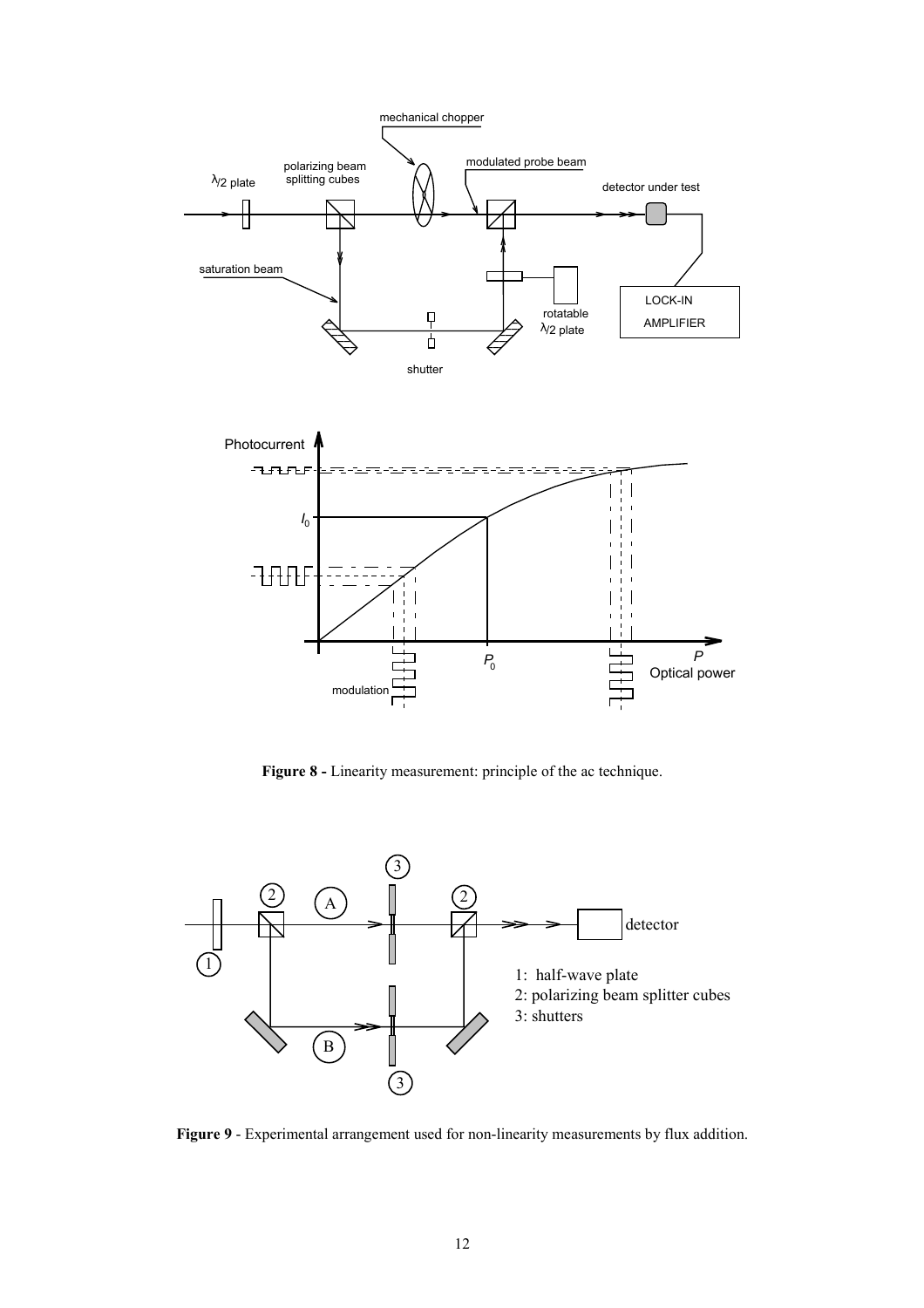

**Figure 10** - Non-linearity of a reflection trap as a function of optical power for three different beam diameters ( $1/e^2$ ) at  $\lambda = 633$  nm.



**Figure 11 -** Non-linearity of a transmission trap as a function of optical power for three different beam diameters ( $1/e^2$  diameter) at  $\lambda = 633$  nm.

The dependence of the non-linearity on both the total flux absorbed and the irradiance level can also be demonstrated by a simple experiment.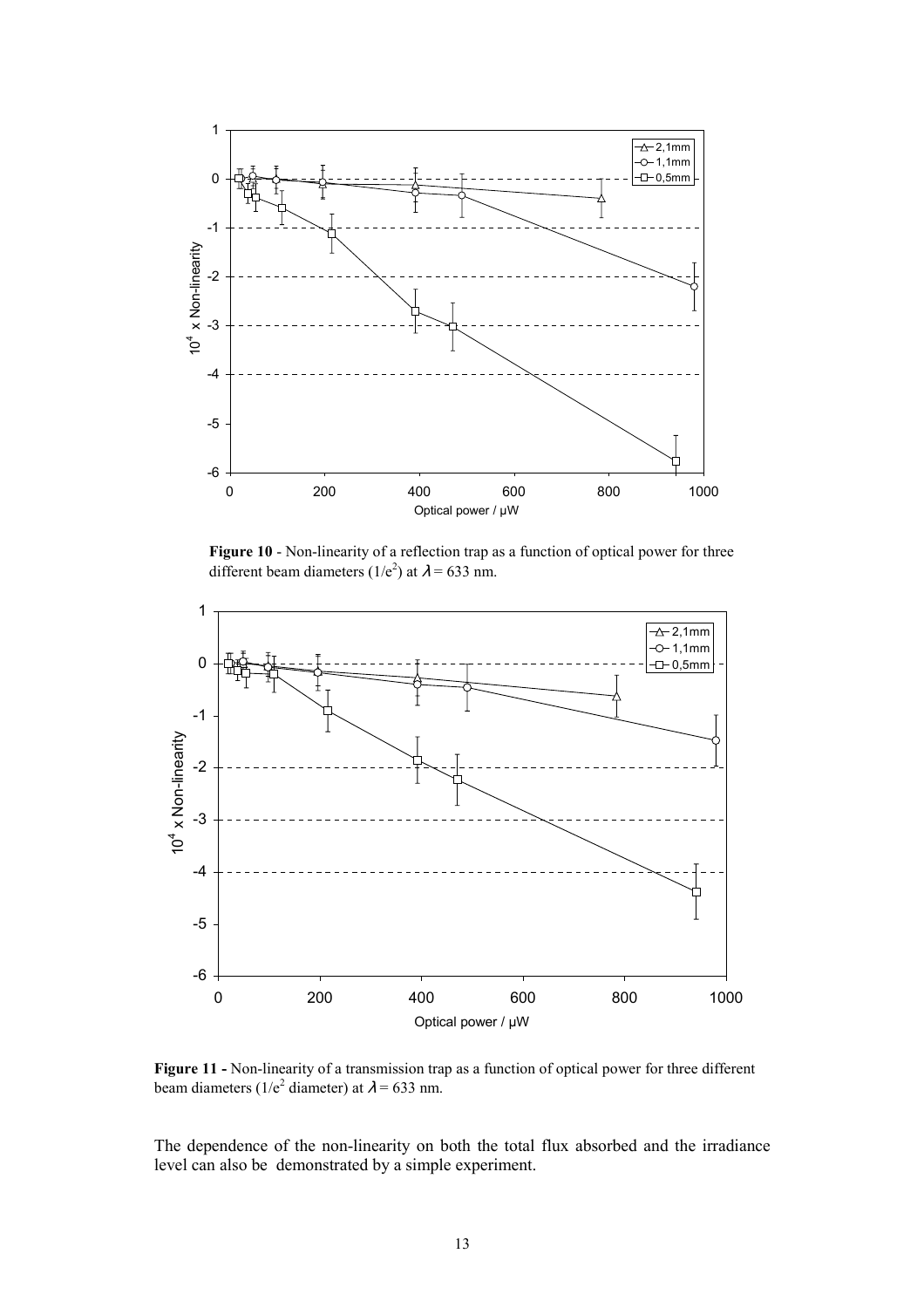

**Figure 12** - Two possible alignments of beams A and B on the photodetector: superimposed (case 1) or side by side (case 2).

Figure 12 shows the positions of beams A and B on the sensitive surface of the detector: - In case 1, they are superimposed: both the total flux and the irradiance level are doubled.

- In case 2, the optical power is doubled at constant irradiance level.

With the following experimental conditions:

beam diameters:  $0.5$  mm  $(1/e^2)$ 

optical power: both beams 0.5 mW at  $\lambda$  = 633 nm,

the non-linearity as defined in expression (2) for a power step: 0.5 mW to 1 mW, was

 $N_1 = -2.3 \times 10^{-4}$  and  $N_2 = -0.5 \times 10^{-4}$  for cases 1 and 2 respectively.

This result confirms that, at optical powers around 0.5 mW, non-linearity effects are largely dominated by the irradiance level.

Conclusion: for optical powers below 0.5 mW and beam diameters not smaller than 1.1 mm, the standard uncertainty introduced by non-linearity effects was estimated to be 3 parts in  $10<sup>5</sup>$  when comparing results from different laboratories. However, as nonlinearity is in fact mainly related to the photocurrent density or to the total photocurrent, it would have been probably more appropriate to recommend a maximum photocurrent rather than a maximum optical power.

As non-linearity effects depend strongly on the beam diameter, and also probably on the beam shape (if not approximately Gaussian), the calculation of correction factors would be very difficult if detectors were used under conditions other than those recommended.

All the participants have followed the recommendations. They have used either:

- a beam diameter not smaller than 2 mm with an optical power below 500  $\mu$ W.

- or a smaller beam diameter with reduced optical power,
- or an additional linear transfer detector.

The results have therefore not been corrected for non-linearity effects (with only one exception at one wavelength).

# **2.1.4.c. Induced polarization sensitivity**

In a trap configuration, successive photodiodes absorb different fractions of the total power. The non-linearity induced in each photodiode is therefore different. Consequently, the photodiodes contained in a same trap can no longer be considered similar, making the detector polarization sensitive. At high irradiance level, nonlinearities cause traps to be sensitive to the polarization state of the beam, even in a trap of perfect geometry containing perfectly matched photodiodes [13].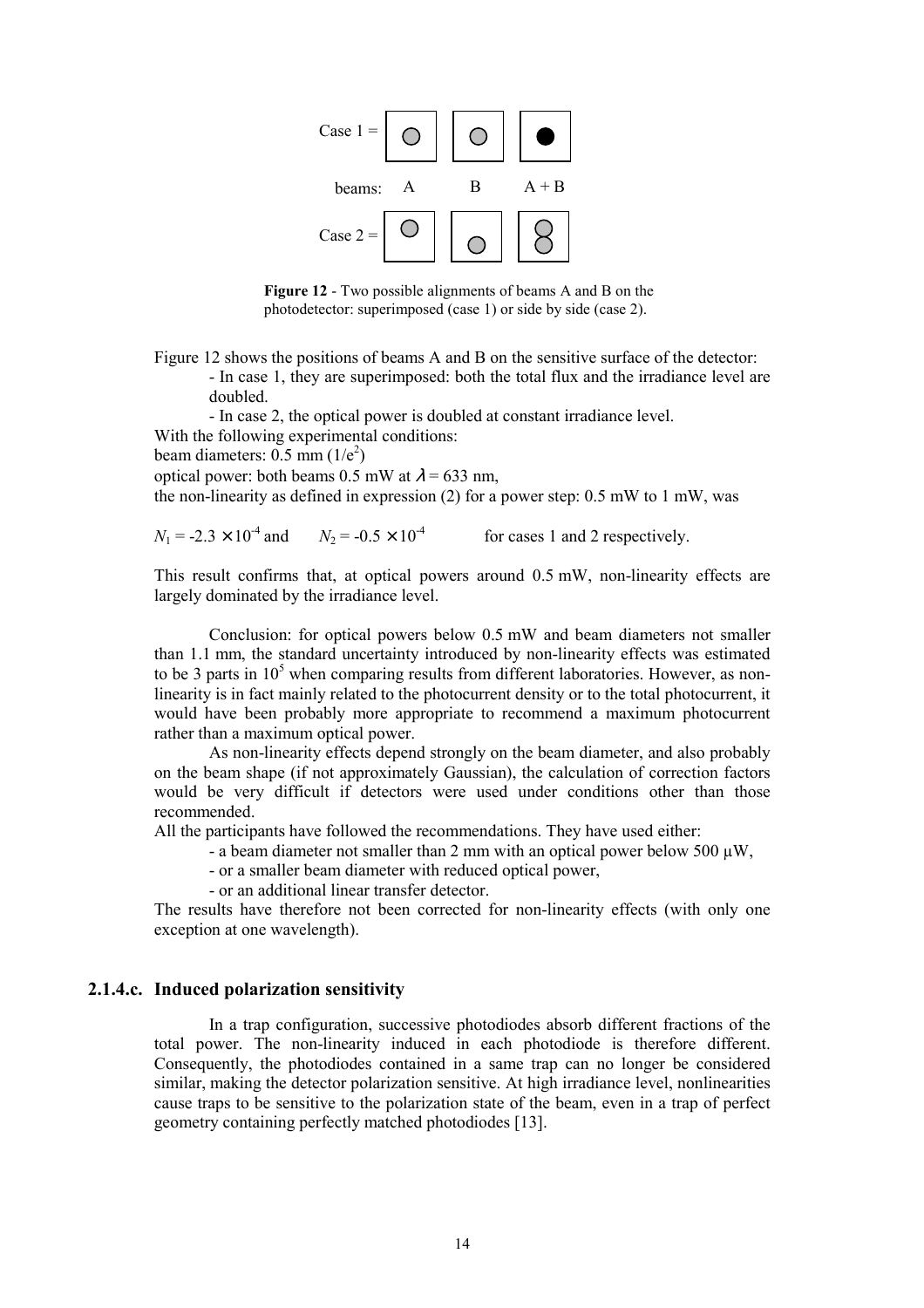## 2.1.5. Other environmental effects

From earlier measurements it is known that the influence of air humidity on trap detectors is small [\[17, 18\]](#page-68-0) , so it is neglected here, but contamination by dust particles can cause substantial changes in responsivity. The deposition of a dust particle cannot always be avoided, even when these devices are handled carefully. Its presence can be detected either by visual inspection or by using the following procedure: the trap is slightly displaced with respect to its normal position by about 0.5 mm. The uniformity is such that the photocurrent should not change by more than 1 part in  $10<sup>4</sup>$ . A larger change indicates a contamination. This can be removed by gently blowing dry air into the detector (this must be done extremely carefully).

# **2.2. The BIPM experimental arrangement**

#### 2.2.1. Sources

Three laser sources are used: an argon laser, a krypton laser and a helium-neon laser. The laser beam is spatially filtered and stabilized in intensity. The stability of the intensity, estimated by the standard deviation of the signal from the trap detector, is 2 parts in  $10<sup>5</sup>$  over several hours. A large-area photodiode with a central hole and a beam analyzer are used to optimize the optical alignments and the beam geometry: diameter, collimation, reduction of scattered light (the BIPM experimental procedures have been described elsewhere [\[19, 20\]](#page-68-0)).

The cryogenic radiometer is positioned in the beam using pellicle beam splitters and a high-resolution translation stage. The transfer detectors are aligned following the procedure described in the Appendix.

# 2.2.2. The BIPM cryogenic radiometer

The BIPM cryogenic radiometer is a commercial Radiox, from Oxford Instruments Ltd. The only significant modification made at the BIPM is to the window assembly support, a change which improves the window transmittance measurement procedure. The digital voltmeters and the standard resistor are regularly calibrated by the BIPM Electricity section. Their calibration is traceable to BIPM primary references.

# **3. Uncertainty budget**

# **3.1. Repeatability of the absolute measurements**

# 3.1.1. Short term

The short-term repeatability of responsivity measurements is usually very satisfactory (see Figure 13). In the course of a calibration series, the trap detector is pushed into the beam during the electrical substitution cycles of the radiometer. The responsivity of the trap is then calculated for each pair of measurements: photocurrent from the trap and optical power measured by the Radiox in the same beam.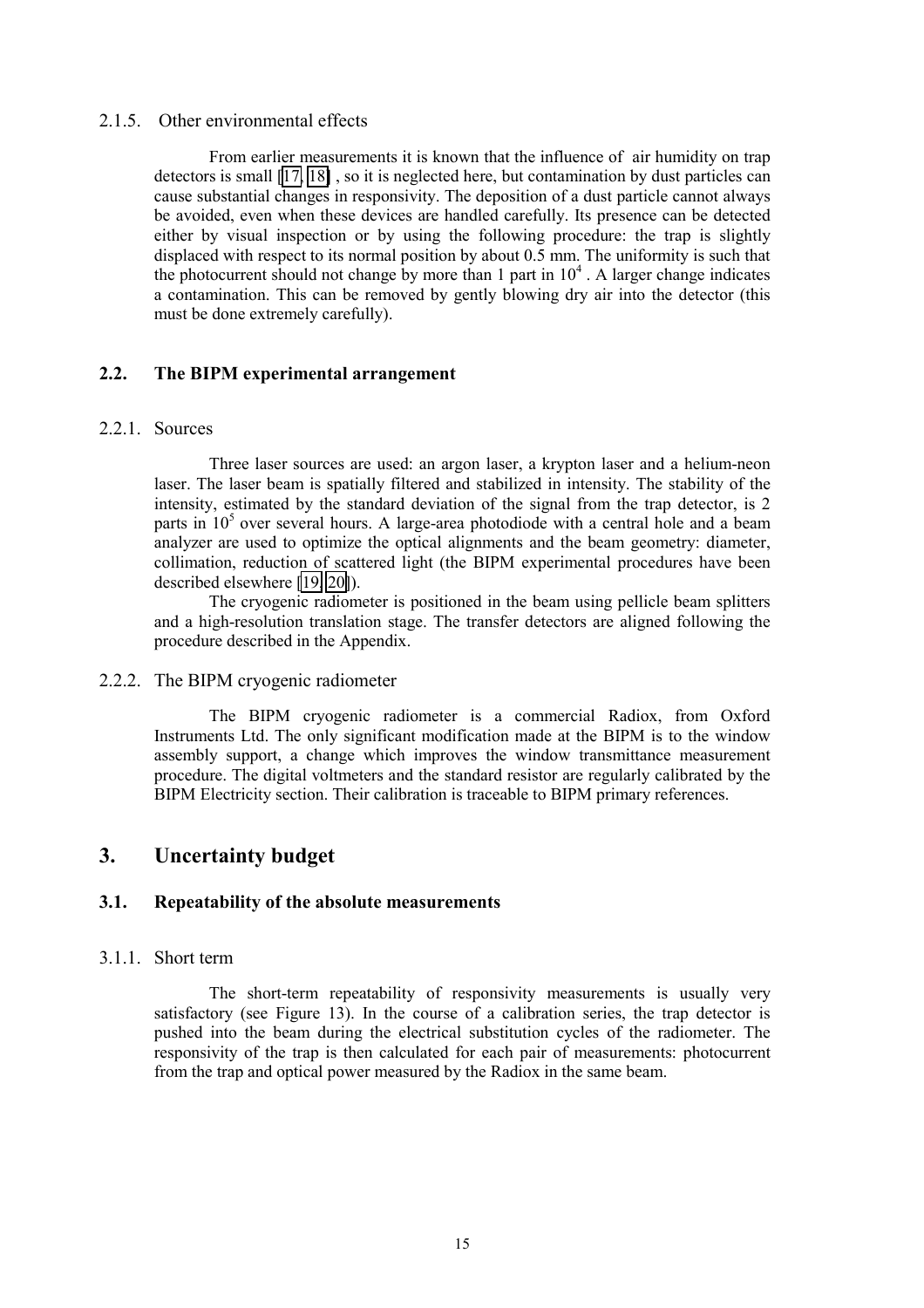

**Figure 13 -** Stability of the optical measurements during a calibration series at 514 nm (automated measurements performed during a single night). Open circles: signal from the trap detector aligned in the beam. Filled circles: optical power as measured by the cryogenic radiometer. Relative variations are expressed in parts in  $10<sup>4</sup>$ 

# 3.1.2. Long term

The long-term repeatability can be estimated from Figure 14 (open circles) which shows the relative variation of the successive calibrations of one reference trap at  $\lambda$  = 647 nm over more than three years (successive results are not necessarily equally spaced in time). These relative variations take into account all sources of instability over this period: detector changes, electrical calibrations, Radiox modifications, experimental conditions, etc.

The relative standard deviation is 7 parts in  $10^5$ , which is most satisfactory, so the stability of the transfer detectors can be expected to be at least of the same order of magnitude.

Clearly this value is larger than the short-term dispersion. Beginning in 1996, the first reference detector denoted P2 (a reflection trap) has always been calibrated at the same time as another reference trap denoted T1 (a transmission trap). The relative difference ∆*R* of the measured responsivities was calculated as:

 $\Delta R = (R_{T1} - R_{P2}) / R_{P2}$  where  $R_{T1}$  and  $R_{P2}$  are the responsivities of T1 and P2 respectively.

Variations of this ratio are plotted as filled circles on the graph. Their standard deviation is 2 parts in  $10^5$ .

This much lower value can be explained in two ways:

- the responsivities of the two detectors vary the same way, following variations of some common influence parameter.
- the larger dispersion is introduced by long-term variations in the behaviour of the Radiox, a more probable explanation.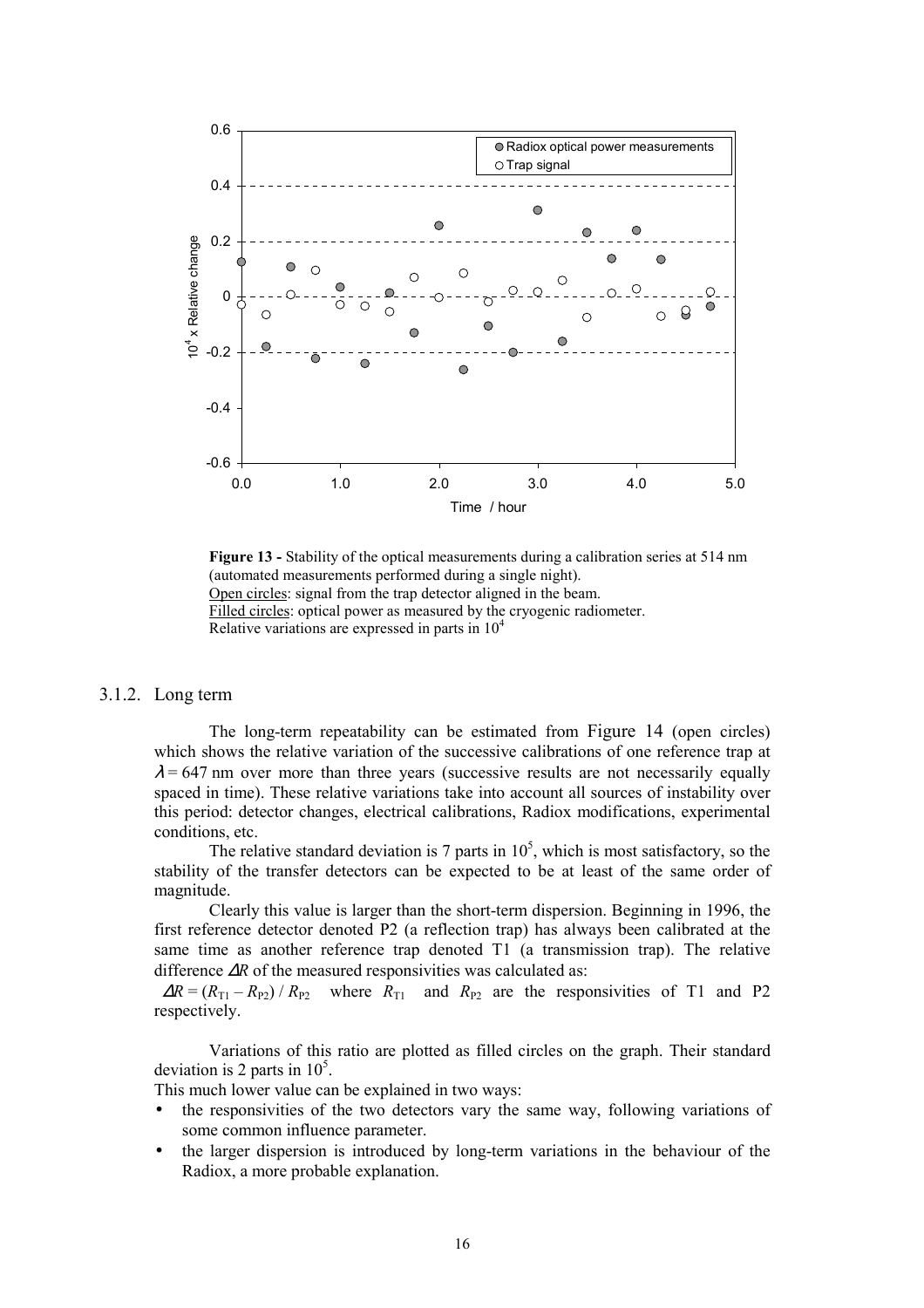In any case, the uncertainty budget has to account for the global effect. The estimated type A uncertainty associated with the calibration of the transfer detectors is 7 parts in  $10<sup>5</sup>$ . This value includes the short-term dispersion and the noise equivalent power of the system.

As the trap to be calibrated and the absorbing cavity of the Radiox are not placed exactly at the same distance from the source, a correction factor (typical value: 0.999 98) is applied to the calibration results. An uncertainty is associated with this correction, referred to as 'distance and diameter effects' [19].



**Figure 14 - Open circles:** repeatability of the calibrations of a reference trap at  $\lambda$  = 647 nm. The trap was calibrated with the BIPM cryogenic radiometer over more than three years. Filled circles: ratio of the responsivities of two reference traps calibrated at the same time (relative variations).

#### 3.1.3. Transfer

It was not possible to calibrate each detector individually four times or more per wavelength against the cryogenic radiometer. This was done only for two of the reference traps, always the same pair. After calibration at each wavelength, the calibration is transferred to all the other traps by relative comparison. The transfer is made using the laser beam as it is prepared for the calibration (geometry, scattered light, power, alignment). The additional uncertainty due to this internal transfer is small (2 parts  $\text{in}10^5$ ).

All these contributions are combined in the BIPM uncertainty budget, shown in Table 4.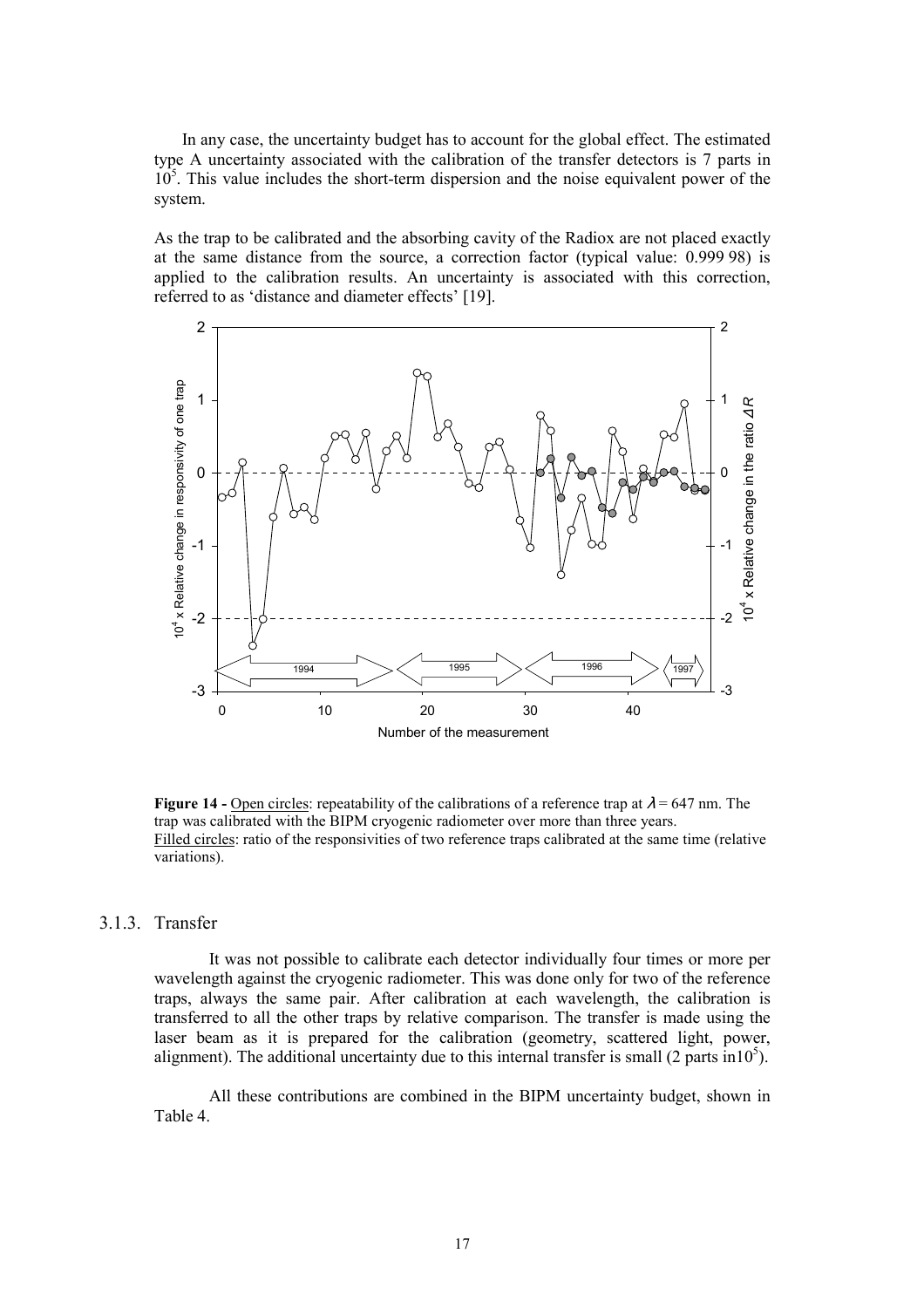| Source of uncertainty                      | $10^4 \times$ relative<br>standard uncertainty |
|--------------------------------------------|------------------------------------------------|
| <b>Radiox</b>                              |                                                |
| Electrical power measurements              | 0.1                                            |
| Non-equivalence electrical / optical power | 0.1                                            |
| Cavity absorptance                         | 0.1                                            |
| Window transmittance and scattered light   | 0.3                                            |
| Trap detector calibration                  |                                                |
| Spatial non-uniformity                     | 0.2                                            |
| Temperature correction                     | 0.1                                            |
| Beam polarization orientation              | 0.1                                            |
| Linearity                                  | 0.3                                            |
| Electrical calibration                     | 0.2                                            |
| Distance and diameter effects              | 0.1                                            |
| Repeatability                              | 0.7                                            |
| Internal transfer                          | 0.2                                            |
| Relative combined standard uncertainty     | 0.9                                            |

**Table 4 -** BIPM uncertainty budget for the calibration of the transfer detectors used in the comparison of cryogenic radiometers.

#### **3.2. Stability of the detectors**

Previous experiments have shown that this type of trap detector is stable with time, over several months, providing it is used under controlled conditions (no dust contamination, no UV exposure nor intense irradiation). At the least, changes with time or with wavelength are likely to happen gradually and smoothly. The long-term stability of the whole group is however difficult to guarantee. In contrast, the short-term repeatability of the measurements with the cryogenic radiometer is not as good as that obtained with a group of detectors, but it can guarantee a stable long-term absolute reference.

#### Principle of the tests:

During the comparison, the transfer detectors are compared with the reference group of detectors so that corrections for possible changes during transport could be applied. The reference group itself is regularly calibrated against the BIPM cryogenic radiometer. If the changes in the calibration are not significantly larger than the uncertainty of the calibration (namely 1 part in  $10<sup>4</sup>$ ), then the reference group is assumed to be stable, and no further correction is applied to the transfer detectors. If the changes are significant, one has to assume that the whole set has changed, and corrections corresponding to the new calibrations have to be applied.

# 3.2.1. Experimental result

After their return, the detectors are compared again with the reference group (the group remaining at the BIPM). The change of each individual detector relative to this reference group is plotted as a function of wavelength for each of the four rounds.

- a) Round 1 (see Figure 15): the changes were generally smaller than 1 part in  $10^4$  (5 parts  $\overline{10^5}$  typical), showing high stability among the whole population.
- b) Round 2 (see Figure 16): the changes rarely exceeded 5 parts in  $10^5$ , confirming the high stability seen during the first round. Two exceptions must be mentioned, however. Trap T13 was contaminated by a dust particle, so that after its return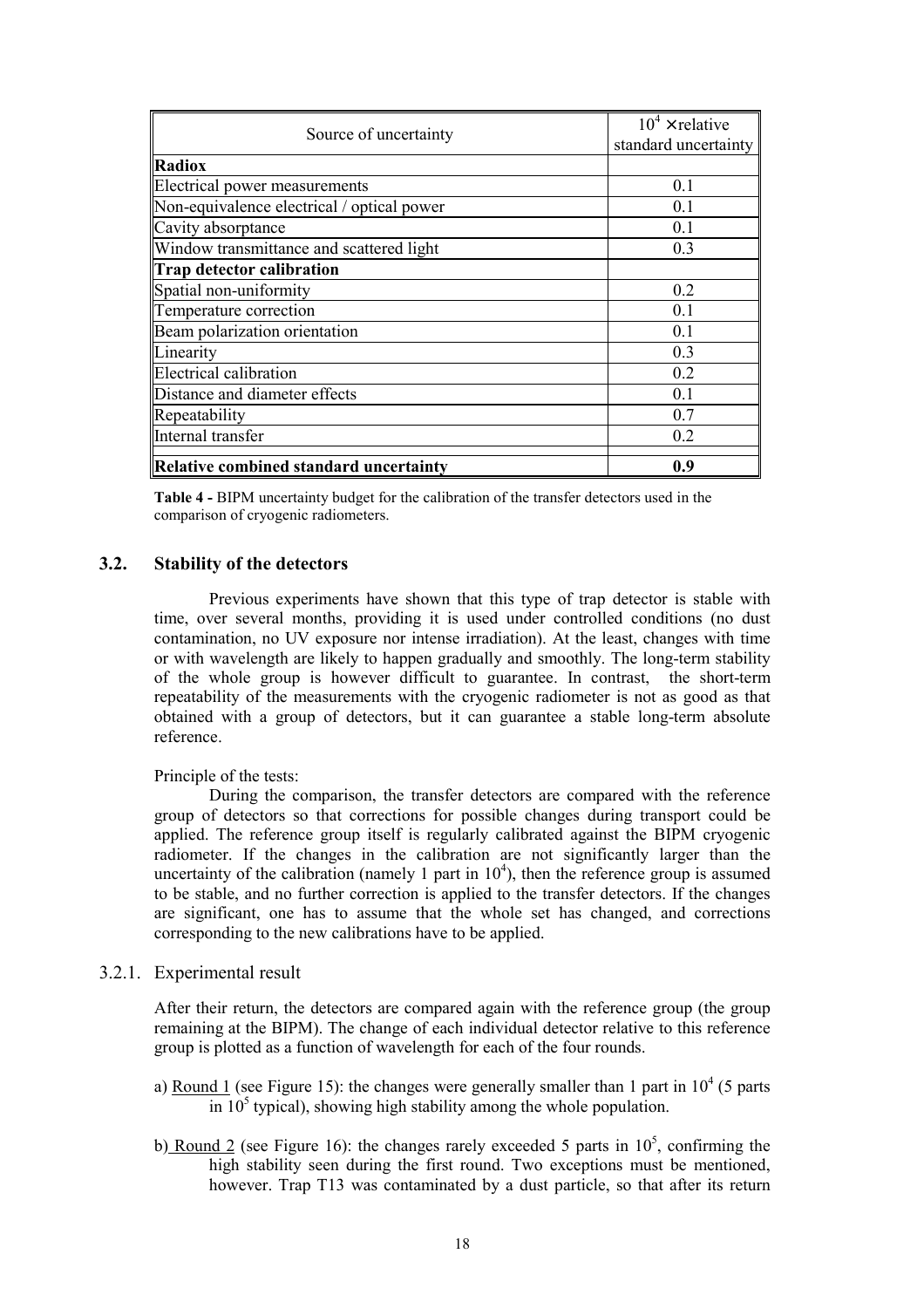from the DFM its responsivity had decreased by more than 15 parts in  $10^4$ . Fortunately, when the trap was irradiated with a laser beam, the particle was clearly visible on the first photodiode and was removed simply by gently blowing dry air on to it. The trap then recovered the responsivity it had had before shipment, to within a few parts in  $10^5$ . This problem does not affect the final results because the DFM finally decided for other reasons to redo its measurements.

The other case of contamination concerned one of the reference traps kept at the BIPM, but here the particle could not be removed from the photodiode surface. The trap had to be discarded and replaced by a spare one.

This demonstrates that the contamination of the detectors is one of the major concerns in the calibration transfer. Detectors have to be kept in their protection bags when not used, but contamination is still possible during the calibration periods. Dust-free laboratories are, of course, a great advantage if available.

c) Round 3 (see Figure 17): most of the changes were not larger than 5 parts in  $10^5$ , which is consistent with the behaviour already seen during the first two rounds.

But unexpectedly large decreases have also occurred. The responsivity of the traps T4 and P4 has decreased by  $2 \times 10^{-4}$  or more. They were sent to the NIM (China), where, according to the laboratory, they have not been used. No contamination by dust particles could be detected on visual inspection. The changes perhaps result from severe transport conditions; they do not depend significantly on the wavelength. In contrast, the changes in P7 sent to the KRISS are strongly wavelength dependent: a few parts in  $10^5$  at 647 nm, and up to 4 parts in  $10^4$  at 476 nm. No explanation was found for this effect, but when changes are that large, the estimated uncertainty associated with the comparison has to be increased. None of these three traps was used in the fourth round of the comparison.

d) Round 4 (see Figure 18): the relative changes of the transfer detectors when compared with the reference group are very small, within  $\pm$  5 parts in 10<sup>-5</sup>. This indicates that the repeatability of the comparisons is satisfactory, even if this does not prove the stability of the whole set.



**Figure 15 -** Round 1. Stability of the transfer detectors when compared with the reference group: relative change in responsivity at each wavelength, as measured after return to the BIPM.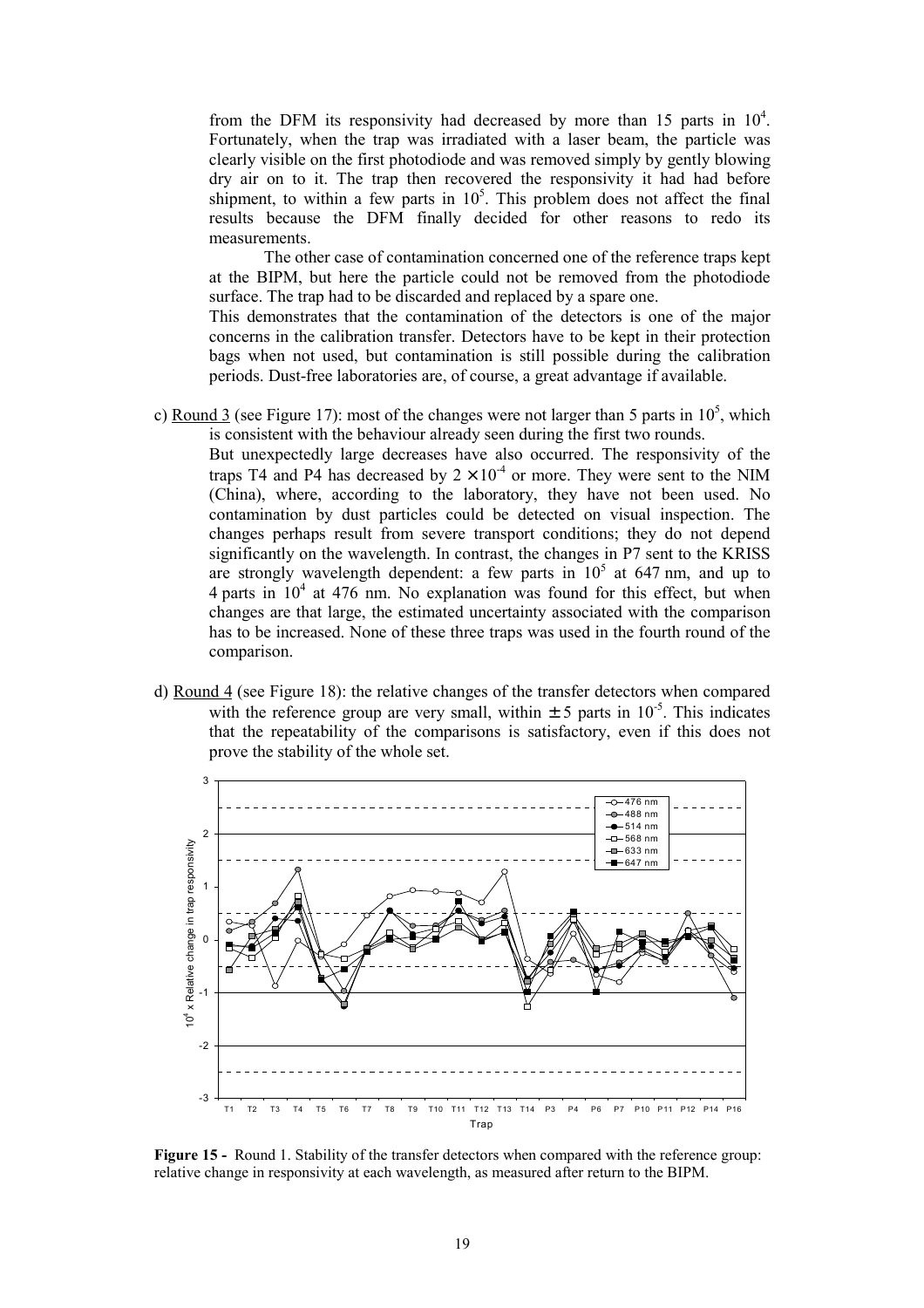

Figure 16 - Round 2. Stability of the transfer detectors compared with the reference group: relative change in responsivity at each wavelength, as measured after return to the BIPM.



Figure 17 - Round 3. Stability of the transfer detectors compared with the reference group: relative change in responsivity at each wavelength, as measured after return to the BIPM.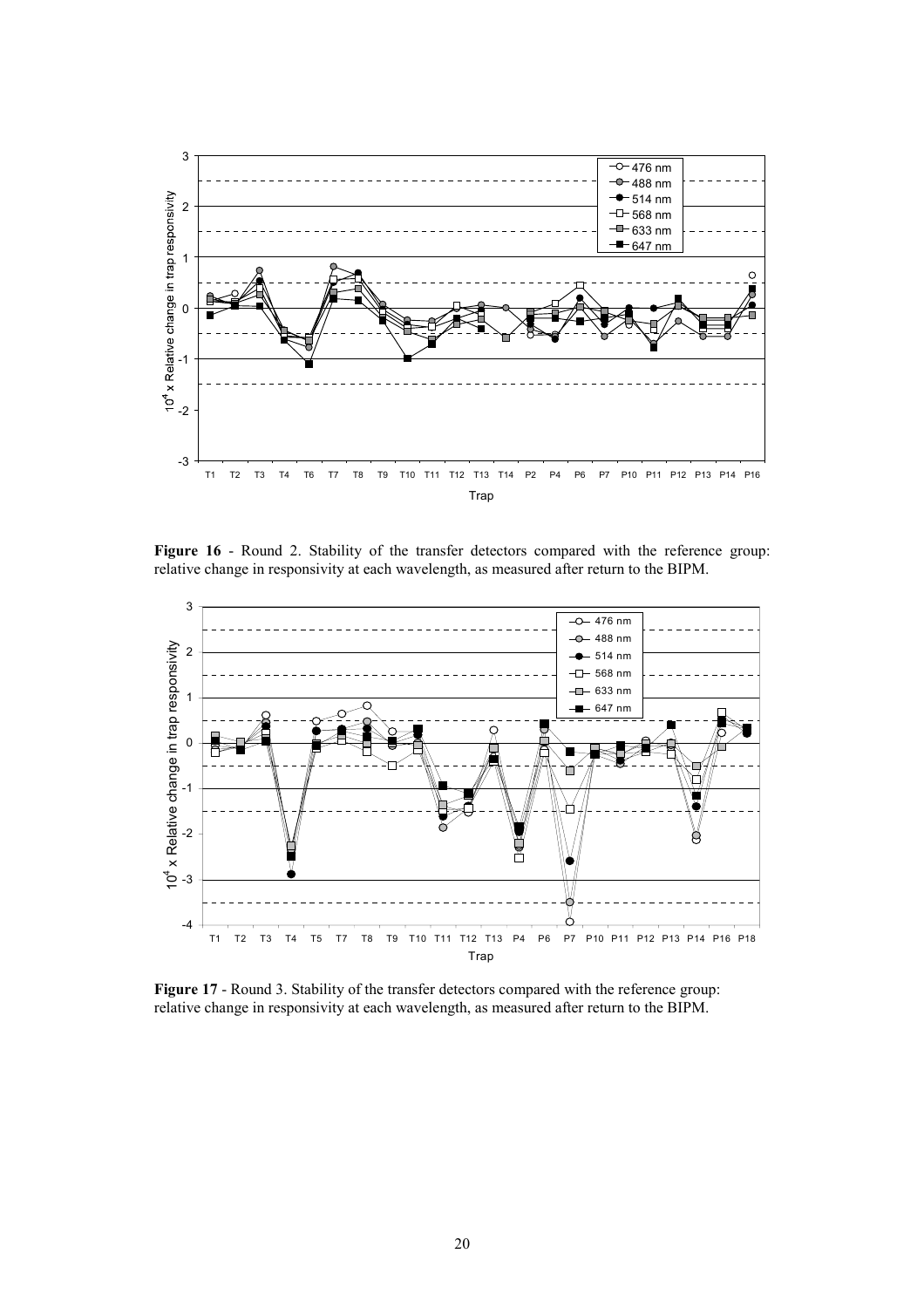

**Figure 18** - Round 4. Stability of the transfer detectors compared with the reference group: relative change in responsivity at each wavelength, as measured after return to the BIPM

# e) Calibrations of the reference group against the BIPM cryogenic radiometer:

For the first two rounds, the overall stability was confirmed by the repeatability of the absolute calibrations. The relative changes ranged from  $+ 0.3 \times 10^{-4}$  to  $-1 \times 10^{-4}$ . The dispersion of the changes is consistent with the estimation of the repeatability of the absolute measurements (about  $0.7\times10^{-4}$ ) with no visible wavelength dependency (see Figure 19). The reference group was therefore assumed to be stable.

After the third round (i.e. two years after the beginning of the comparison), larger changes were observed, especially at short wavelengths. But, as they were within the expanded uncertainties with a coverage factor  $k = 2$ , it was decided not to apply more corrections and to wait and see if the drift could be confirmed after the fourth round.

Indeed, the calibrations done after the fourth round confirmed a significant decrease of the responsivity at short wavelengths. Moreover, a careful recalculation showed that the decrease at 476 nm had been partly underestimated after the third round.

As a consequence, the results of the fourth round take into account the latest absolute calibrations, and a correction factor has been applied to the results of the third round. This additional correction factor applied to the results of the third round is shown in Table 5.

| Wavelength / nm                                             |                                 |  |  |  |  |  |  |  |
|-------------------------------------------------------------|---------------------------------|--|--|--|--|--|--|--|
| 476                                                         | 488<br>633<br>568<br>647<br>514 |  |  |  |  |  |  |  |
| Correction for long-term changes                            |                                 |  |  |  |  |  |  |  |
| - 00011<br>1.00009<br>1.00005<br>.00023<br>.00001<br>L00017 |                                 |  |  |  |  |  |  |  |

**Table 5 - Correction factor for long-term changes, applied to the results of the third round.**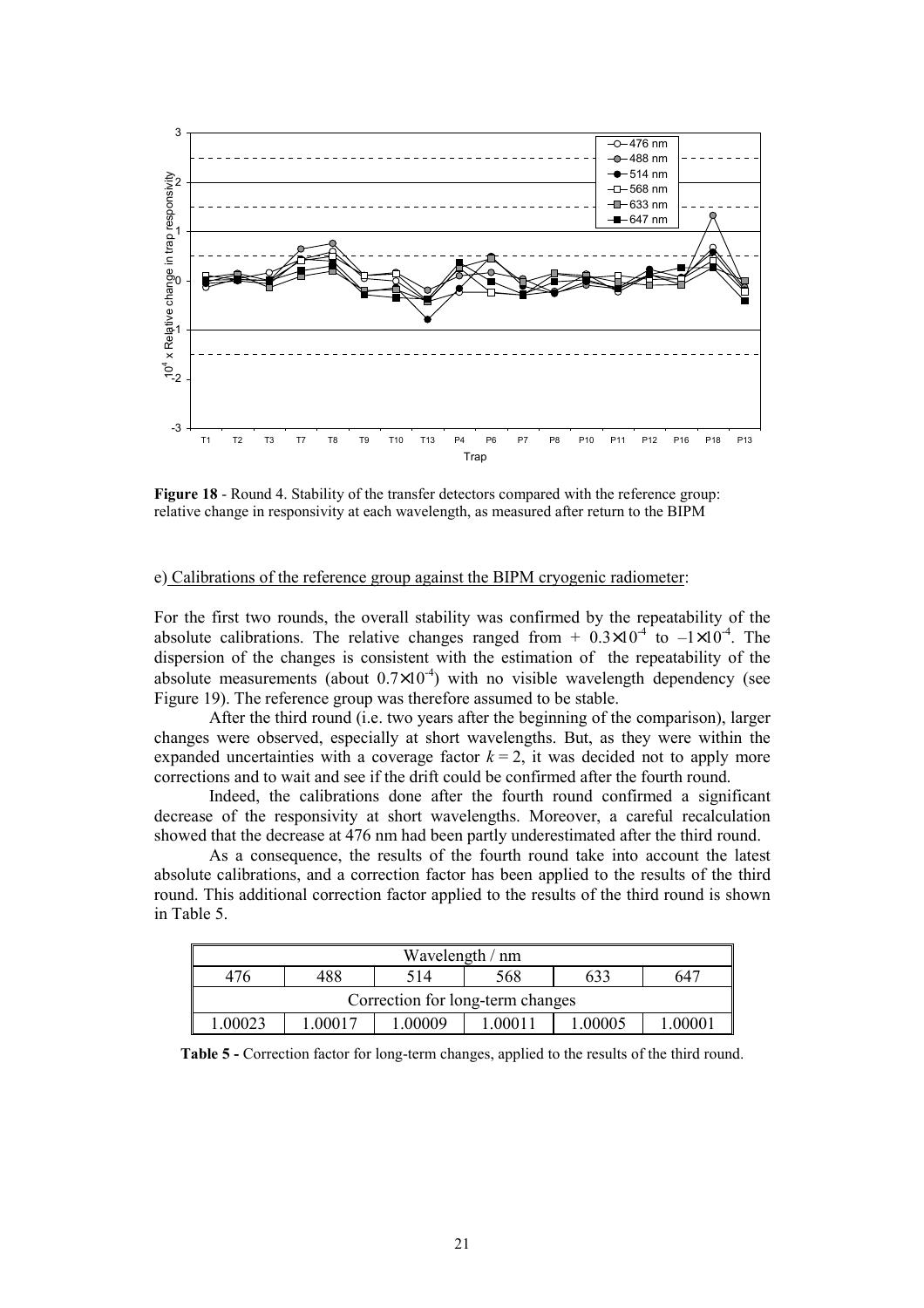

**Figure 19 -** Relative change in responsivity of the reference group of trap detectors, as measured by the BIPM cryogenic radiometer over the three years of the comparison.

# 3.2.2. Uncertainty associated with the comparison

When comparing calibrations from different laboratories, the uncertainty stated by the laboratory has to be combined with the uncertainty associated with parameters that can contribute to the variability of the results: long term-stability of the transfer detectors, temperature corrections (if used), non-linearity, non-uniformity, polarization effects.

The major contribution is that from the long-term stability of the transfer detectors. During the first two rounds, we have relied on the stability of the detectors. Experimental results show that the only reliable common reference over more than three years is the cryogenic radiometer itself. The uncertainty associated with the BIPM absolute calibrations (used to check the common reference) have therefore to be included when comparing results over the whole period.

The possible contributions are summarized in Table 6, their total being  $1 \times 10^{-4}$ .

| Source of uncertainty                         | $10^4 \times$ relative standard<br>uncertainty |
|-----------------------------------------------|------------------------------------------------|
| Long-term stability of the transfer detectors | 09                                             |
| Temperature correction                        | 02                                             |
| Polarization effects                          | (1)                                            |
| Non-linearity                                 | 0.3                                            |
| Non-uniformity                                |                                                |

**Table 6 -** Uncertainties associated with the transfer detectors when comparing results from different laboratories.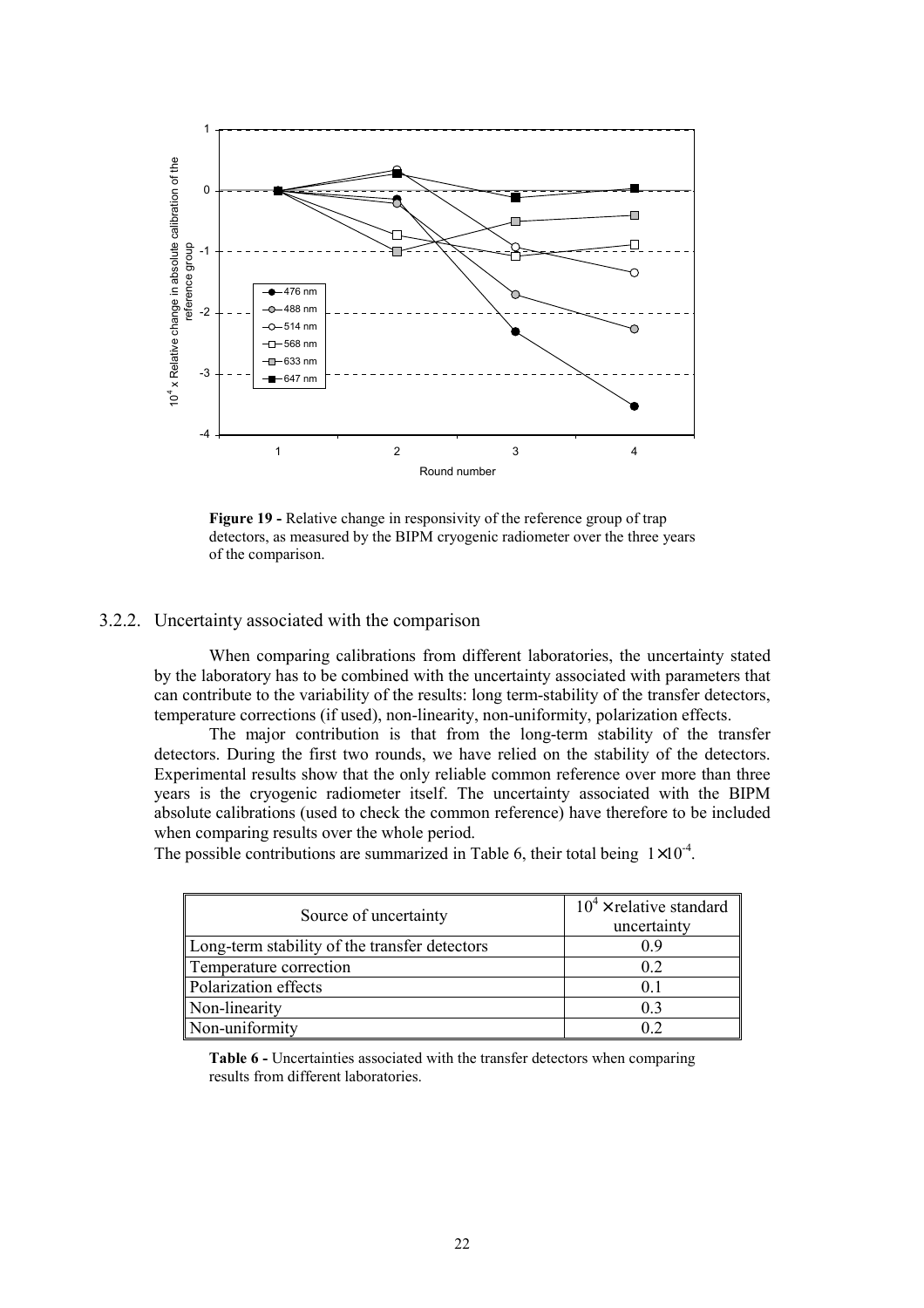# **4. Results from the national laboratories**

# **4.1. CSIRO**

# 4.1.1. Experimental conditions

- Cryogenic radiometer type: Radiox, from Oxford Instruments Ltd.
- Sources: Ar/Kr mixed gas laser, Ar laser, He-Ne laser.
- Nominal power: 300  $\mu$ W to 400  $\mu$ W
- Beam diameter: 2 mm to 4 mm
- Temperature:  $23 \text{ }^{\circ}C \pm 1 \text{ }^{\circ}C$

# 4.1.2. CSIRO uncertainty budget

In the CSIRO report, uncertainties have been reported for a 95% confidence level (at the 2  $\sigma$  level). In order to keep a common presentation throughout the present document, we have calculated the corresponding standard uncertainties by dividing these values by 2, assuming a sufficiently large number of degrees of freedom (see Table 7).

| Source of uncertainty        | $10^4 \times$ standard uncertainty |
|------------------------------|------------------------------------|
| Brewster window transmission | 0.25                               |
| Cavity absorption            | 0.05                               |
| Repeatability                | 0.5                                |
| Non-equivalence              | ${}< 0.25$                         |
| <b>Electrical</b> power      | 0.05                               |
| Scatter and diffraction      | 0.05                               |
| Total                        | 0.6                                |

**Table 7 -** CSIRO. Relative standard uncertainty in absolute power measurement with the cryogenic radiometer.

| Source of uncertainty | $10^4 \times$ standard uncertainty |
|-----------------------|------------------------------------|
| Trap alignment        | 0.5                                |
| Amplifier resistance  | 0.25                               |
| Detector size         | <∩ 5                               |
| <b>Total</b>          | 0.75                               |

**Table 8 -** CSIRO. Relative standard uncertainty in trap detector optical power measurements for traps P14, T11 and T12.

The relative combined expanded uncertainty (2  $\sigma$  level) quoted by the CSIRO is  $1.9 \times 10^{-4}$ .

# 4.1.3. Correction factors

# a) Temperature

The calibration temperatures at the BIPM and at the CSIRO differ by 2.5 °C. The following correction factors (applied to the CSIRO results) have been calculated using the temperature coefficients shown in Table 3.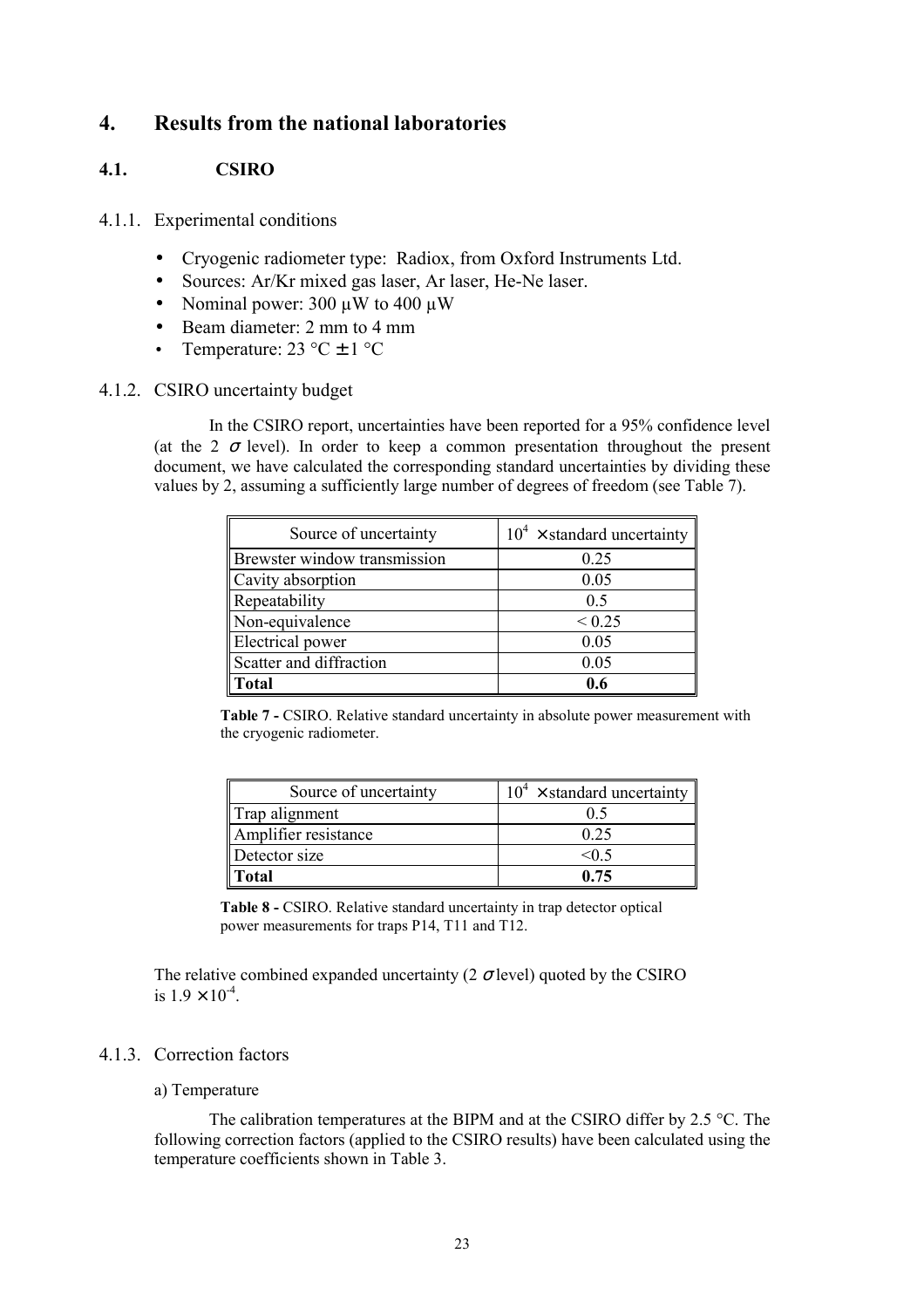|                 | Wavelength / nm                                                    |                               |         |          |          |          |  |  |
|-----------------|--------------------------------------------------------------------|-------------------------------|---------|----------|----------|----------|--|--|
|                 | 488<br>647<br>568<br>633<br>476<br>514                             |                               |         |          |          |          |  |  |
| Trap            |                                                                    | Temperature correction factor |         |          |          |          |  |  |
| T <sub>11</sub> | 1.000013<br>.000036<br>1.000038<br>1.000032<br>.000024<br>1.000015 |                               |         |          |          |          |  |  |
| T <sub>12</sub> | 1.000038                                                           | .000036                       | .000032 | 1.000024 | 1.000015 | 1.000013 |  |  |
| P14             | .000065                                                            | .000062                       | .000056 | .000042  | 1.000010 | 1.000023 |  |  |

**Table 9 -** Correction factors used to correct the CSIRO results for the 2.5 °C temperature difference between the BIPM and the CSIRO.

b) Other factors

No other correction has been applied to the CSIRO results.

# 4.1.4. CSIRO: comparison with the BIPM calibrations

After temperature correction, the relative difference  $\Delta$  in the calibrations is calculated for each trap, according to expression (1) in paragraph 1.3: see Table 10.

|                 | Wavelength / nm |                                                 |     |     |     |  |
|-----------------|-----------------|-------------------------------------------------|-----|-----|-----|--|
|                 |                 | 488                                             | 514 | 568 | 633 |  |
| Trap            |                 | $104$ x relative difference in trap calibration |     |     |     |  |
| T11             |                 | 2.3                                             |     |     |     |  |
| T <sub>12</sub> | 09              | 2.4                                             |     | 2.2 |     |  |
| P <sub>14</sub> |                 | 2.2                                             |     | 2.5 |     |  |
| average         |                 |                                                 |     |     |     |  |

**Table 10 -** Relative difference in trap calibration  $(R_{\text{CSIRO}} - R_{\text{BIPM}}) / R_{\text{BIPM}}$ .

The combined relative standard uncertainty of the comparison  $u<sub>C</sub>$  is calculated as:

 $U_{\rm C}^{2} = u_{\rm CSIRO}^{2} + u_{\rm TRANSFER}^{2}$ 

where

 $u_{\text{CSIRO}}$  is the CSIRO (2 $\sigma$ ) relative uncertainty divided by 2: 0.95 part in 10<sup>4</sup>  $u_{\text{TRANSFER}}$  the uncertainty associated with the transfer (see Table 6) : 1 part in 10<sup>4</sup> The calculated relative standard uncertainty is  $u_C = 1.4 \times 10^{-4}$ 

# **4.2. HUT**

- 4.2.1. Experimental conditions
	- Cryogenic radiometer type: HUT construction
	- Sources: Argon-Ion and He-Ne lasers
	- Nominal power: 106  $\mu$ W to 174  $\mu$ W
	- Beam  $(1/e^2)$  diameter: 2.5 mm with Argon-Ion laser and 3.5 mm with He-Ne laser approximately
	- Temperature:  $24 \text{ °C} \pm 1 \text{ °C}$  and relative humidity of air  $35\% \pm 5\%$

# 4.2.2. HUT uncertainty budget

The HUT uncertainty budget is given in Table 11.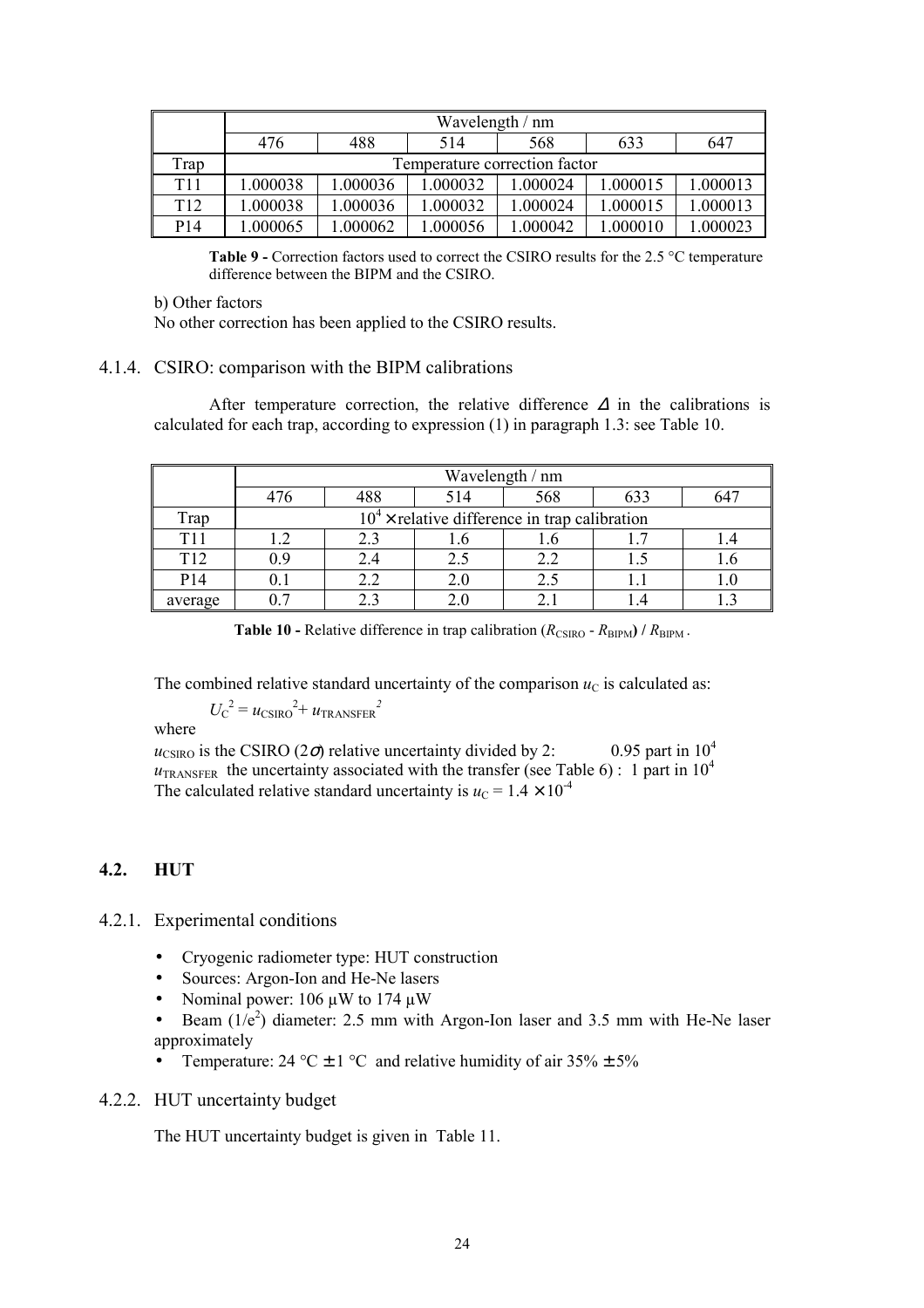| Source of uncertainty                                  | $10^4 \times$ standard<br>uncertainty |
|--------------------------------------------------------|---------------------------------------|
| Repeatability of the results                           | 1.0                                   |
| Window transmittance                                   | 1.0                                   |
| Distance effect                                        | 12                                    |
| Uncertainty of the DVMs                                | 04                                    |
| Cavity absorptance                                     | 10                                    |
| Spatial response of trap                               | 12                                    |
| Relative combined standard uncertainty for calibration | 2.5                                   |

**Table 11 -** HUT. Relative combined standard uncertainty for trap calibrations

# 4.2.3. Correction factors

# a) Temperature

The calibration temperatures at the BIPM and at the HUT differ by 3.5 °C. The following correction factors have been calculated using the temperature coefficients shown in Table 3.

|      | Wavelength / nm                  |          |          |  |
|------|----------------------------------|----------|----------|--|
|      | 488<br>633<br>514                |          |          |  |
| Trap | Temperature correction factor    |          |          |  |
| P4   | 1.000036<br>1.000078<br>1.000087 |          |          |  |
| T5   | 1.000050                         | 1.000045 | 1.000020 |  |
| T6   | 1.000050                         | 1.000045 | 1.000020 |  |

**Table 12** - Correction factors used to correct the HUT results for the 3.5 °C temperature difference between the BIPM and the HUT.

# b) Other factors:

No other correction has been applied to the HUT results.

# 4.2.4. HUT: comparison with the BIPM calibrations

After temperature correction, the relative difference in the calibrations  $\Delta$  is calculated for each trap, according to expression (1) in paragraph 1.3 :see Table 13.

|         | Wavelength / nm                                 |     |     |     |        |     |
|---------|-------------------------------------------------|-----|-----|-----|--------|-----|
|         |                                                 | 488 | 514 | 568 | 633    | 647 |
| Trap    | $104$ × relative difference in trap calibration |     |     |     |        |     |
| P4      |                                                 | 2.2 |     |     | $-2.2$ |     |
| T5      |                                                 | 2.0 |     |     | 0.5    |     |
| T6      |                                                 | 2.6 |     |     | 0.4    |     |
| average |                                                 |     |     |     | -04    |     |

**Table 13** - Relative difference in trap calibration  $(R_{\text{HUT}} - R_{\text{BIPM}}) / R_{\text{BIPM}}$ .

The combined relative standard uncertainty of the comparison  $u<sub>C</sub>$  is calculated as:

 $u_c^2 = u_{HUT}^2 + u_{TRANSEER}^2$ , where:

 $u_{\text{HUT}}$  is the HUT standard uncertainty: 2.5 parts in 10<sup>4</sup>

 $u_{\text{TRANSFER}}$  the uncertainty associated with the transfer (see Table 6) : 1 part in 10<sup>4</sup> The calculated relative standard uncertainty is  $u_c = 2.7 \times 10^{-4}$ .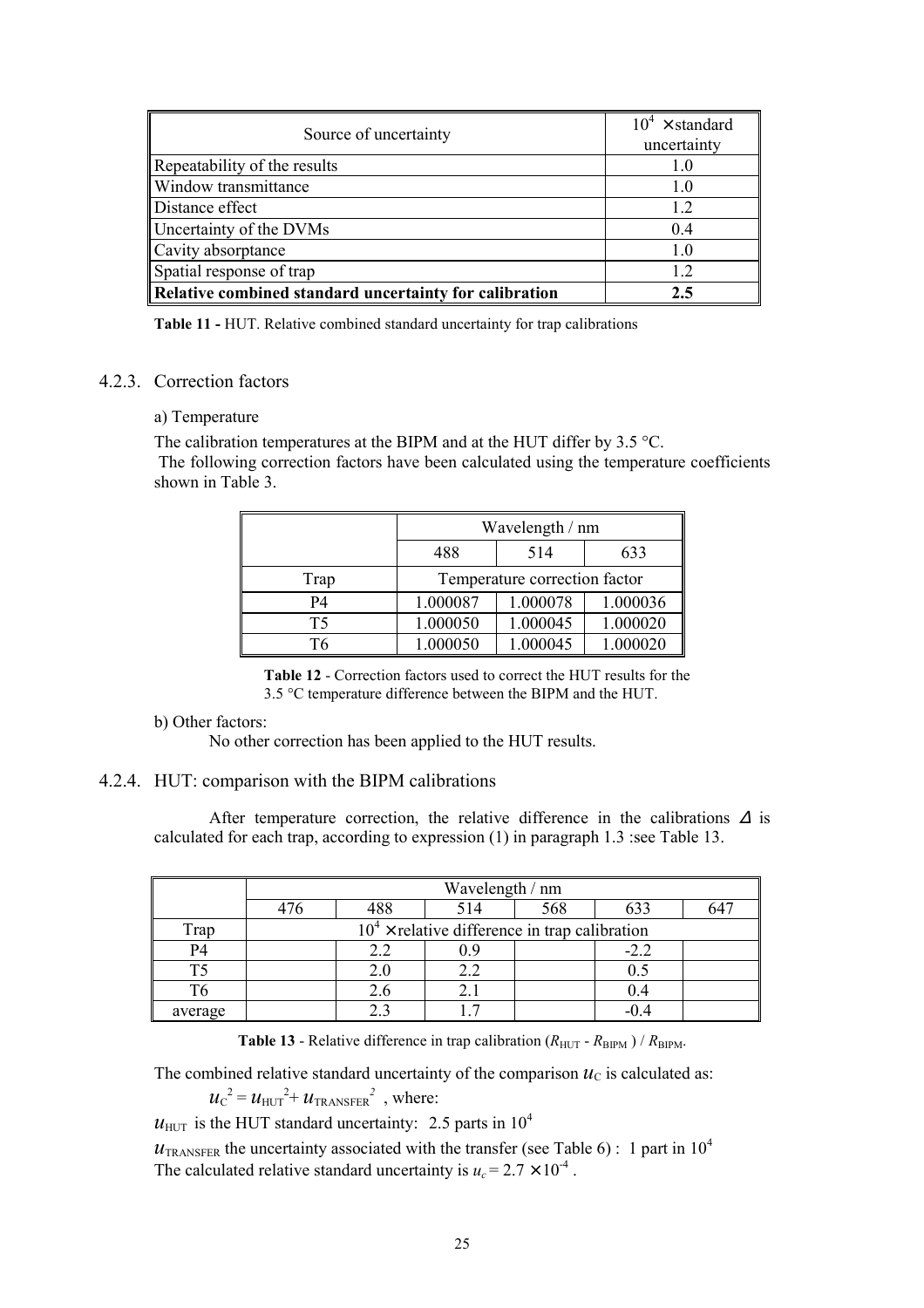# **4.3. SP**

4.3.1. Experimental conditions

- Cryogenic radiometer type: LaseRad from Cambridge Research Institute
- Sources: He-Ne laser and Argon-Ion laser
- Nominal power: not communicated
- Beam diameter: about 2 mm
- Temperature: 23  $\degree$ C to 24  $\degree$ C (recorded for each trap at each wavelength).

# 4.3.2. SP uncertainty budget

The relative combined expanded uncertainty associated with the cryogenic radiometer is  $2 \times 10^{-4}$  for a coverage factor  $k = 2$ . However, when repeating the five series of measurements at the SP, large unexplained differences were found (up to  $\pm$  0.1%). As the source of these instabilities was not found in the course of trap calibrations, the SP estimated the associated relative uncertainty to be  $1 \times 10^{-3}$ .

The SP laboratory concludes that further analysis of its measurement set-up is necessary.

# 4.3.3. Correction factors

#### a) Temperature

The following correction factors were calculated using the temperature coefficients shown in Table 3.

|                 | Wavelength / nm               |          |          |          |  |
|-----------------|-------------------------------|----------|----------|----------|--|
|                 | 476                           | 488      | 514      | 633      |  |
| Trap            | Temperature correction factor |          |          |          |  |
| T <sub>13</sub> | 1.000050                      | 1.000046 | 1.000041 | 1.000016 |  |
| T <sub>14</sub> | 1.000051                      | 1.000039 | 1.000046 | 1.000016 |  |
| P11             | 000094                        | 000074   |          | 000025   |  |

**Table 14 -** Correction factors used to correct the SP results for the temperature differences between BIPM and SP.

#### b) Wavelength

Near 476 nm, the SP used the argon laser line (vacuum wavelength 476.619 nm) whereas the BIPM and the other laboratories used the krypton line (vacuum wavelength 476.373 nm). As the difference is very small (about  $0.25$  nm), a linear extrapolation of the trap sensitivity was used, based on the calibration results at 476 nm and 488 nm. The SP results at 476.619 nm were therefore multiplied by the factor  $C_{\lambda} = 0.99946$ .

# 4.3.4. SP: comparison with the BIPM calibrations

After temperature and wavelength corrections, the relative difference in the calibrations  $\Delta$  is calculated for each trap, according to expression (1) in paragraph 1.3, see Table 15.

The combined relative standard uncertainty of the comparison  $u_c$  is calculated as:  $u_{\rm C}^{2} = u_{\rm SP}^{2} + u_{\rm TRANSFER}^{2}$ , where:

 $u_{SP}$  is the SP expanded relative uncertainty ( $k = 2$ ) divided by 2: 5 parts in 10<sup>4</sup>  $u_{\text{TRANSFER}}$  is the uncertainty associated with the transfer (see Table 6) : 1 part in 10<sup>4</sup> The calculated relative standard uncertainty is  $u_C = 5.1 \times 10^{-4}$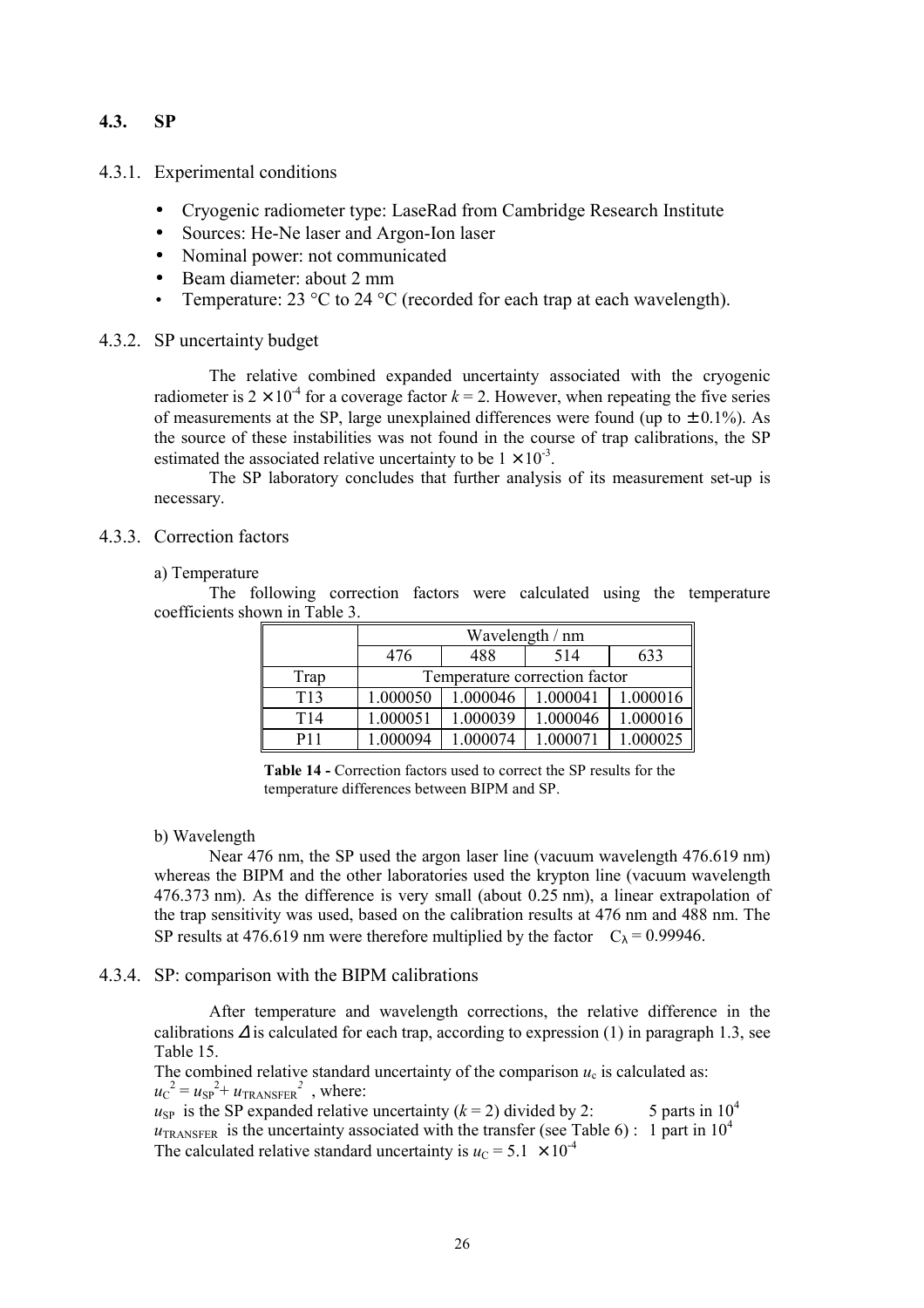|                 | Wavelength / nm |        |                                                 |     |        |     |
|-----------------|-----------------|--------|-------------------------------------------------|-----|--------|-----|
|                 | 476             | 488    | 514                                             | 568 | 633    | 647 |
| Trap            |                 |        | $104$ × relative difference in trap calibration |     |        |     |
| T <sub>13</sub> | 0.0             | $-4.9$ | $-5.4$                                          |     |        |     |
| T <sub>14</sub> | $-4.0$          | $-19$  | $-17$                                           |     | $-4.9$ |     |
| P <sub>11</sub> |                 | 2.7    |                                                 |     |        |     |
| average         | $-0.8$          | -14    | -10                                             |     |        |     |

**Table 15 -** Relative difference in trap calibration  $(R_{SP} - R_{BIPM}) / R_{BIPM}$ .

In spite of a large dispersion of the individual results, the average values are very close to the results obtained by the other laboratories.

# **4.4. NIST**

4.4.1. Experimental conditions

• Cryogenic radiometer type: vertical system, developed by the NIST on the basis of an Oxford Instruments-NPL design.

- Source: He-Ne laser and Ar laser.
- Nominal power: 0.28 mW with the Ar laser, and 0.58 mW with the He-Ne laser
- Beam diameter: 2 mm with Ar laser and 1.7 mm with He-Ne laser
- Temperature: stated for each wavelength  $(21.2 \degree C)$  to  $22.8 \degree C)$

# 4.4.2. NIST uncertainty budget

|                         | $104$ x relative standard uncertainty |        |  |
|-------------------------|---------------------------------------|--------|--|
| Source of uncertainty   | wavelength                            |        |  |
| Type B                  | $514 \text{ nm}$ and                  |        |  |
|                         | 488 nm                                | 633 nm |  |
| Window transmittance    | 0.9                                   | 2.6    |  |
| Scattered optical power | 1.3                                   | 1.3    |  |
| Cavity absorptance      | 0.2                                   | 0.2    |  |
| Temperature gradients   | 0.4                                   | 0.4    |  |
| Heater power            | 0.3                                   | 0.3    |  |
| Standard resistor       | 0.03                                  | 0.03   |  |
| Amplifier gain          | 1.0                                   | 1.0    |  |
| Voltage measurements    | 0.3                                   | 0.3    |  |
| <b>Combined</b>         | 2.0                                   | 2.6    |  |

|  | Table 16 - NIST uncertainty budget. |  |
|--|-------------------------------------|--|
|  |                                     |  |

|                 | $10^4 \times$ combined uncertainty |        |        |  |
|-----------------|------------------------------------|--------|--------|--|
|                 | Wavelength                         |        |        |  |
| Trap            | 633 nm                             | 488 nm | 514 nm |  |
| T3              | 3.4                                | 44     | 31     |  |
| T <sub>13</sub> | 3.4                                | 4.4    | 3.0    |  |
|                 |                                    |        |        |  |

**Table 17** - NIST. Relative combined (type A and type B) standard uncertainty in trap detector calibration.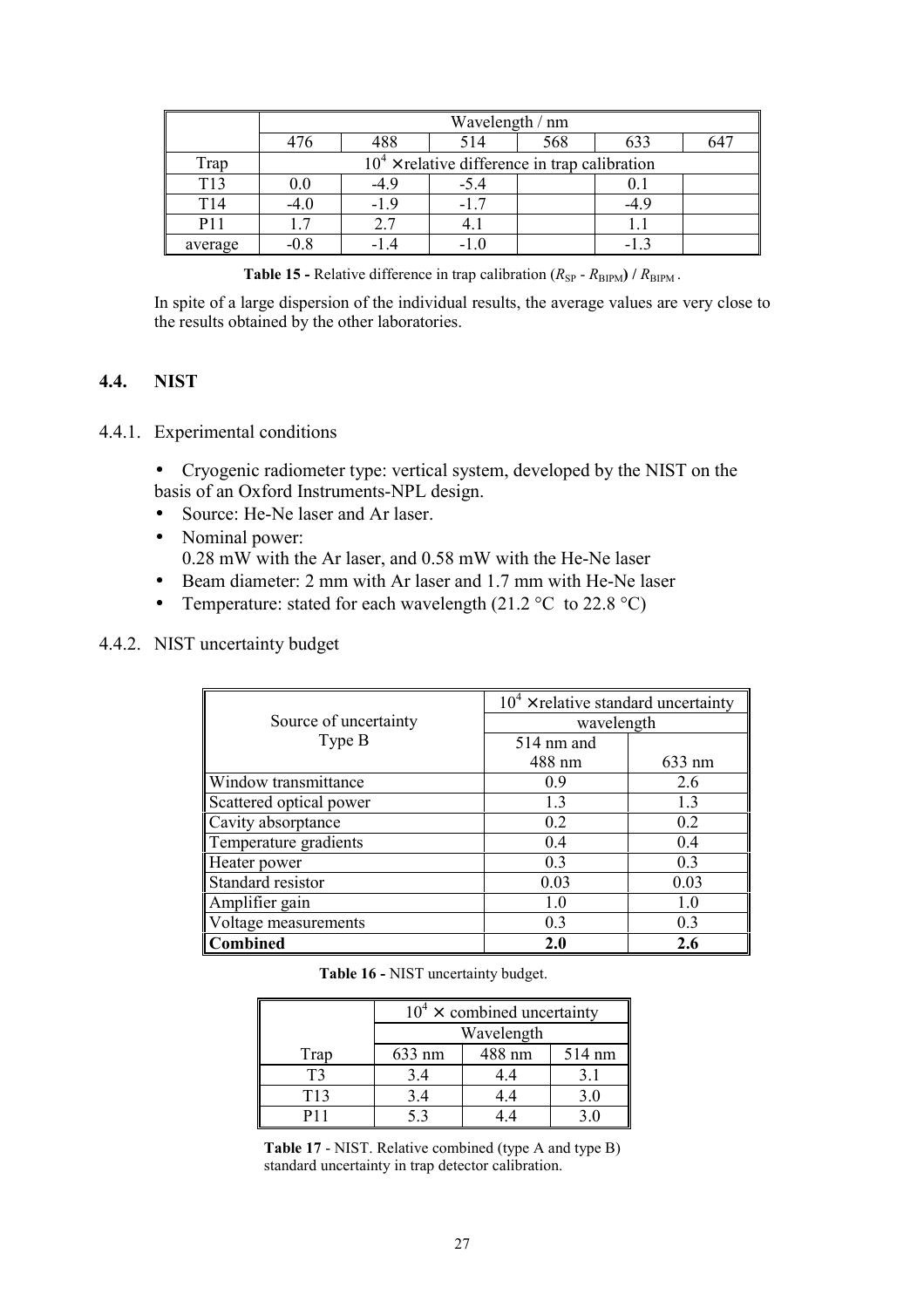# 4.4.3. Correction factors

#### a) Temperature:

The following temperature correction factors have been calculated using the temperature coefficients shown in Table 3.

|                 | Temperature correction factor |          |          |  |
|-----------------|-------------------------------|----------|----------|--|
|                 | wavelength                    |          |          |  |
| Trap            | 488                           | 514      | 633      |  |
| T3              | 1.000030                      | 1.000027 | 1.000010 |  |
| T <sub>13</sub> | 1.000030                      | 1.000027 | 1.000010 |  |
| P11             | 1.000052                      | 1.000047 | 1.000018 |  |

Table 18 - Correction factors used to correct the NIST results for the temperature difference between the BIPM and the NIST

# b) Non-linearity:

At 633 nm the beam diameter used was 1.7 mm with an optical power of 0.58 mW. These parameters correspond to the beginning of the non-linear region of the transfer detectors (see section 2.1.4). After their return to the BIPM, a specific measurement of their non-linearity was made, using exactly these parameters.

The measured non-linearity was  $-0.3 \times 10^{-4}$ , and the NIST calibrations results have been corrected for this effect. The effects of non-linearity on the transmission trap and on the reflection trap are very similar. This cannot explain the lack of consistency (about 6 parts in  $10<sup>4</sup>$ , see Table 19) of the results obtained from both types at this wavelength.

# 4.4.4. NIST: comparison with the BIPM calibrations

The results given here are different from those shown in the Progress Report (Part I), transmitted to the participating laboratories in June 1997. At that time, as technical problems were experienced with its argon laser, the NIST calibrated the transfer detectors only at the He-Ne red line. The average relative difference between the BIPM calibration and the calibration reported by the NIST in March 1997 was found to be:

 $(+3.0 \times 10^{-4})$  at 633 nm. (see Figure 22)

The NIST decided to participate in the fourth round and was asked to calibrate three other traps. The results presented here are part of this fourth round (September 1998 to February 1999).

After corrections, including long-term drifts, the relative difference of the calibration  $\Delta$  is calculated for each trap, according to expression (1) in paragraph, see Table 19.

|            | Wavelength / nm                                 |     |     |     |        |          |
|------------|-------------------------------------------------|-----|-----|-----|--------|----------|
|            | 476                                             | 488 | 514 | 568 | 633    | $64^{-}$ |
| Trap       | $104$ × relative difference in trap calibration |     |     |     |        |          |
| T3         |                                                 | 7.0 | 0.1 |     | 4.8    |          |
| T13        |                                                 | 7 Q | 0.1 |     | 5.2    |          |
| <b>P11</b> |                                                 |     | 5.9 |     | $-1.4$ |          |
| average    |                                                 |     |     |     |        |          |

**Table 19 -** Relative difference in trap calibration  $(R_{NIST} - R_{BIPM}) / R_{BIPM}$ .

The results at  $\lambda$  = 633 nm confirm the order of magnitude of the difference between the NIST and the BIPM seen during the first round.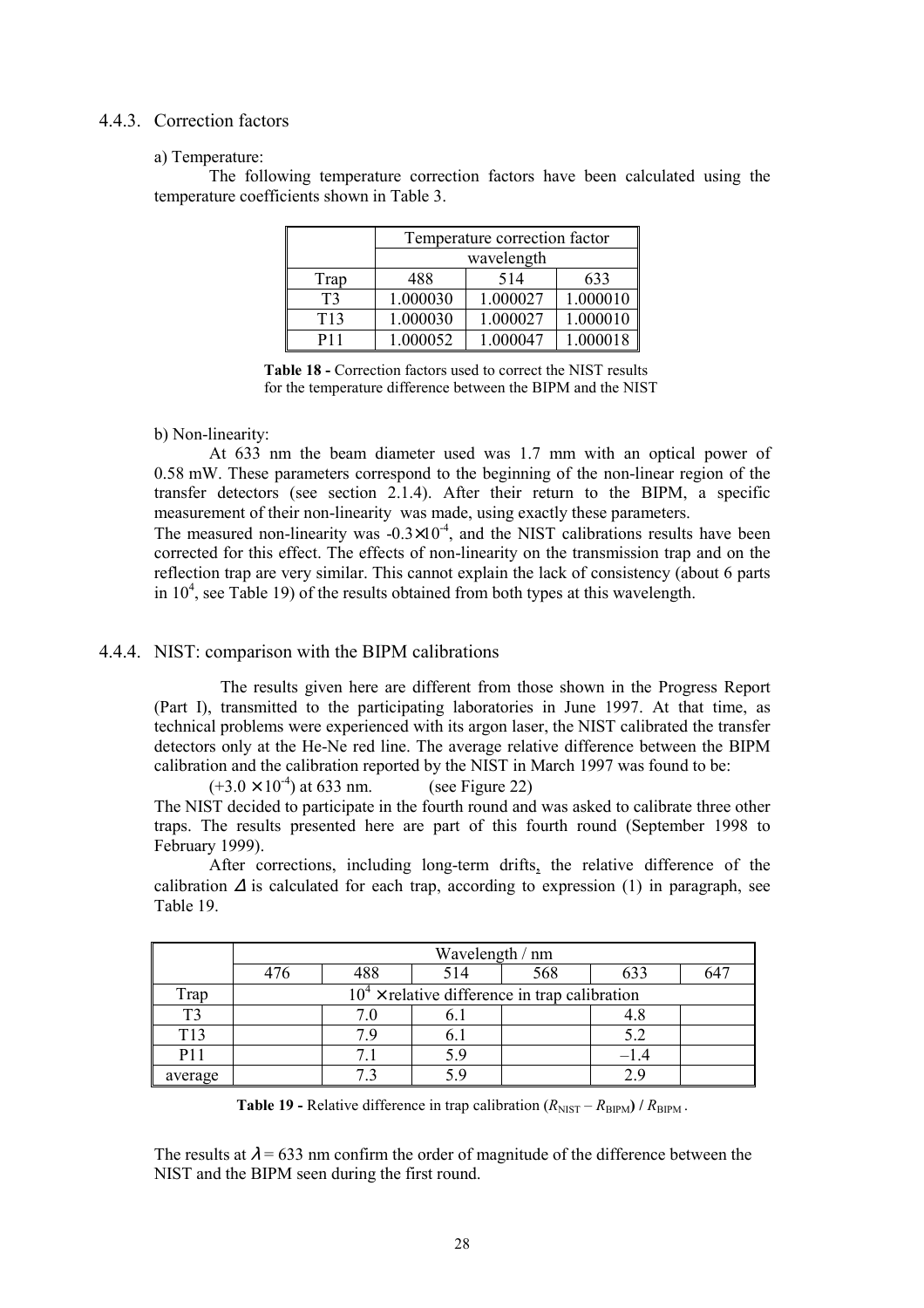The combined relative standard uncertainty of the comparison  $u<sub>C</sub>$  is calculated as:  $u_{\rm C}^{2} = u_{\rm NIST}^{2} + u_{\rm TRANSFER}^{2}$ , where

 $u<sub>NIST</sub>$  is the NIST relative uncertainty given for each detector  $u_{\text{TRANSFER}}$  is the uncertainty associated with the transfer (see Table 6) : 1 part in 10<sup>4</sup> The relative combined standard uncertainty is given in Table 20.

|                 | $10^4 \times$ combined uncertainty |  |     |  |  |
|-----------------|------------------------------------|--|-----|--|--|
|                 | wavelength                         |  |     |  |  |
| Trap            | 514<br>488<br>633                  |  |     |  |  |
| T3              | ר. ⊦                               |  |     |  |  |
| T <sub>13</sub> | 1.5                                |  | 3.5 |  |  |
|                 |                                    |  |     |  |  |

**Table 20 -** NIST. Relative combined standard uncertainty of the comparison.

# **4.5. NPL**

4.5.1. Experimental conditions

Cryogenic radiometer type: Mechanically cooled Cryogenic Radiometer, from Oxford Instruments Ltd. Source: Ar laser and Kr laser Nominal power: 400 µW to 500 µW Beam diameter: 3 mm to 4 mm Temperature: not specified

4.5.2. NPL uncertainty budget

The NPL relative standard uncertainties associated with the trap calibrations are shown in Table 21.

|                 | Wavelength / nm |                                                  |     |      |  |     |  |
|-----------------|-----------------|--------------------------------------------------|-----|------|--|-----|--|
|                 |                 | 488                                              | 514 | 568  |  |     |  |
| Trap            |                 | $104$ x standard uncertainty of trap calibration |     |      |  |     |  |
| T9              | 0.5             |                                                  | 0.4 | 0.4  |  |     |  |
| T <sub>10</sub> |                 |                                                  | 0.4 | 0.3  |  | U.6 |  |
| D7              | 1.6             |                                                  |     | I).4 |  |     |  |

**Table 21 -** NPL relative standard uncertainties associated with the trap calibrations.

For more details see also [5, 4, 3].

# 4.5.3. Correction factors

No correction was applied to the NPL results.

#### 4.5.4. NPL: comparison with the BIPM calibrations

The relative difference of the calibration ∆ calculated for each trap according to expression (1) in paragraph 1.3 , is shown in Table 22.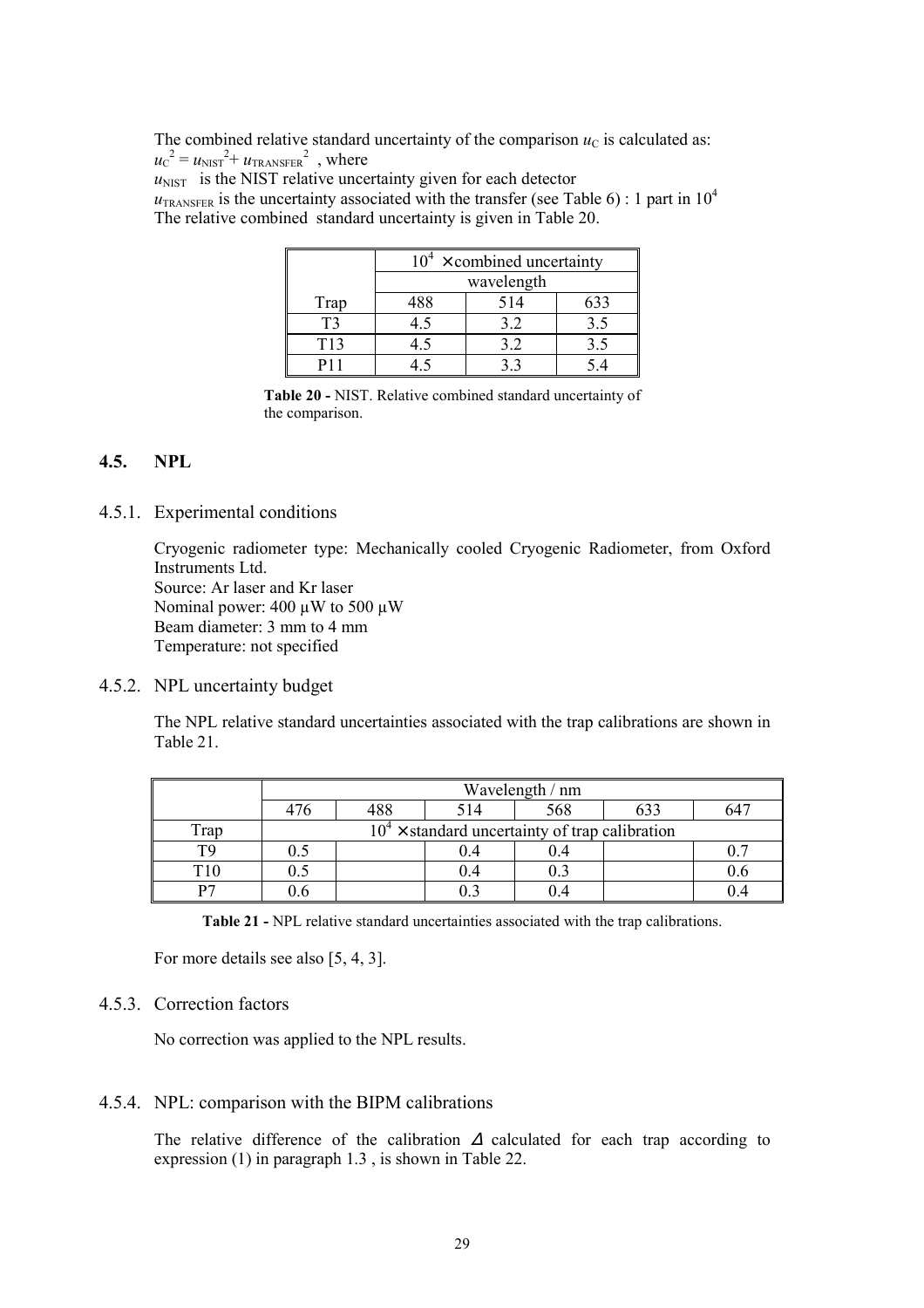|         | Wavelength / nm |     |     |                                                     |     |     |
|---------|-----------------|-----|-----|-----------------------------------------------------|-----|-----|
|         | 476             | 488 | 514 | 568                                                 | 633 | 54′ |
| Trap    |                 |     |     | Relative difference in trap calibration $/ 10^{-4}$ |     |     |
| TQ      | $\rm 0.1$       |     | 2.1 | 2.2                                                 |     | 2.0 |
| T10     | $-0.4$          |     | L.  |                                                     |     | 1.3 |
| P7      | $-0.6$          |     | 0.5 | 19                                                  |     | 9.9 |
| average | -03             |     |     | - Q                                                 |     |     |

**Table 22 -** Relative difference in trap calibration  $(R_{\text{NPL}} - R_{\text{BIPM}}) / R_{\text{BIPM}}$ .

The combined relative standard uncertainty of the comparison  $u_c$  is calculated as:  $u_{\rm c}^{\ 2}$  =  $u_{\rm NPL}^{\ 2+}$   $u_{\rm TRANSFER}^{\ 2}$ where  $u_{\text{NPL}}$  is the NPL relative uncertainty given for each detector.  $u_{\text{TRANSEER}}$  is the uncertainty associated with the transfer,

with no temperature correction (see Table 6): 1 part in  $10^4$ 

The calculated relative standard uncertainty is given in Table 23.

|             | Wavelength / nm                                |  |  |  |  |  |
|-------------|------------------------------------------------|--|--|--|--|--|
|             | 568<br>514                                     |  |  |  |  |  |
| <b>Trap</b> | $104$ × standard uncertainty of the comparison |  |  |  |  |  |
|             |                                                |  |  |  |  |  |
|             |                                                |  |  |  |  |  |
|             |                                                |  |  |  |  |  |

**Table 23** - Relative combined standard uncertainty of the comparison (NPL).

# **4.6. BNM-INM**

- 4.6.1. Experimental conditions
	- Cryogenic radiometer type: LaseRad from the Cambridge Research Institute
	- Sources: He-Ne laser and argon laser
	- Nominal power: 150 µW
	- Beam diameter  $(1/e^2)$ : 1 mm
	- Temperature: about 24 °C

#### 4.6.2. BNM-INM uncertainty budget

In this study, the BNM divided the Type B uncertainties into three groups: those related to the measurement of the transfer detector photocurrent, those related to the experimental arrangement and those related to the cryogenic radiometer itself. In the first group, the major contribution to the uncertainty is from the calibration of the currentvoltage converter used to measure the photocurrent. In the second group, the major contribution is associated with the corrections due to the difference in diameter between the detectors and the cavity of the radiometer (referred to as the diaphragm effect). In the third group, the uncertainty associated with the cryogenic radiometer takes into account the cavity absorptance [\[21\]](#page-68-0), the window transmittance, the non-equivalence of electrical heating and optical heating, and the electrical calibration of the system.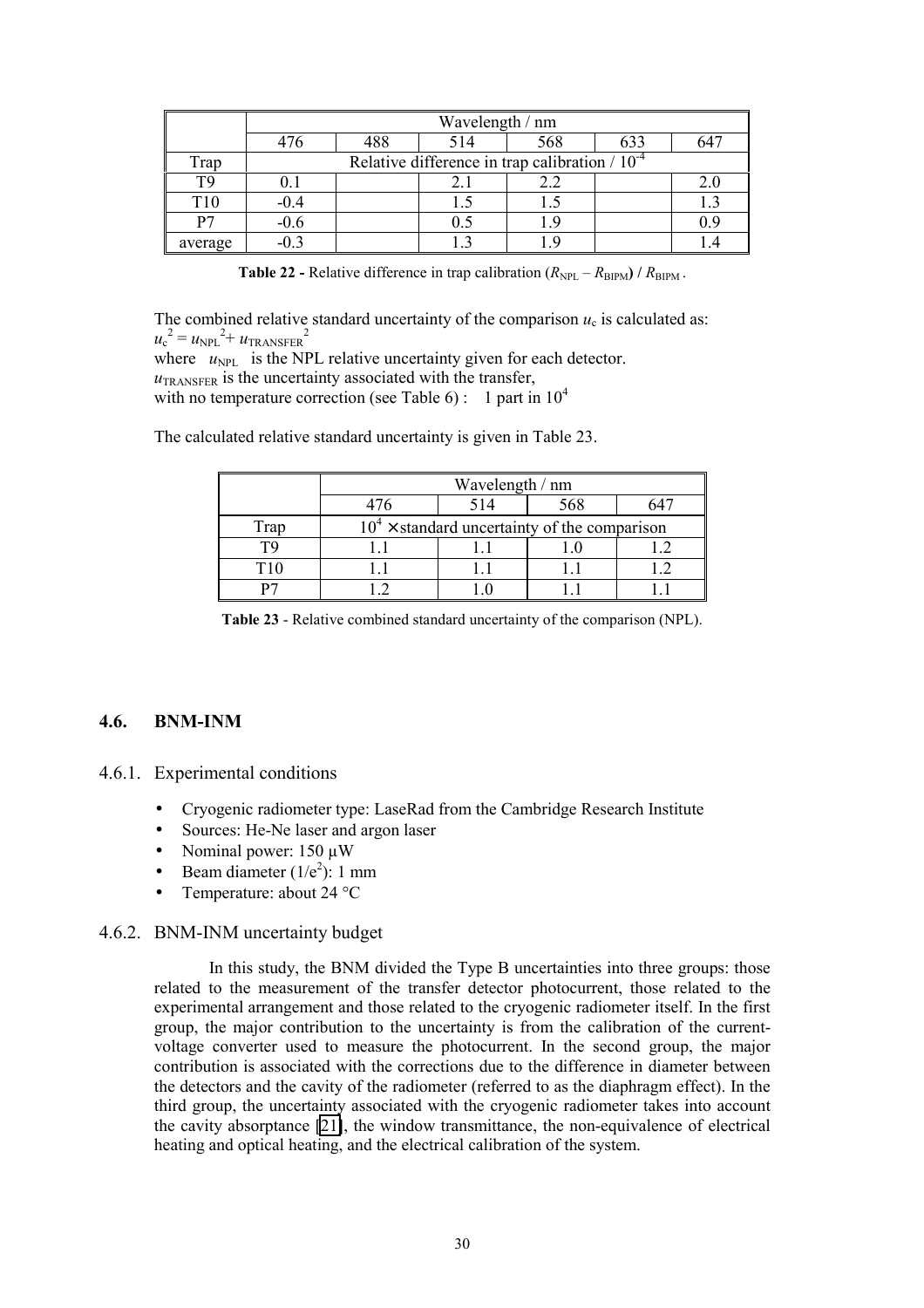| Source of uncertainty                 | $10^4 \times u_{\rm B}$ |
|---------------------------------------|-------------------------|
| Current/voltage converter calibration |                         |
| Diaphragm effect                      | $0.1 \text{ to } 0.2$   |
| Cryogenic radiometer                  |                         |
| Total                                 |                         |

| <b>Table 24 - BNM-INM:</b> Type B uncertainties $uB$ of the calibration. |  |  |  |  |
|--------------------------------------------------------------------------|--|--|--|--|
|--------------------------------------------------------------------------|--|--|--|--|

The Type A uncertainties were calculated for each detector from the relative standard deviation of the series of measurements over the whole period of calibration.

|                   | Wavelength / nm   |     |  |  |  |
|-------------------|-------------------|-----|--|--|--|
| Transfer detector | 10 C              | 514 |  |  |  |
|                   | $10^4 \times u_A$ |     |  |  |  |
|                   |                   |     |  |  |  |
|                   |                   |     |  |  |  |
|                   |                   |     |  |  |  |

| <b>Table 25 - BNM-INM:</b> Type A uncertainties $u_A$ of the calibration. |  |
|---------------------------------------------------------------------------|--|
|---------------------------------------------------------------------------|--|

|                   | Wavelength / nm   |    |  |  |  |
|-------------------|-------------------|----|--|--|--|
| Transfer detector |                   | 14 |  |  |  |
|                   | $10^4 \times u_C$ |    |  |  |  |
|                   |                   |    |  |  |  |
|                   |                   |    |  |  |  |
|                   |                   |    |  |  |  |

**Table 26** – BNM-INM: Relative combined standard uncertainty  $u<sub>C</sub>$  for the calibration of the transfer detectors.

# 4.6.3. Correction factors

#### a) Temperature

The calibration temperatures at the BIPM and at the BNM-INM differ by 3.5 °C. The following correction factors have been calculated using the temperature coefficients given in section 2.1.2.

|           | Wavelength / nm               |          |          |  |  |  |
|-----------|-------------------------------|----------|----------|--|--|--|
| Transfer  | 488                           | 514      | 633      |  |  |  |
| detector  | Temperature correction factor |          |          |  |  |  |
| <b>P4</b> | 1.000087                      | 1.000078 | 1.000036 |  |  |  |
| T4        | 1.000050                      | 1.000045 | 1.000020 |  |  |  |
| T6        | 1.000050                      | 1.000045 | 1.000020 |  |  |  |

Table 27 - Correction factors used to correct the BNM-INM results for the 3.5 °C temperature difference between the BIPM and the BNM-INM.

#### b) Linearity

With the relatively small laser beam diameter used (1 mm), the BNM reduced the optical power of the calibration to  $150 \mu W$ , as recommended in the documents sent together with the transfer detectors, in order to avoid non-linearity effects (see section 2.1.4). Therefore, no correction has been applied to the BNM results.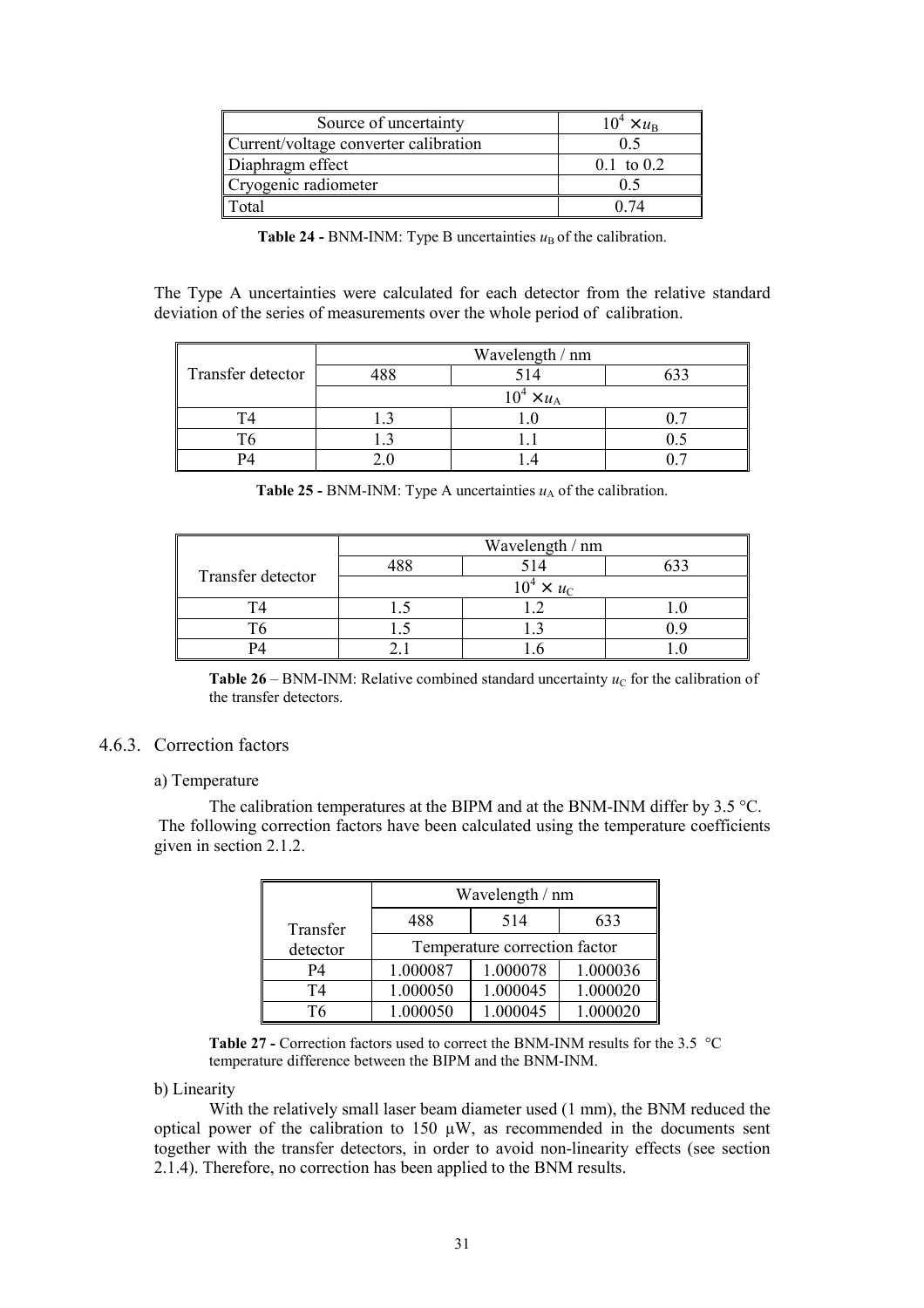#### 4.6.4. Comparison with the BIPM calibrations

The results given here are different from those shown in the Progress Report (Part II), transmitted to the participating laboratories in April 1998. The average relative differences between the BIPM calibrations and the calibrations reported by the BNM-INM in January 1998 were found to be:

$$
(-0.8 \times 10^4)
$$
 at 488 nm,  
\n $(-1.3 \times 10^4)$  at 514 nm  
\n $(-1.8 \times 10^4)$  at 633 nm. (see Figure 22)

The BIPM Progress Report showed that the calibrations were in agreement within the uncertainties of the comparison, but significantly different from those obtained in a previous direct BNM / BIPM comparison in 1994 (see section 5.3 ). At that time, the difference was found to be + 1.9 parts in  $10^4$  at  $\lambda$  = 647 nm.

The BNM-INM therefore decided to check its data reduction of the measurements related to the transfer detectors, and found that the value of the gain of its current/voltage converter was not correct: the value used was not the latest gain calibration result but an older value.

The corrected calibration results, taking into account the real gain value, have been communicated to the BIPM in October 1998. They are shown in Table 28.

|                | Wavelength / nm |                                                 |     |     |        |     |  |
|----------------|-----------------|-------------------------------------------------|-----|-----|--------|-----|--|
| Transfer       | 476             | 488                                             | 514 | 568 | 633    | 647 |  |
| detector       |                 | $104$ × Relative difference in trap calibration |     |     |        |     |  |
| T4             |                 | 1.8                                             |     |     |        |     |  |
| T <sub>6</sub> |                 | 2.2                                             | 1.4 |     | $-0.8$ |     |  |
| P4             |                 |                                                 | 0.2 |     |        |     |  |
| average        |                 |                                                 |     |     |        |     |  |

**Table 28** - Relative difference in trap calibration:  $(R_{BNM} - R_{BIPM}) / R_{BIPM}$ .

The combined relative standard uncertainty of the comparison  $u_c$  is calculated using:

$$
u_{\rm C}^2 = u_{\rm BNM}^2 + u_{\rm TRANSFER}^2
$$

where  $u_{\text{BNM}}$  is the BNM-INM relative uncertainty given for each detector.

 $u_{\text{TRANSFER}}$  is the uncertainty associated with the transfer, that is  $1 \times 10^{-4}$  (see Table 6). In graphs, the uncertainty associated with the average difference is calculated as the quadratic mean of the uncertainties associated with each individual detector.

|          | Wavelength / nm   |     |  |  |  |
|----------|-------------------|-----|--|--|--|
| Transfer |                   | 514 |  |  |  |
| detector | $10^4 \times u_C$ |     |  |  |  |
|          |                   |     |  |  |  |
|          |                   |     |  |  |  |
|          |                   |     |  |  |  |

**Table 29** - Relative combined standard uncertainty of the comparison (BNM-INM).

# **4.7. PTB - Radiometry laboratory (Braunschweig)**

*As two different laboratories from the PTB are involved in this comparison, to avoid confusion the PTB - Radiometry laboratory (Braunschweig) will be denoted in graphs as* PTB-R*.*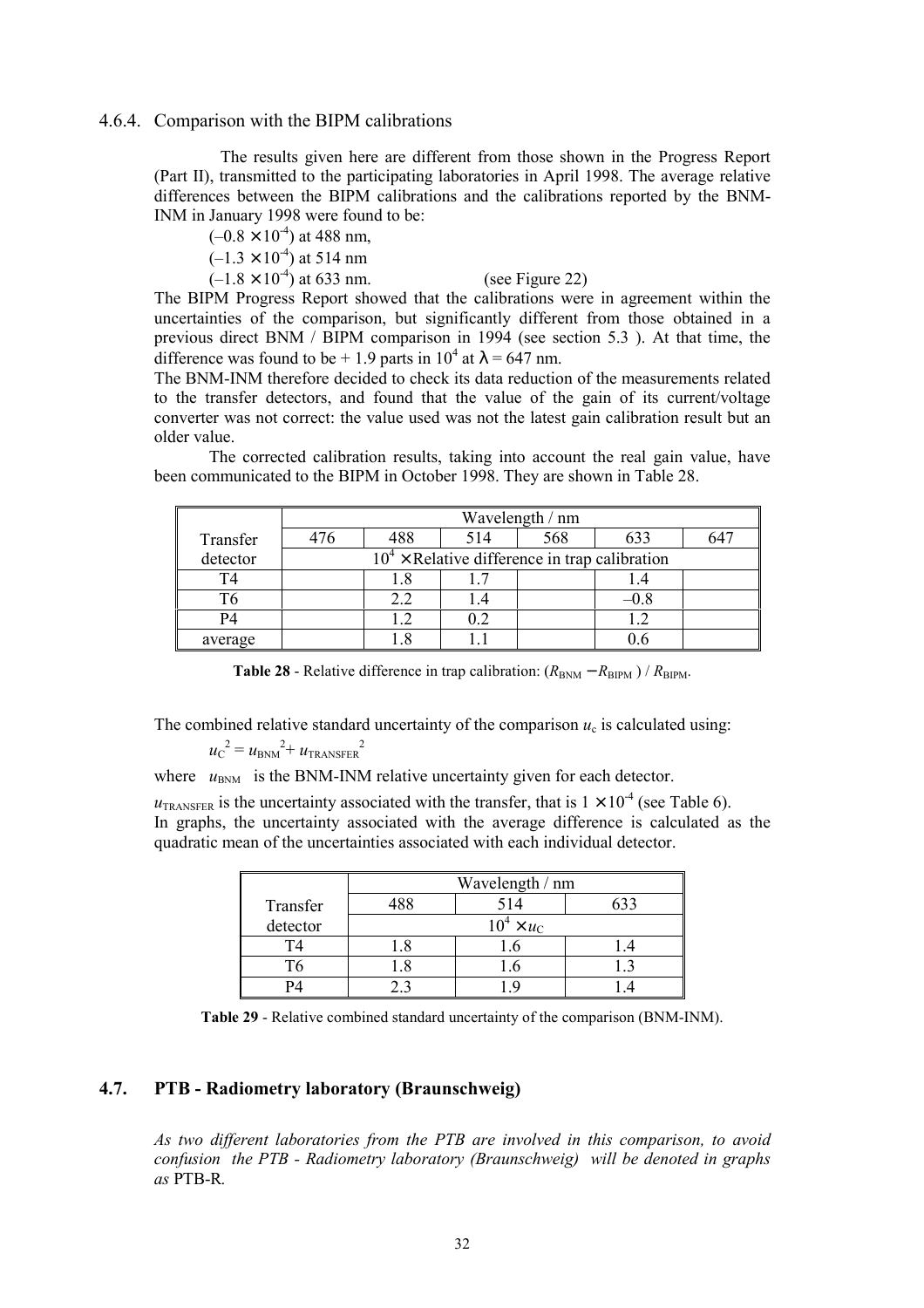# 4.7.1. Experimental conditions

- Cryogenic radiometer type: LaseRad from the Cambridge Research Institute
- Sources: He-Ne laser and argon laser
- Temperature:  $20.6 \degree C$  to  $20.8 \degree C$ , specified for each calibration.

The transfer detectors used in the comparison are known to be non-linear if used at a high level of irradiance. For a given optical power, irradiance increases when the beam diameter decreases, making the beam diameter a critical parameter (see section 2.1.4). The PTB experimental arrangement is optimized for laser beam diameters of the order of 0.9 mm ( $1/e<sup>2</sup>$ ). To avoid non-linearity effects in the transfer detectors, the PTB calibration chain was organized as follows:

- a) The PTB primary standard is the LaseRad II cryogenic radiometer.
- b) A set of three PTB trap detectors made from Hamamatsu 1227 photodiodes (known for their good linearity) was calibrated at each of the three wavelengths selected for the comparison.
- c) Each BIPM transfer detector was then calibrated by direct comparison with the PTB set, at each wavelength, using the same beam size but at a radiant power as low as  $64 \mu W$ .

|                | Laser    | Wavelength<br>/ nm | uncertainty | $10^4 \times$ Standard Beam diameter<br>$(1/e^2)$<br>/ $\mu$ m | Radiant<br>power<br>$/\mu W$ | Temperature<br>$/$ °C |
|----------------|----------|--------------------|-------------|----------------------------------------------------------------|------------------------------|-----------------------|
|                |          |                    |             |                                                                |                              |                       |
| P <sub>6</sub> | $Ar^{+}$ | 488                | 1.9         | 860                                                            | 65                           | 20.7                  |
|                | $Ar^{+}$ | 514.5              | 2.7         | 840                                                            | 65                           | 20.7                  |
|                | HeNe     | 632.8              | 1.0         | 860                                                            | 64                           | 20.6                  |
|                |          |                    |             |                                                                |                              |                       |
| T7             | $Ar^{+}$ | 488                | 1.9         | 860                                                            | 65                           | 20.7                  |
|                | $Ar^{+}$ | 514.5              | 2.7         | 840                                                            | 65                           | 20.6                  |
|                | HeNe     | 632.8              | 1.0         | 860                                                            | 64                           | 20.6                  |
|                |          |                    |             |                                                                |                              |                       |
| T <sub>8</sub> | $Ar^{+}$ | 488                | 1.9         | 860                                                            | 65                           | 20.8                  |
|                | $Ar^{+}$ | 514.5              | 1.5         | 840                                                            | 65                           | 20.6                  |
|                | HeNe     | 632.8              | 2.7         | 860                                                            | 64                           | 20.6                  |

The parameters used during step (c) are summarized in Table 30.

**Table 30** – Parameters for the calibration of the transfer detectors at the PTB.

# 4.7.2. PTB uncertainty budget

The relative standard uncertainty of the calibration is  $1 \times 10^{-4}$  to  $2.7 \times 10^{-4}$  as shown in Table 30. For more details, see also [\[22, 23,](#page-68-0) 24].

# 4.7.3. Correction factors

The results were corrected for the small temperature difference between the BIPM and the PTB (0.1 °C to 0.3 °C). This correction is almost negligible (a few parts in 10<sup>6</sup>).

# 4.7.4. Comparison with the BIPM calibrations

The results given here are different from those shown in the BIPM Progress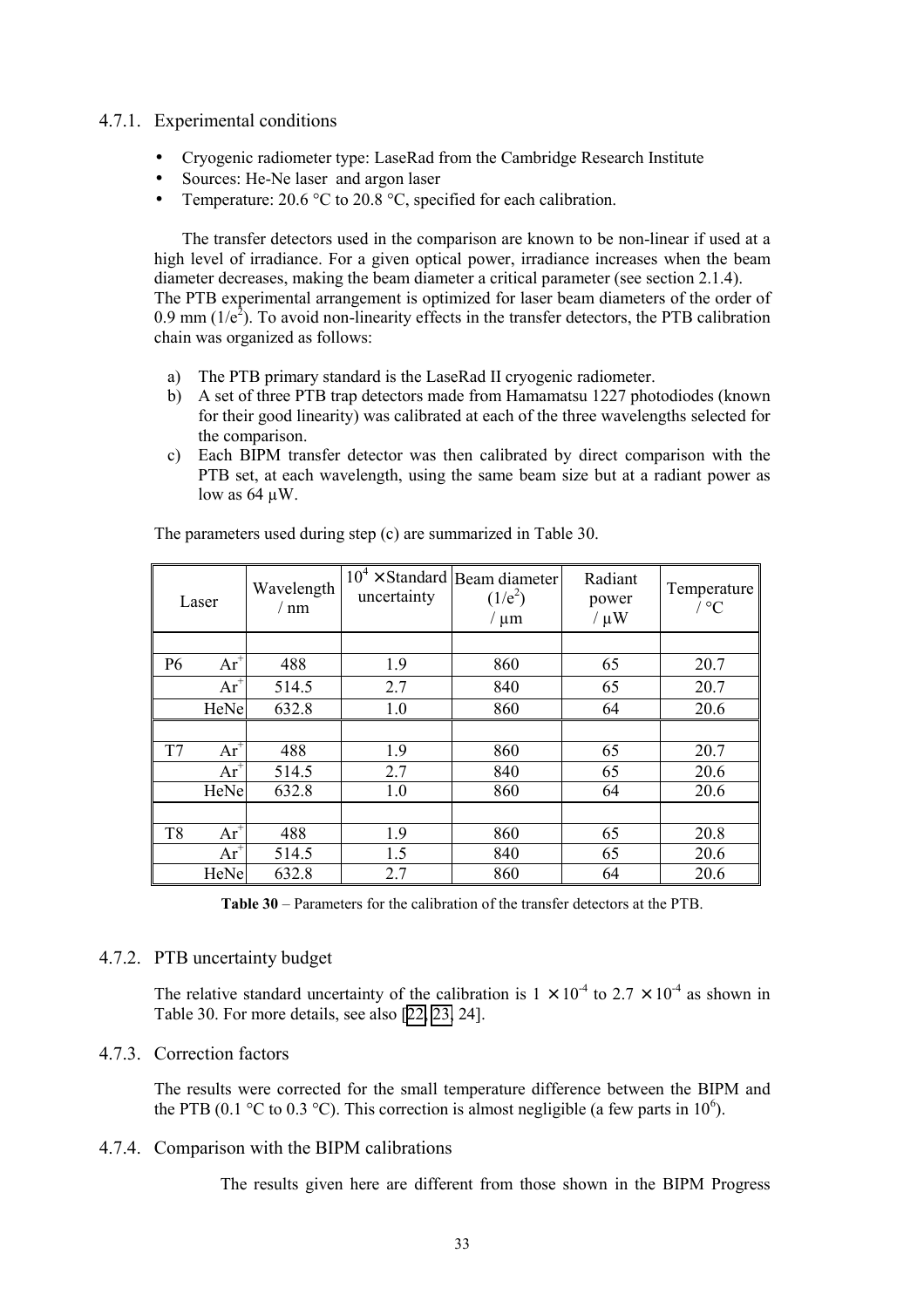Report (Part II), transmitted to the participating laboratories in April 1998. The average relative differences between the BIPM calibrations and the calibrations reported by the PTB in February 1998 were found to be:

 $(8.1 \times 10^{-4})$  at 488 nm,  $(5.7 \times 10^{-4})$  at 514 nm  $(2.5 \times 10^{-4})$  at 633 nm. (see Figure 22)

The difference found at  $\lambda = 633$  nm was practically the same as that found in 1995 by direct comparison at the PTB [\[24\]](#page-68-0), that is  $2.3 \times 10^{-4}$ . However, the BIPM report pointed out that further investigation was probably necessary to explain the increase of the deviation at 514 nm and 488 nm.

Indeed, the PTB sent a revised final version of the calibrations in December 1998, which explains that in the previous version the window transmittance as measured at 633 nm was also used for the other wavelengths. After completion of the window transmittance measurements at 488 nm and 514 nm, the corresponding detector calibrations and uncertainties have been revised. The relative difference in the calibrations, based on this final report, is shown in Table 31.

|          | Wavelength / nm |                                                 |     |     |     |     |  |  |  |
|----------|-----------------|-------------------------------------------------|-----|-----|-----|-----|--|--|--|
| Transfer | 476             | 488                                             | 514 | 568 | 633 | 647 |  |  |  |
| detector |                 | $104$ × Relative difference in trap calibration |     |     |     |     |  |  |  |
|          |                 | 2.9                                             | 3.2 |     |     |     |  |  |  |
| T8       |                 | 3.3                                             | 3.0 |     | 23  |     |  |  |  |
| Р6       |                 | 3.5                                             | 2.5 |     |     |     |  |  |  |
| average  |                 | 32                                              |     |     |     |     |  |  |  |

**Table 31** - Relative difference in trap calibration:  $(R_{\text{PTB-R}} - R_{\text{BIPM}}) / R_{\text{BIPM}}$ .

The combined relative standard uncertainty of the comparison  $u<sub>C</sub>$  is calculated using:  $u_C^2 = u_{\text{PTB}}^2 + u_{\text{TRANSFER}}^2$ 

where  $u_{\text{PTB}}$  is the PTB relative uncertainty given for each detector.

 $u_{\text{TRANSEER}}$  is the uncertainty associated with the transfer, that is  $1 \times 10^{-4}$ 

|          | Wavelength / nm |                   |  |  |  |  |  |
|----------|-----------------|-------------------|--|--|--|--|--|
| Transfer |                 |                   |  |  |  |  |  |
| detector |                 | $10^4 \times u_C$ |  |  |  |  |  |
|          |                 |                   |  |  |  |  |  |
|          |                 |                   |  |  |  |  |  |
|          |                 |                   |  |  |  |  |  |

**Table 32** - Relative combined standard uncertainty of the comparison (PTB-R).

# **4.8. IFA**

- 4.8.1. Experimental conditions
	- Cryogenic radiometer type: LaseRad from the Cambridge Research Institute
	- Sources: He-Ne laser, Kr laser and Ar laser
	- Nominal power:  $400 \mu W$
	- Beam diameter  $(1/e^2)$ : 2 mm
	- Temperature: about  $20.5 \degree C \pm 1 \degree C$ .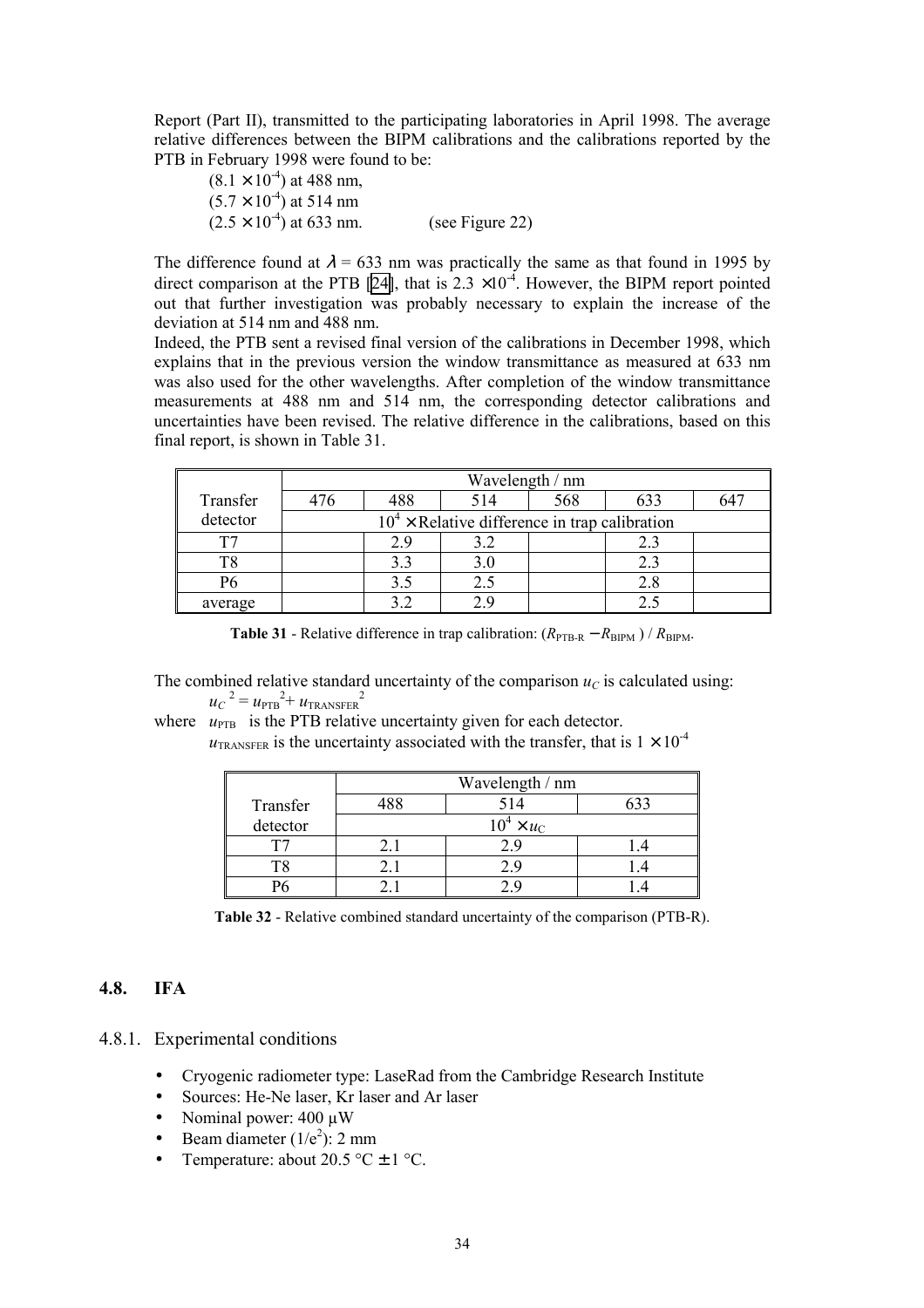# 4.8.2. IFA uncertainty budget

| Source of uncertainty                  | $10^4 \times$ Standard<br>uncertainty |
|----------------------------------------|---------------------------------------|
| Photocurrent meter resolution          | 0.58                                  |
| Photocurrent measurement noise         | 0.50                                  |
| Pico-ammeter calibration factor        | 0.042                                 |
| Cryogenic radiometer accuracy          | 13                                    |
| Cryogenic radiometer linearity         | 1.0                                   |
| Cryogenic radiometer measurement noise | 0.6                                   |
| Window throughput                      | 0.45                                  |

**Table 33** - IFA uncertainty budget for the calibration of the transfer detectors.

The estimated relative combined standard uncertainty of the calibration is  $2 \times 10^{-4}$  $(4 \times 10^{-4}$  for a coverage factor  $k = 2$ ).

# 4.8.3. Correction factors

No correction was applied to the IFA results.

# 4.8.4. Comparison with the BIPM calibrations

|                 | Wavelength / nm |                                                 |       |        |        |     |  |  |  |  |
|-----------------|-----------------|-------------------------------------------------|-------|--------|--------|-----|--|--|--|--|
| Transfer        | 476             | 488                                             | 514   | 568    | 633    | 641 |  |  |  |  |
| detector        |                 | $104$ × Relative difference in trap calibration |       |        |        |     |  |  |  |  |
| T9              | 4.5             |                                                 |       | 0.8    | $-3.4$ |     |  |  |  |  |
| T <sub>10</sub> | 2.1             |                                                 | $-29$ | $-2.4$ | $-5.7$ |     |  |  |  |  |
| P7              | 3.4             |                                                 |       | 0.0    | $-4.7$ |     |  |  |  |  |
| average         | 34              |                                                 |       |        |        |     |  |  |  |  |

**Table 34 -** Relative difference in trap calibration:  $(R_{\text{IFA}} - R_{\text{BIPM}}) / R_{\text{BIPM}}$ .

The combined relative standard uncertainty of the comparison  $u<sub>C</sub>$  is calculated using:

 $u_C^2 = u_{\text{IFA}}^2 + u_{\text{TRANSFER}}^2$ 

where  $u_{\text{IFA}}$  is the IFA relative uncertainty:  $2 \times 10^{-4}$ .

 $u_{\text{TRANSFER}}$  is the uncertainty associated with the transfer:  $1 \times 10^{-4}$  (see Table 6). Therefore  $u_C = 2.2 \times 10^{-4}$ .

The dispersion of the results is rather large, up to  $8 \times 10^{-4}$  between 633 nm and 476 nm. but it is consistent with the stated uncertainties.

# **4.9. MSL**

- 4.9.1. Experimental conditions
	- Cryogenic radiometer type: Radiox, from Oxford Instruments Ltd.
	- Sources: He-Ne laser and argon laser
	- Nominal power: 50  $\mu$ W to 150  $\mu$ W
	- Temperature: 20 °C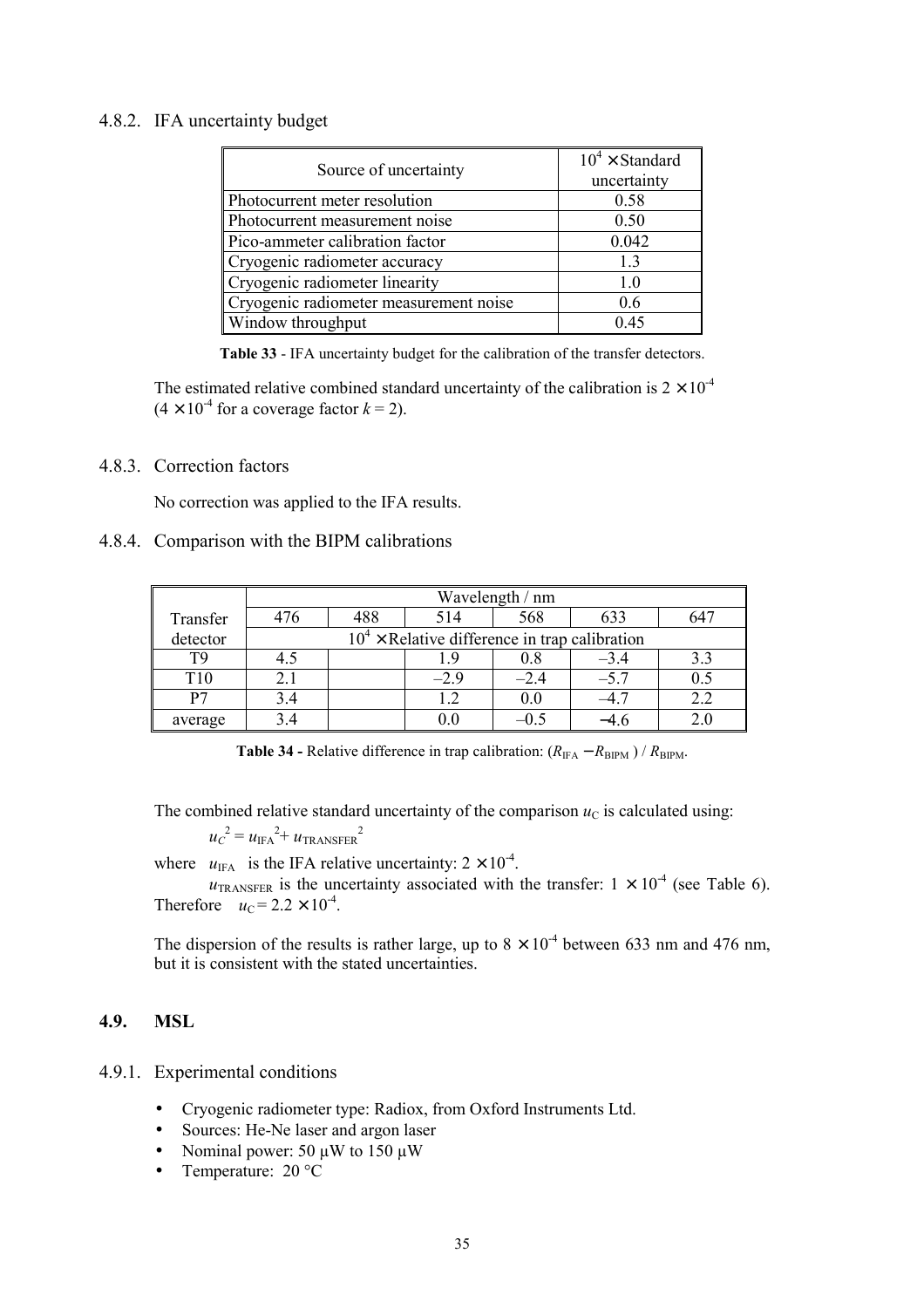| Wavelength | $1/e2$ beam diameter | Radiant intensity |
|------------|----------------------|-------------------|
| nm         | mm                   | цW                |
| 188        |                      | 123 to 143        |
| 514        |                      | 126 to 200        |
|            |                      |                   |

**Table 35 -** Beam diameter and optical power used by the MSL.

# 4.9.2. MSL uncertainty budget

The MSL uncertainty budget is given in Table 36. A detailed study of calibration procedures at the MSL and uncertainty calculations was also published elsewhere [\[25\]](#page-68-0).

|                           | Wavelength / nm      |                                    |      |                 |                 |                 |                 |                 |      |  |
|---------------------------|----------------------|------------------------------------|------|-----------------|-----------------|-----------------|-----------------|-----------------|------|--|
| Source of uncertainty     | 488                  |                                    |      | 514             |                 |                 | 633             |                 |      |  |
|                           |                      | $10^4 \times$ standard uncertainty |      |                 |                 |                 |                 |                 |      |  |
| Radiox power measurement  |                      | 0.29                               |      |                 | 0.50            |                 |                 | 0.96            |      |  |
| Window transmittance      |                      | 0.26                               |      |                 | 0.54            |                 |                 | 0.1             |      |  |
| Cavity absorptance        |                      | 0.05                               |      |                 | 0.05            |                 | 0.05            |                 |      |  |
| Heating non-equivalence   | 0.1                  |                                    |      | 0.1             |                 |                 | 0.1             |                 |      |  |
| Standard resistor         |                      | 0.06                               |      | 0.06            |                 |                 | 0.06            |                 |      |  |
| Digital voltmeter         |                      | 0.1                                |      | 0.1             |                 |                 | 0.1             |                 |      |  |
| Current/voltage converter |                      | 0.14                               |      | 0.14            |                 | 0.14            |                 |                 |      |  |
| Transfer detector:        | P14                  | T <sub>12</sub>                    | T11  | P <sub>14</sub> | T <sub>12</sub> | T <sub>11</sub> | P <sub>14</sub> | T <sub>12</sub> | T11  |  |
| Beam geometry             | 0.25                 | 0.20                               | 0.20 | 0.25            | 0.20            | 0.20            | 0.28            | 0.20            | 0.20 |  |
| Trap signal               | 0.21<br>0.12<br>0.10 |                                    | 0.12 | 0.16            | 0.11            | 0.08            | 0.07            | 0.10            |      |  |
|                           |                      |                                    |      |                 |                 |                 |                 |                 |      |  |
| Quadrature sum of above   | 0.6                  | 0.5                                | 0.5  | 0.8             | 0.8             | 0.8             | 1.0             | 1.0             | 1.0  |  |

**Table 36** - MSL: uncertainty budget for the calibration of the transfer detectors.

# 4.9.3. Correction factors

The results were corrected for the small temperature difference between the BIPM and the MSL  $(0.5 \degree C)$ .

|                   | Wavelength / nm               |          |          |  |  |  |  |
|-------------------|-------------------------------|----------|----------|--|--|--|--|
|                   | 514<br>488<br>633             |          |          |  |  |  |  |
| Transfer detector | Temperature correction factor |          |          |  |  |  |  |
| T11               | 0.999993                      | 0.999994 | 0.999997 |  |  |  |  |
| T <sub>12</sub>   | 0.999993                      | 0.999994 | 0.999997 |  |  |  |  |
| P <sub>14</sub>   | 0.999988                      | 0.999989 | 0.999997 |  |  |  |  |

**Table 37** - Correction factors used to correct the MSL results for the 0.5 °C temperature difference between the BIPM and the MSL.

# 4.9.4. Comparison with the BIPM calibrations

The results given here are slightly different from those shown in the BIPM Progress Report (Part II), transmitted to the participating laboratories in April 1998. The average relative differences between the BIPM calibrations and the preliminary calibration values reported by the MSL were found to be:

 $(0.6 \times 10^{-4})$  at 488 nm,  $(0.9 \times 10^{-4})$  at 514 nm,  $(0.0 \times 10^{-4})$  at 633 nm. (see Figure 22)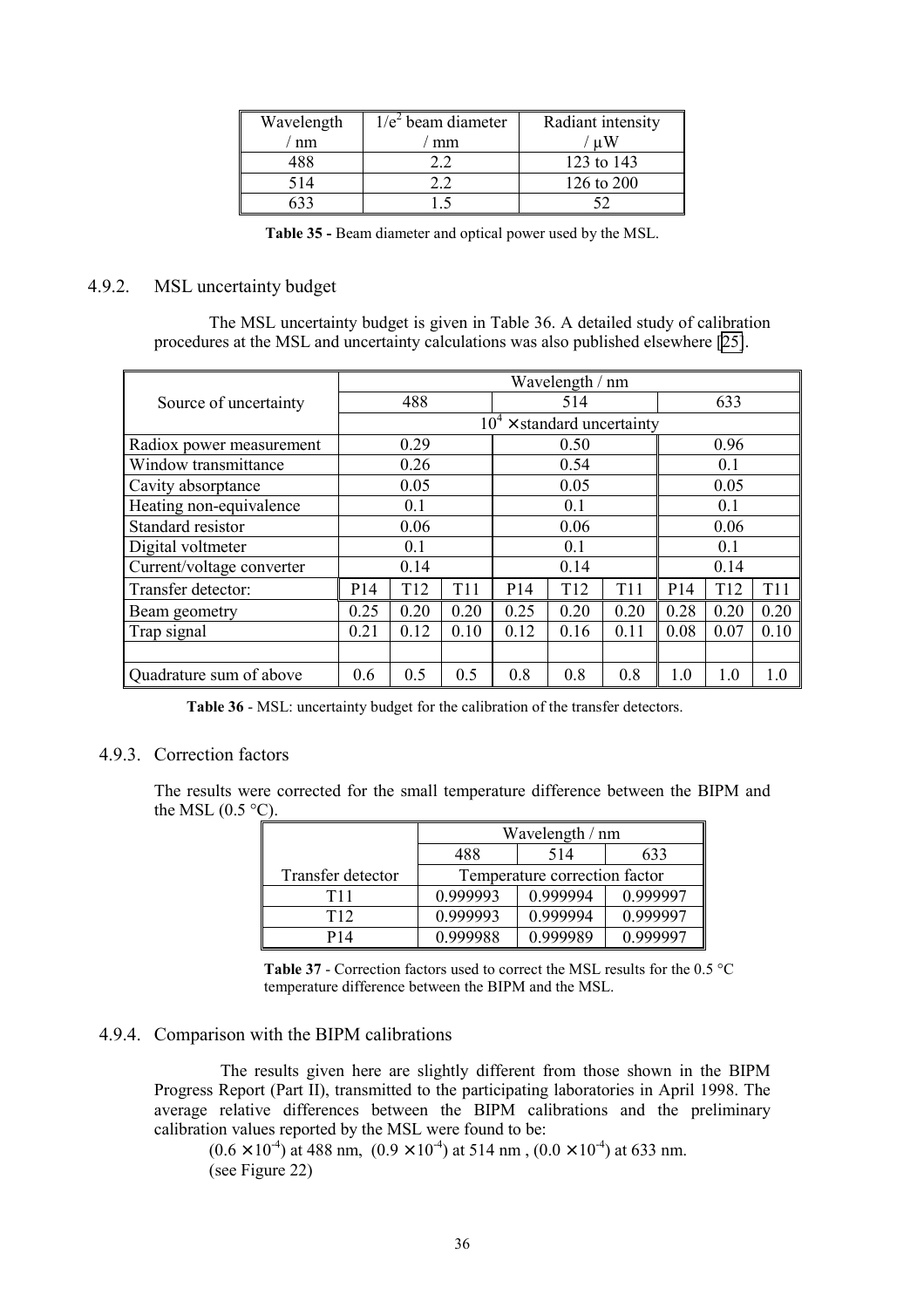|                    | After checking its data analysis, the MSL sent revised values in a final calibration report. |  |  |  |
|--------------------|----------------------------------------------------------------------------------------------|--|--|--|
|                    | The relative differences between the BIPM calibrations and the MSL calibrations are          |  |  |  |
| shown in Table 38. |                                                                                              |  |  |  |

|                 | Wavelength / nm |                                                 |         |     |        |     |  |  |  |
|-----------------|-----------------|-------------------------------------------------|---------|-----|--------|-----|--|--|--|
| Transfer        | 476             | 488                                             | 514     | 568 | 633    | 647 |  |  |  |
| detector        |                 | $104$ × Relative difference in trap calibration |         |     |        |     |  |  |  |
| T <sub>11</sub> |                 | 09                                              | 19      |     |        |     |  |  |  |
| T <sub>12</sub> |                 | 0.5                                             | $0.0\,$ |     | 0.9    |     |  |  |  |
| P <sub>14</sub> |                 | $-0.1$                                          | $-0.2$  |     | $-0.2$ |     |  |  |  |
| average         |                 |                                                 |         |     |        |     |  |  |  |

**Table 38** - Relative difference in trap calibration:  $(R_{\text{MSL}} - R_{\text{BIPM}}) / R_{\text{BIPM}}$ .

The combined relative standard uncertainty of the comparison  $u<sub>C</sub>$  is calculated using:  $u_{\rm C}^{2} = u_{\rm MSL}^{2} + u_{\rm TRANSFER}^{2}$ 

where  $u_{\text{MSL}}$  is the MSL relative uncertainty given for each detector.

 $u_{\text{TRANSFER}}$  is the uncertainty associated with the transfer, that is  $1\times10^{-4}$ .

|                   | Wavelength / nm |                                    |  |  |  |  |  |  |  |
|-------------------|-----------------|------------------------------------|--|--|--|--|--|--|--|
|                   |                 | 514                                |  |  |  |  |  |  |  |
| Transfer detector |                 | $10^4 \times$ Standard uncertainty |  |  |  |  |  |  |  |
|                   |                 |                                    |  |  |  |  |  |  |  |
| T12               |                 |                                    |  |  |  |  |  |  |  |
|                   |                 |                                    |  |  |  |  |  |  |  |

**Table 39** - Relative combined standard uncertainty of the comparison (MSL).

# **4.10. DFM**

The results given here are different from those shown in the BIPM Progress Report (Part II), transmitted to the participating laboratories in April 1998.

The average relative differences between the BIPM calibrations and the calibrations reported by the DFM in February 1998 were found to be:

 $(+23.6 \times 10^{-4})$  at 476 nm  $(+22.1 \times 10^{-4})$  at 488 nm  $(+ 9.2 \times 10^{-4})$  at 514 nm  $(+20.7 \times 10^{-4})$  at 568 nm  $(+11.9 \times 10^{-4})$  at 633 nm  $(+14.6 \times 10^{-4})$  at 647 nm (see Figure 22)

The differences in calibration obtained were much larger than one would reasonably expect in such a comparison. The DFM decided to check and modify its experimental arrangement and participated in the fourth round of the comparison.

The results presented here for a new batch of transfer detectors are part of this fourth round (September 1998 to February 1999).

#### 4.10.1. Experimental conditions

- Cryogenic radiometer type: Radiox, from Oxford Instruments Ltd.
- Sources: He-Ne laser, Ar / Kr mixed gas laser
- Nominal power: 200  $\mu$ W to 400  $\mu$ W
- Beam diameter: 2 mm to 3 mm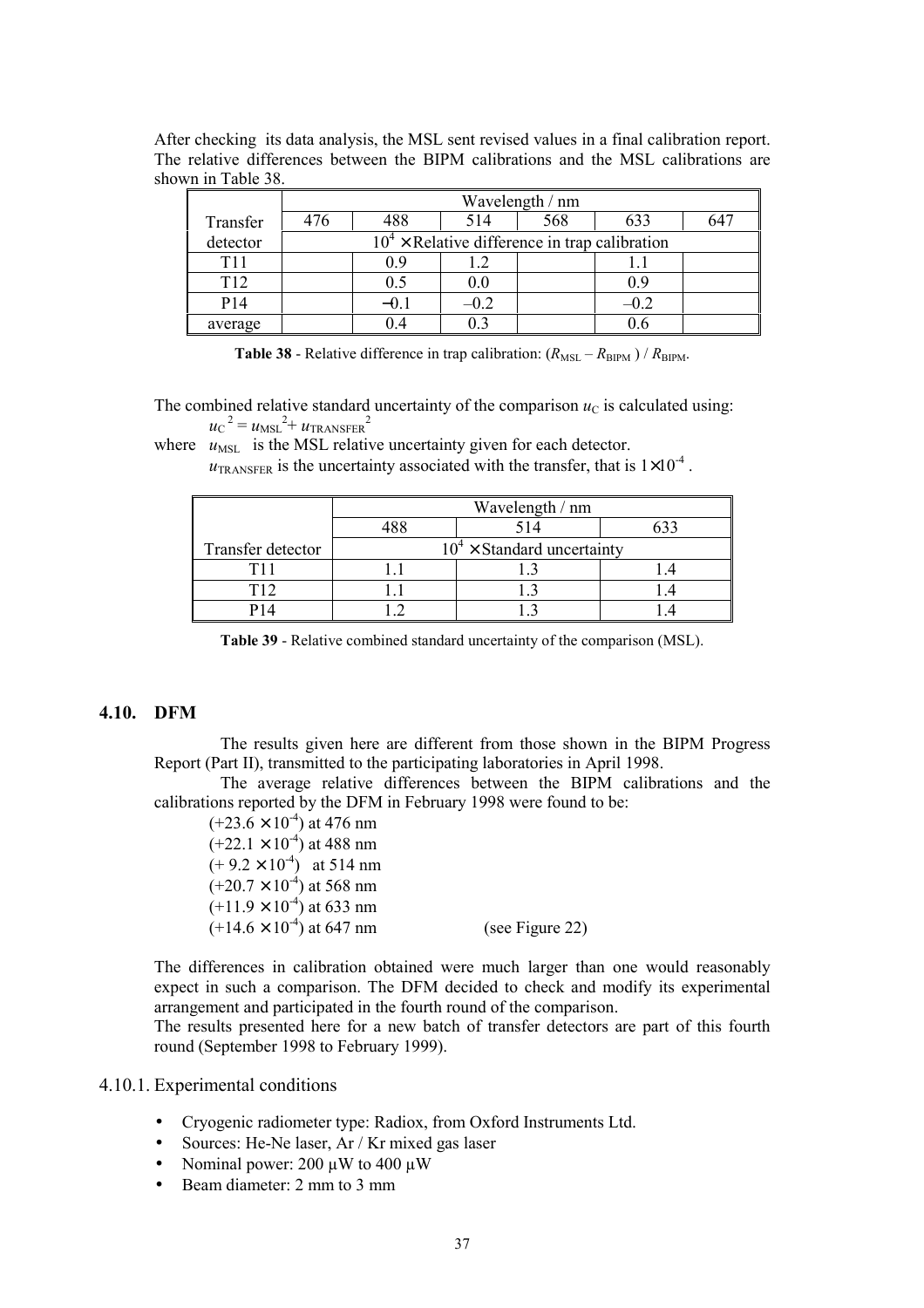Temperature: 23 °C

The DFM reports that several changes have been made to its experimental arrangement since the previous round. They are all related to the preparation of the optical beam: modification of the intensity stabilization system, installation of an additional polarizer. This allowed a much better control of the shape and of the polarization state of the beam.

#### 4.10.2. DFM uncertainty budget

The estimated relative combined standard uncertainty is  $2.3 \times 10^{-4}$ . (No detailed budget).

# 4.10.3. Correction factor

|          | Wavelength / nm |                               |          |          |         |          |  |  |  |  |
|----------|-----------------|-------------------------------|----------|----------|---------|----------|--|--|--|--|
| Transfer | 476             | 488                           | 514      | 568      | 633     | 647      |  |  |  |  |
| detector |                 | Temperature correction factor |          |          |         |          |  |  |  |  |
| T9       | .000038         | .000036                       | 1.000032 | .000024  | .000015 | 1.000013 |  |  |  |  |
| T10      | .000038         | .000036                       | 1.000032 | 1.000024 | .000015 | 1.000013 |  |  |  |  |
| P18      | .000065         | 000062                        | .000056  | .000042  | .000026 | .000023  |  |  |  |  |

**Table 40** - Correction factors used to correct the DFM results for the 2.5 °C temperature difference between the BIPM and the DFM.

#### 4.10.4. Comparison with the BIPM calibrations

After corrections, including long-term drifts, the relative difference in the calibrations  $\Delta$  is calculated for each trap, as shown in Table 41.

|          | Wavelength / nm |        |                                                 |        |        |        |  |  |  |
|----------|-----------------|--------|-------------------------------------------------|--------|--------|--------|--|--|--|
| Transfer | 476             | 488    | 514                                             | 568    | 633    | 647    |  |  |  |
| detector |                 |        | $104$ × Relative difference in trap calibration |        |        |        |  |  |  |
| T9       | $-2.5$          | $-0.4$ | 0.2                                             | $-2.4$ | $-1.2$ | -1.1   |  |  |  |
| T10      | $-1.0$          | 0.6    | $-0.7$                                          | $-2.5$ | $-0.6$ | 0.2    |  |  |  |
| P18      | $-2.4$          | 3.0    | $-0.4$                                          | $-0.1$ | $-0.8$ | 0.4    |  |  |  |
| average  | $-2.0$          |        | $-0.3$                                          |        | $-0.8$ | $-0.2$ |  |  |  |

**Table 41** - Relative difference in trap calibration:  $(R_{\text{DFM}} - R_{\text{BIPM}}) / R_{\text{BIPM}}$ .

The combined relative standard uncertainty of the comparison  $u<sub>C</sub>$  is calculated using:

# $u_C^2 = u_{\rm DFM}^2 + u_{\rm TRANSFER}^2$

where  $u_{\text{DFM}}$  is the DFM relative uncertainty:  $2.3 \times 10^{-4}$ .

 $u_{\text{TRANSFER}}$  is the uncertainty associated with the transfer, that is  $1 \times 10^{-4}$ Therefore  $u_C = 2.5 \times 10^{-4}$ .

This much better agreement confirms again that the quality of the beam preparation is crucial in high-accuracy cryogenic radiometry.

# **4.11. NRC**

The NRC has developed a monochromator-based spectral calibration facility for transfer standard radiometers, using a cryogenic radiometer. This choice [\[26,](#page-68-0) [27\]](#page-68-0) was made for practical reasons: although the accuracy is not as good as that of laser-based systems, the spectral coverage is much better, the measurement can be fully automated, and overall costs are greatly reduced.

The detector to be calibrated and the cryogenic radiometer are placed in a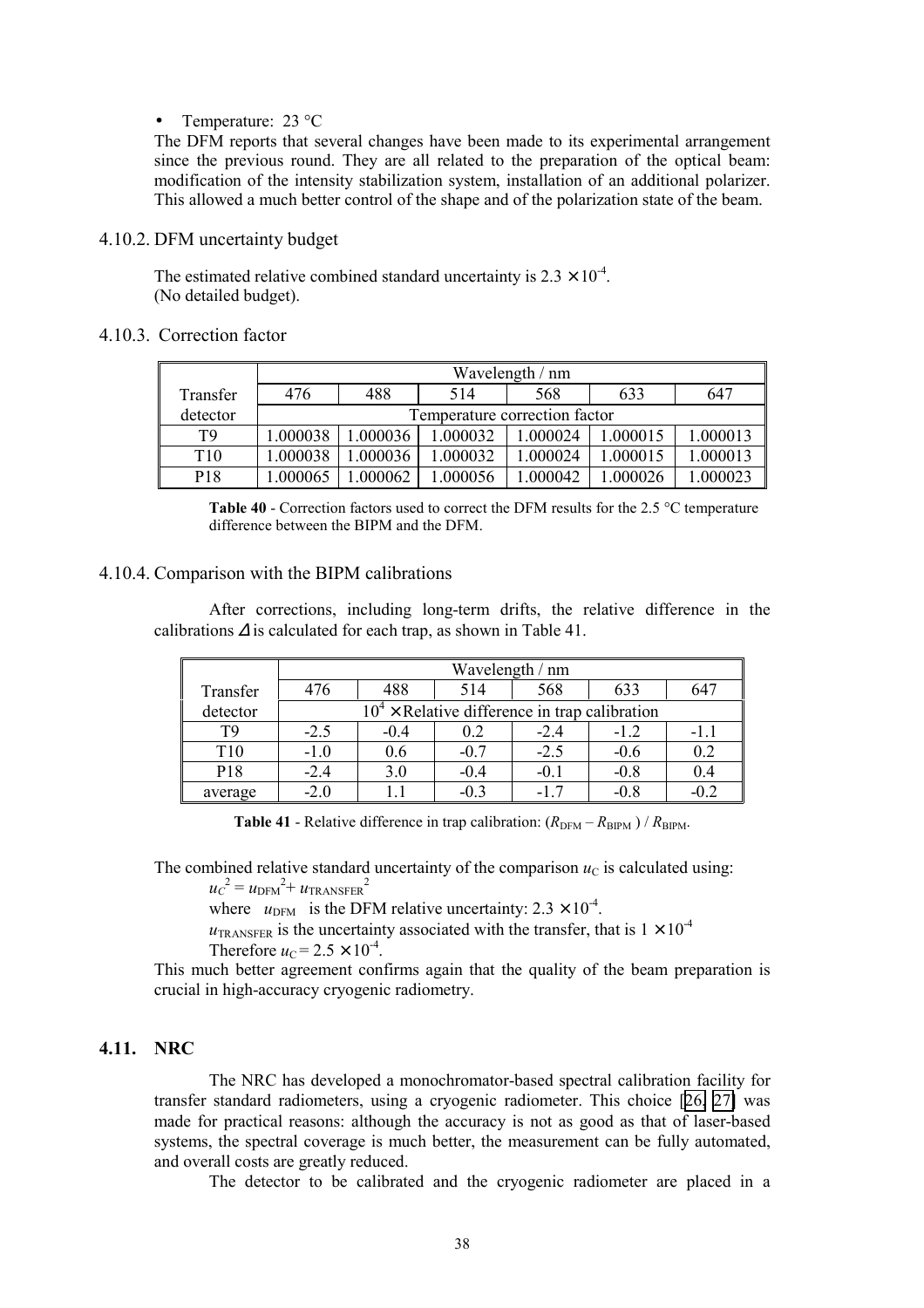windowed hermetically sealed enclosure. As the calibration is done under vacuum, it is not possible to calibrate the BIPM transfer detectors directly against the cryogenic radiometer. Instead, they were calibrated in two steps using six NRC transfer radiometers, which were themselves calibrated using the cryogenic radiometer facility.

4.11.1. Experimental conditions

Calibration of NRC transfer radiometers:

- Cryogenic radiometer type: Cambridge Research and Instrumentation, optimized for monochromator-based sources.
- Source: single monochromator in conjunction with a tungsten-halogen lamp, *f*/8 beam.

Calibration of the BIPM traps using the NRC transfer radiometers:

- Source: single monochromator, bandpass of 5 nm FWHM, *f*/14 beam, focused inside the trap, 1 cm beyond the aperture.
- Spot size: rectangular-shaped at the focus, 1.5 mm by 3.0 mm approximately. Limiting apertures of 6.0 mm diameter were used with the BIPM traps, a size which matches the diameter of the apertures used on the NRC transfer radiometers.
- Nominal power:  $1\mu W$  to 3  $\mu W$  in all cases.
- Polarization: the degree of polarization varies from a maximum of about 12% at 476 nm to a minimum of 2% at 568 nm; the principal polarization direction is vertical with the traps oriented as shown in the BIPM measurement protocol.
- Temperature:  $23.2 \text{ °C}$  to  $23.3 \text{ °C}$

| 4.11.2. NRC uncertainty budget |  |  |  |  |
|--------------------------------|--|--|--|--|
|--------------------------------|--|--|--|--|

|                                              |        | $10^4 \times$ Standard uncertainty |  |  |
|----------------------------------------------|--------|------------------------------------|--|--|
| Source of uncertainty                        | Type A | Type B                             |  |  |
| Cryorad cavity absorptance                   |        |                                    |  |  |
| Cryorad electrical power measurement         |        |                                    |  |  |
| Cryorad non-equivalence effects              |        |                                    |  |  |
| Transfer radiometer photocurrent measurement |        |                                    |  |  |
| Wavelength errors                            |        |                                    |  |  |
| Bandwidth effects                            |        |                                    |  |  |
| Repeatability                                | 2.5    |                                    |  |  |
| Combined uncertainty                         | 75     |                                    |  |  |

**Table 42 -** Uncertainty budget for the calibration of NRC radiometers using the cryogenic radiometer facility.

| Source of uncertainty                                            | $10^4 \times$ Standard uncertainty |        |  |
|------------------------------------------------------------------|------------------------------------|--------|--|
|                                                                  | Type A                             | Type B |  |
| Repeatability:                                                   |                                    |        |  |
| noise, alignment, etc.                                           |                                    |        |  |
| Geometrical and electrical effects:                              |                                    |        |  |
| amplifier signal, alignment technique, vignetting, polarization, |                                    | 15     |  |
| wavelength errors, stray light, bandwidth errors, etc.           |                                    |        |  |

**Table 43 -** Uncertainty budget for the calibration of BIPM traps using NRC transfer radiometers and auxiliary apparatus.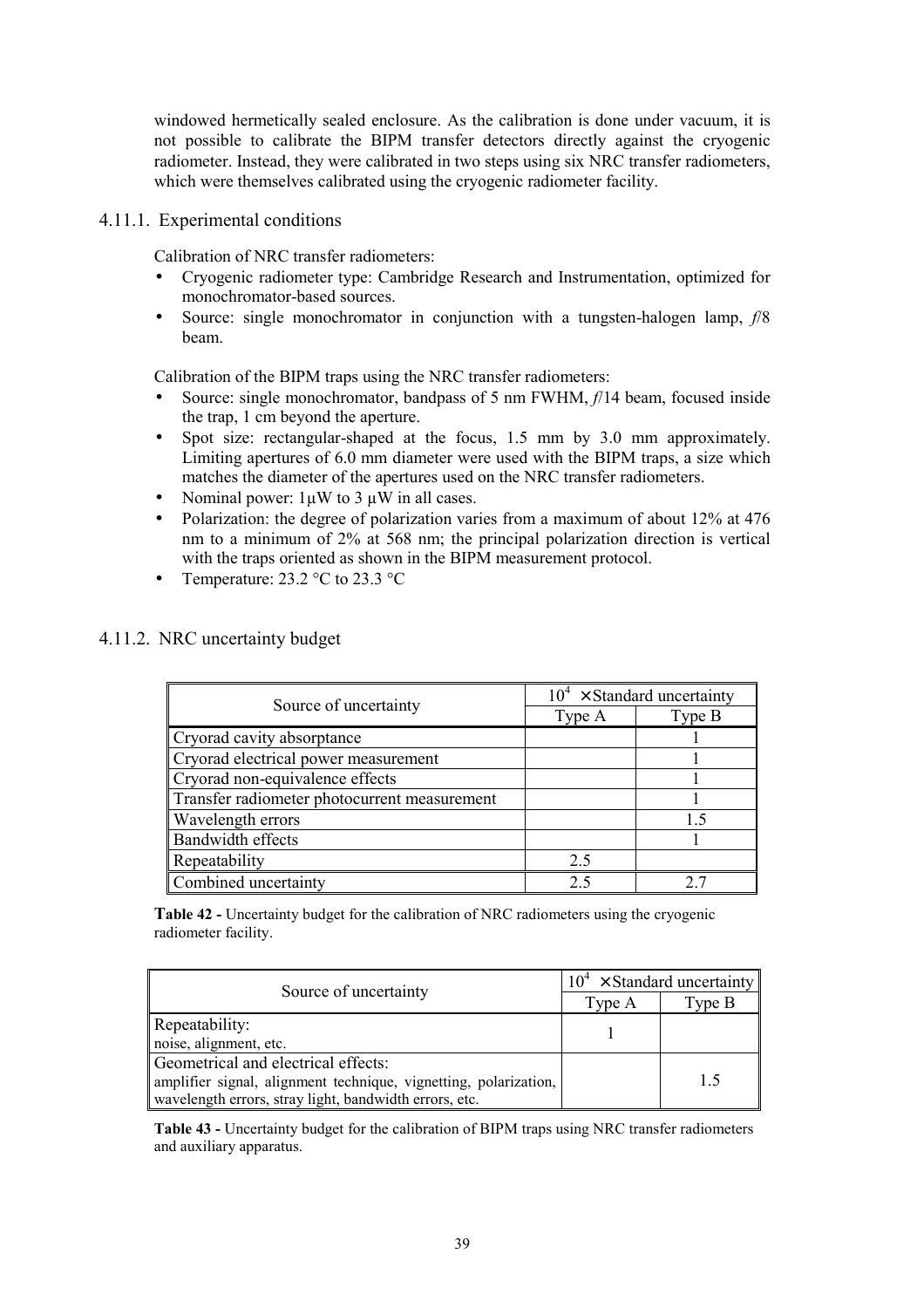|                                                                                                          | $10^4 \times$ combined standard<br>uncertainty |          |
|----------------------------------------------------------------------------------------------------------|------------------------------------------------|----------|
|                                                                                                          | Type A                                         | Type $B$ |
| Calibration of one BIPM trap using one NRC radiometer                                                    | 27                                             | 3.1      |
| Calibration of one BIPM trap using six NRC radiometers                                                   |                                                | 31       |
| Combined relative standard uncertainty for the calibration<br>of one BIPM trap using six NRC radiometers | 33                                             |          |

Table 44 - Combined relative standard uncertainty for the calibration of one BIPM trap using six NRC radiometers.

#### 4.11.3. Correction factors

a) Temperature correction:

The results were corrected for the temperature difference between the BIPM (20.5 $\degree$ C) and the NRC (23.2  $\degree$ C to 23.3  $\degree$ C), using the temperature coefficients given in section 2.1.2.

|      | Wavelength / nm |                               |          |          |          |          |  |  |  |
|------|-----------------|-------------------------------|----------|----------|----------|----------|--|--|--|
|      | 476             | 488                           | 514      | 568      | 633      | 647      |  |  |  |
| Trap |                 | Temperature correction factor |          |          |          |          |  |  |  |
| T7   | 1.000041        | 1.000039                      | 1.000035 | 1.000026 | 1.000016 | 1.000016 |  |  |  |
| T8   | 1.000041        | 1.000039                      | 1.000035 | 1.000026 | 1.000016 | 1.000016 |  |  |  |
| P6   | .000070         | 1.000067                      | 1.000060 | 1.000046 | 1.000028 | .000024  |  |  |  |

**Table 45 -** Correction factors used to correct the NRC results for the temperature difference between the BIPM and the NRC.

b) Wavelength correction:

The BIPM measurement protocol states that the calibration of the transfer detectors should be done at some specific laser line wavelengths. The laser wavelengths in air to be used were given with only one decimal digit: this was perhaps somewhat misleading, because the two laboratories using monochromator-based facilities have used the rounded wavelength values shown in column 2 of Table 46.

In order to compare more accurately their results with those from laboratories using laser sources, the results were corrected for the small wavelength difference found when the wavelength is given with more decimal digits [\[28\]](#page-68-0). The correction factors were calculated by two means: either by simple linear extrapolation, or using a theoretical model of the trap detectors. Results were identical within a few parts in  $10<sup>6</sup>$ .

| Laser wavelength | Monochromator   | Correction factor |
|------------------|-----------------|-------------------|
| nm               | wavelength / nm |                   |
| 476.243          | 476.2           | 1.00009           |
| 487.986          | 488             | 0.99997           |
| 514.536          | 514.5           | 1.00007           |
| 568.188          | 568.2           | 0.99998           |
| 632.817          | 632.8           | 1.00003           |
| 647.089          | 647.1           | 0.99998           |

**Table 46 -** Wavelength correction

The corrections are very small, in any case much smaller than the uncertainties of the calibrations.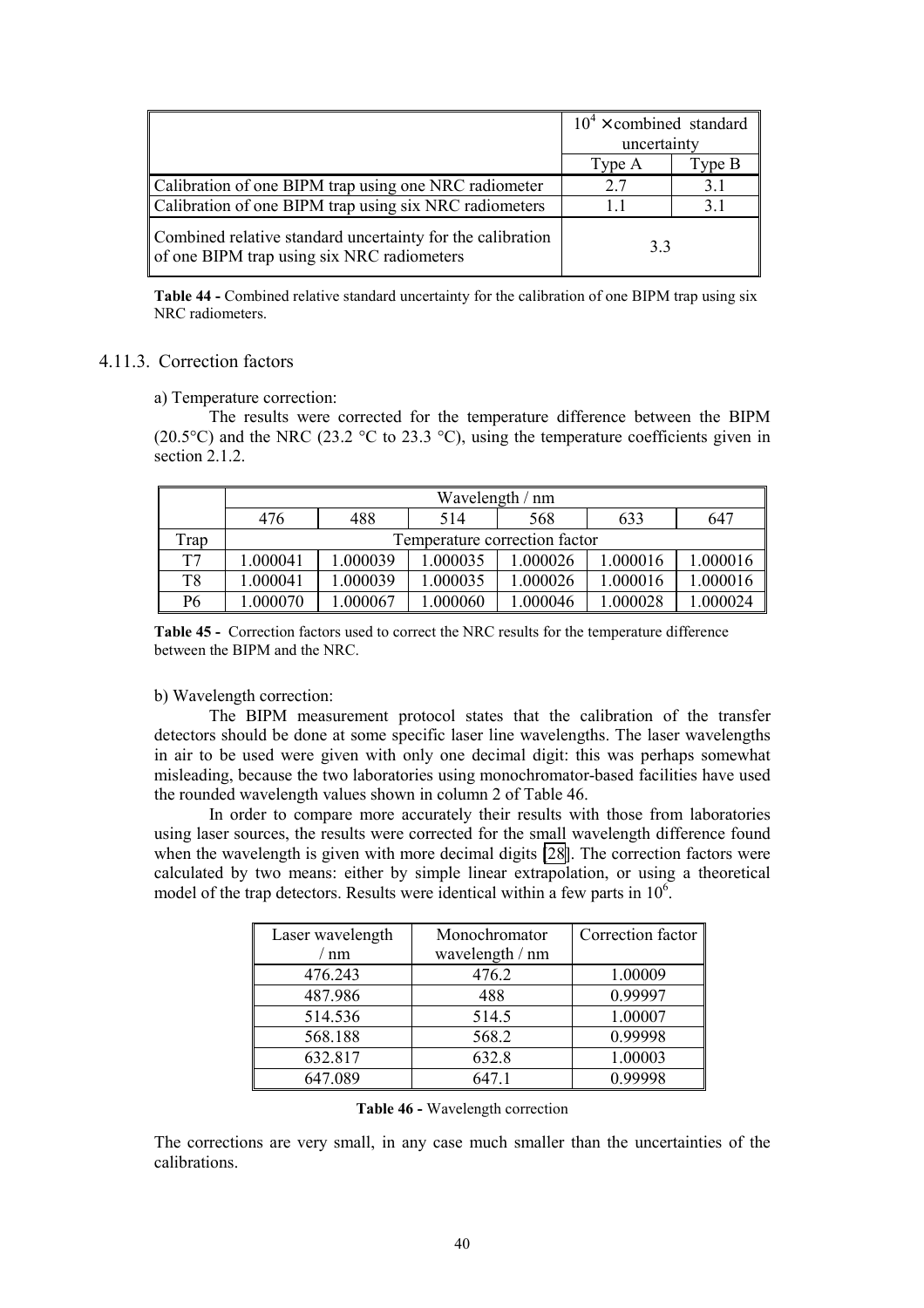c) Polarization correction:

The trap detectors constructed at the BIPM exhibit a residual sensitivity to the polarization state of the beam (see section 2.1.3). For that reason, they have to be calibrated and used always oriented the same way with respect to the direction of polarization. The following procedure was used to determine the change in responsivity when the source is unpolarized:

- the responsivity  $R_0$  of the detector is measured when aligned as usual, in a linearly polarized laser beam;
- it is then rotated by 90° about the beam axis, and the responsivity  $R_{90}$  is obtained;
- the average value  $R_{avg}$  of the two responsivities is a close approximation of the responsivity in an unpolarized beam. The correction factor to be applied is therefore equal to  $R_{\text{avg}}/R_0$ .

This factor has to be determined for each detector. Experimental values are given in Table 47.

|                | Wavelength / nm                |         |         |         |         |          |
|----------------|--------------------------------|---------|---------|---------|---------|----------|
|                | 476                            | 488     | 514     | 568     | 633     | 647      |
| Trap           | Polarization correction factor |         |         |         |         |          |
| P <sub>6</sub> | 00004                          | 1.00004 | 1.00004 | 1.00004 | 1.00004 | 1.00004  |
| T7 & T8        | .000015                        | .000015 | .000015 | .000015 | .000015 | 1.000015 |

**Table 47 -** Polarization correction factor to be applied to the responsivity values obtained with an unpolarized source instead of the linearly polarized beam.

The corrections are small but not negligible, especially for P6.

As the degree of polarization of the beam at the output of the NRC monochromator ranges from 2% to 12%, the correction corresponding to a perfectly unpolarized beam was applied. The error introduced by this approximation is negligible when compared with the other sources of uncertainty.

#### 4.11.4. Comparison with the BIPM calibrations

After corrections, including long-term drifts (see Table 5), the relative difference in the calibrations  $\Delta$  is calculated for each trap as shown in Table 48.

|          | Wavelength / nm                                 |     |     |     |     |  |  |
|----------|-------------------------------------------------|-----|-----|-----|-----|--|--|
| Transfer | 476                                             | 488 | 514 | 568 | 633 |  |  |
| detector | $104$ × Relative difference in trap calibration |     |     |     |     |  |  |
| T7       | . 7                                             | 4.9 |     |     | 5.0 |  |  |
| T8       | l.6                                             | 5.0 | 5.5 | 5.7 |     |  |  |
| P6       | 0.9                                             | 3.9 | 4.8 | 4.6 | 4.3 |  |  |
| average  | $\overline{4}$                                  |     |     |     |     |  |  |

**Table 48 -** Relative difference in trap calibrations  $(R_{\text{NRC}} - R_{\text{BIPM}}) / R_{\text{BIPM}}$ .

The combined relative standard uncertainty of the comparison  $u<sub>C</sub>$  is calculated using:

 $u_{\rm C}^{\;\;2}$  =  $u_{\rm NRC}^{\;\;2+}$   $u_{\rm TRANSFER}^{\;\;2}$ 

where  $u_{\text{NRC}}$  is the NRC relative uncertainty,

 $u_{\text{TRANSFER}}$  is the uncertainty associated with the transfer:  $1 \times 10^{-4}$  (see Table 6). The calculation gives:  $u_C = 3.4 \times 10^{-4}$ .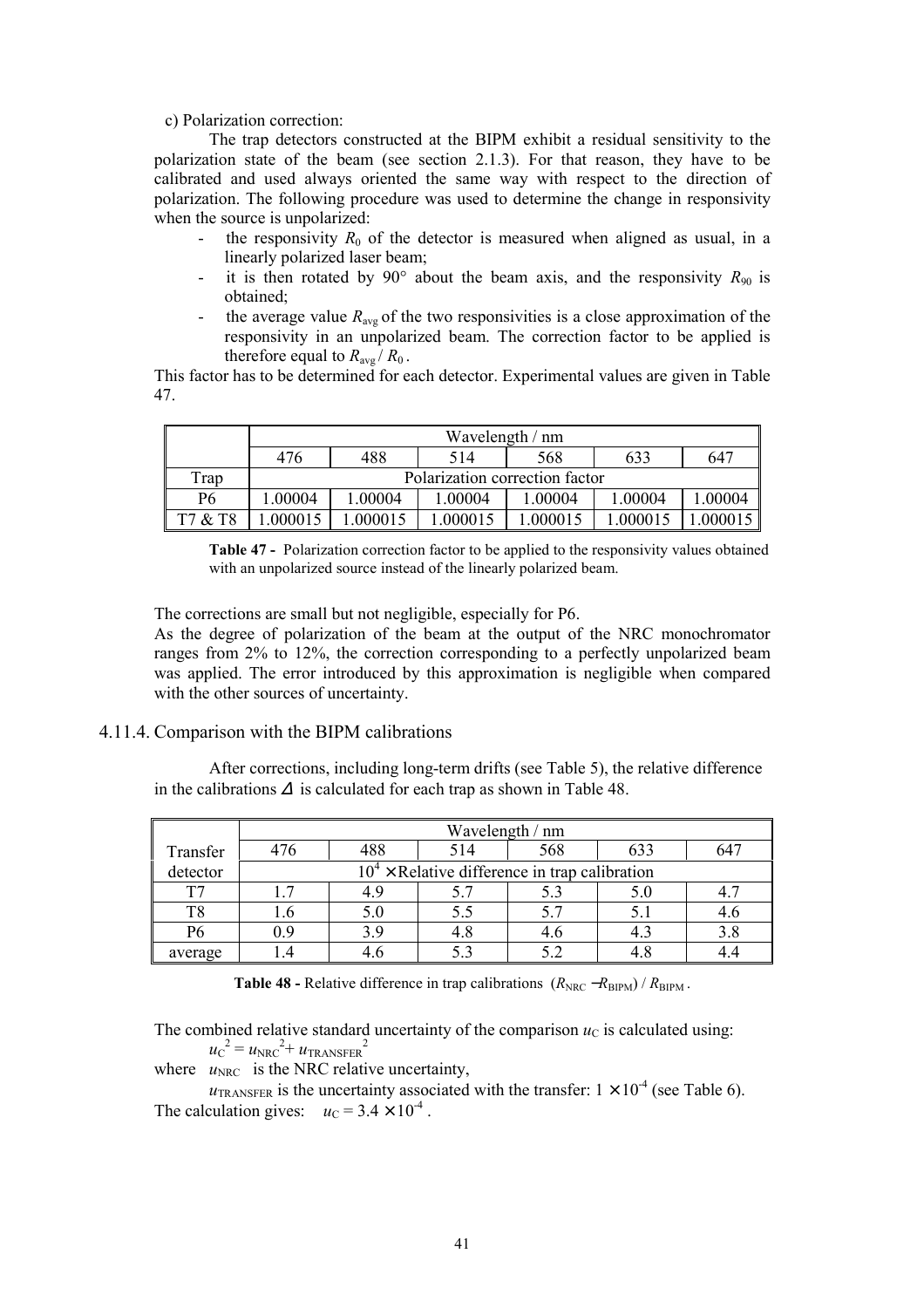# **4.12. NMi-VSL**

The NMi-VSL is also a laboratory using a monochromator-based facility for the calibration of transfer detectors under vacuum. As the BIPM transfer detectors should not be calibrated under vacuum, the measurements have been performed in two steps. First, NMi transfer standards (vacuum reflection traps) have been calibrated against the cryogenic radiometer, using a monochromator in conjunction with a QTH lamp as a source. In a second step, the BIPM transfer detectors have been calibrated against the NMi standards.

The NMi detectors are designed to accept an *f*/8 optical beam at the entrance aperture. During the second step, however, the BIPM detectors showed vignetting problems using this set-up, because they had to be placed in the diverging part of the optical beam. This was checked by performing the transfer also with lasers. To reduce the vignetting effects, the monochromator optical beam was reduced to about f/20. With this reduction, the differences between the laser and monochromator calibrations decreased to below one part in  $10^4$ .

# 4.12.1. Experimental conditions

Primary reference:

- Cryogenic radiometer type: Cambridge Research and Instrumentation, optimized for monochromator-based sources.
- NMI transfer detectors calibrated under vacuum.

Details on calibration procedures are given in [\[29\]](#page-68-0).

Calibration transfer from NMi detectors to BIPM detectors:

A 6 mm diameter aperture was placed in front of the BIPM detectors. The aperture diameter matches that of the NMi transfer detectors.

- Monochromator bandwidth : 5 nm
- f-number: f/20 approximately
- Spot size 4.5 mm
- Optical power 2.5  $\mu$ W to 9  $\mu$ W
- Temperature:  $21.5 \text{ °C} \pm 0.5 \text{ °C}$
- Relative humidity  $45\% \pm 10\%$

# 4.12.2. NMI-VSL uncertainty budget

| Source of uncertainty              | $10^4 \times$ Standard uncertainty |        |  |  |
|------------------------------------|------------------------------------|--------|--|--|
|                                    | Type A                             | Type B |  |  |
| Typical repeatability              | 0.5                                |        |  |  |
| NMi transfer standards VT1 and VT3 |                                    | 2.0    |  |  |
| Current measurements               |                                    | 0.7    |  |  |
| Stray light and vignetting         |                                    | 1.0    |  |  |
| Sum in quadrature                  | 0.5                                | 23     |  |  |
| Combined standard uncertainty      |                                    | 24     |  |  |

**Table 49 -** NMI-VSL uncertainty budget for the calibration of the BIPM transfer detectors.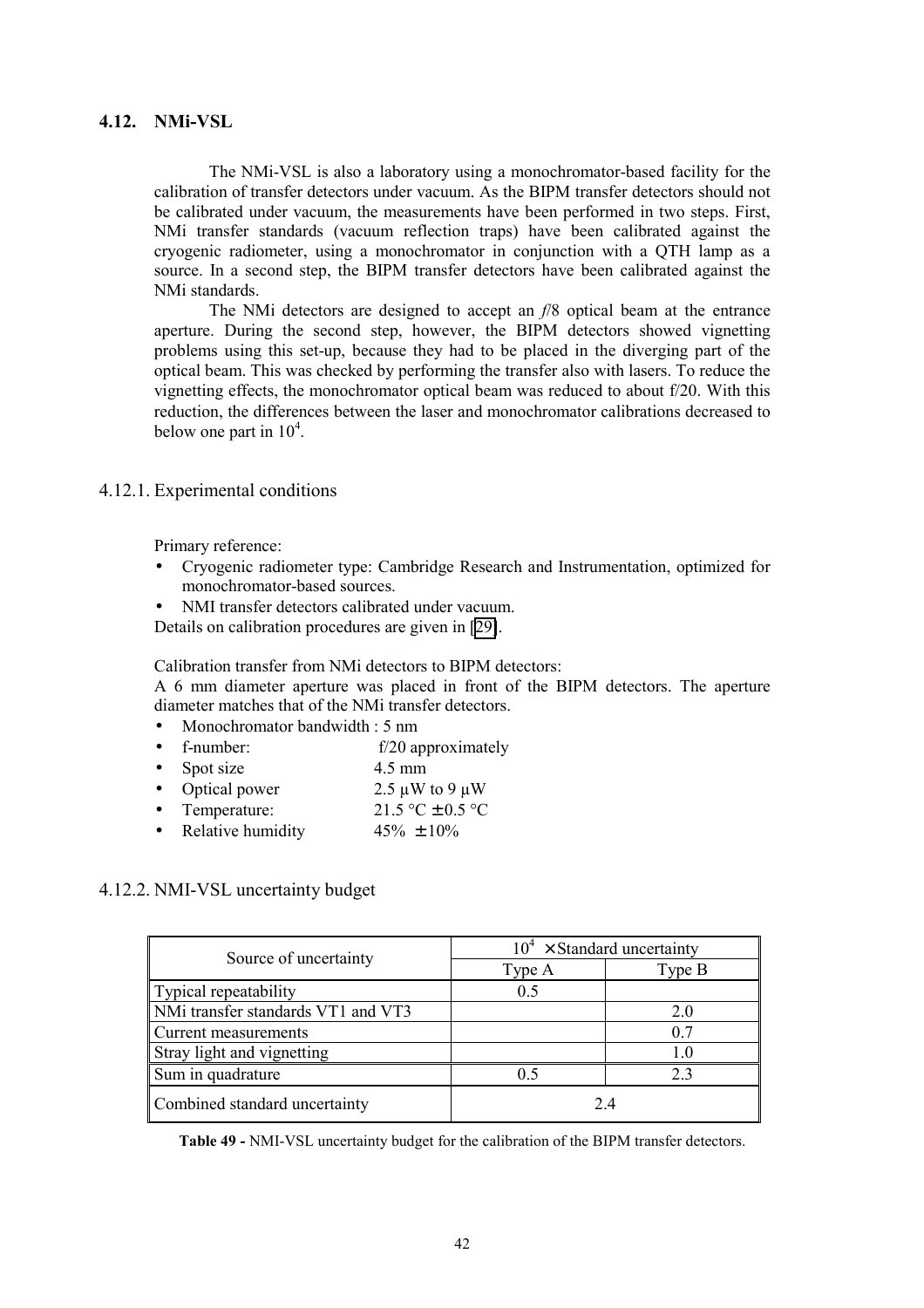# 4.12.3. Correction factors

a) Temperature correction:

The results were corrected for the temperature difference between the BIPM (20.5 °C) and the NMi-VSL (21.5 °C), using the temperature coefficients given in 2.1.2.

|                 | Wavelength / nm |                               |          |          |          |         |  |  |
|-----------------|-----------------|-------------------------------|----------|----------|----------|---------|--|--|
|                 | 476             | 488                           | 514      | 568      | 633      | 647     |  |  |
| Trap            |                 | Temperature correction factor |          |          |          |         |  |  |
| T <sub>3</sub>  | 1.000015        | 1.000014                      | 1.000013 | 1.000010 | 1.000006 | .000005 |  |  |
| T <sub>13</sub> | 1.000015        | 1.000014                      | 1.000013 | 1.000010 | 1.000006 | .000005 |  |  |
| P <sub>11</sub> | .000026         | .000025                       | 1.000022 | 1.000017 | .000010  | 000009  |  |  |

**Table 50 -** Correction factors used to correct the NMi-VSL results for the temperature difference between the BIPM and the NMi-VSL.

b) Wavelength correction:

The same wavelength correction as for the NRC results have been applied. (see Table 46)

c) Polarization correction:

As for the NRC, the results have been corrected for the effects of the unpolarized source on the responsivity of the BIPM detectors (see 2.1.3). The experimental values are very similar to those shown in Table 47 concerning the detectors sent to the NRC.

|            | Wavelength / nm                |          |          |          |          |         |
|------------|--------------------------------|----------|----------|----------|----------|---------|
|            | 476                            | 488      | 514      | 568      | 633      | 647     |
| Trap       | Polarization correction factor |          |          |          |          |         |
| <b>P11</b> | 1.00005                        | 1.00005  | 1.00005  | 1.00005  | 1.00005  | 1.00005 |
| T3 & T13   | 1.000015                       | 1.000015 | 1.000015 | 1.000015 | 1.000015 | .000015 |

**Table 51** - Polarization correction factor to be applied to the responsivity values obtained with an unpolarized source instead of the linearly polarized beam.

# 4.12.4. Comparison with the BIPM calibrations

After corrections, including long-term drifts (see Table 5), the relative difference in the calibrations  $\Delta$  is calculated for each trap as shown in Table 52.

|            | Wavelength / nm                                 |           |        |        |        |        |  |
|------------|-------------------------------------------------|-----------|--------|--------|--------|--------|--|
| Transfer   | 476                                             | 488       | 514    | 568    | 633    | 641    |  |
| detector   | $104$ × Relative difference in trap calibration |           |        |        |        |        |  |
| T3         | $-2.4$                                          | $-1.2$    | $-1.6$ | 0.0    | $-0.1$ | $-0.1$ |  |
| T13        | $-2.0$                                          | $-1 \; 1$ | $-13$  | $-1.0$ | $-2.1$ | $-0.7$ |  |
| <b>P11</b> | $-1.8$                                          | 0.0       | $-0.6$ | 0.3    | $-0.6$ | 0.2    |  |
| average    | $-2.1$                                          | -08       | -11    |        | -09    | $-0.2$ |  |

**Table 52 -** Relative difference in trap calibrations  $(R_{NMi} - R_{BIPM}) / R_{BIPM}$ .

The combined relative standard uncertainty of the comparison  $u<sub>C</sub>$  is calculated using:  $u_{\rm C}^{\;\;2}$  =  $u_{\rm NMi}^{\;\;2}$  +  $u_{\rm TRANSFER}^{\;\;2}$ 

where  $u_{NMi}$  is the NMi-VSL relative uncertainty,

 $u_{\text{TRANSFER}}$  is the uncertainty associated with the transfer, that is  $1 \times 10^{-4}$ The calculation gives:  $u_C = 2.6 \times 10^{-4}$ .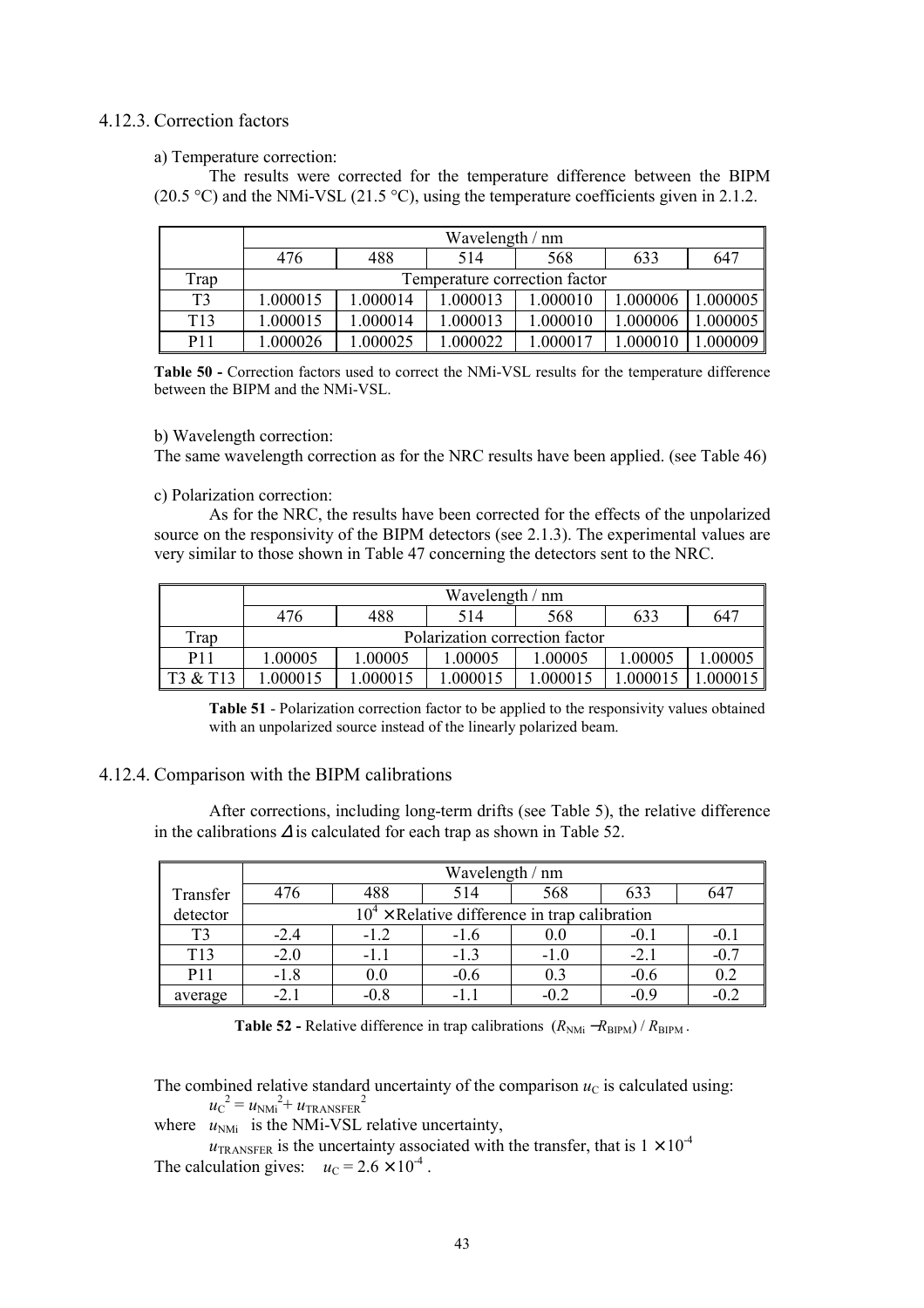# **4.13. ETL**

4.13.1. Experimental conditions

- Cryogenic radiometer type: Radiox, from Oxford Instruments Ltd.
- Sources: He-Ne laser, Kr laser and Ar laser
- Nominal power:  $400 \mu W$
- Beam diameter  $(1/e^2)$ : 2.2 mm
- Temperature: about  $20.5 \text{ °C}$ .

The cryogenic radiometer and the detectors to be calibrated are placed on a linear translation stage, and moved successively into the laser beam. The calibration cycle is as follows:

- − an electrical-optical substitution cycle is performed with the Radiox to determine the optical power of the laser source;
- − the transfer detectors are successively pushed into the beam, and their photocurrent are measured;
- − a substitution cycle with the Radiox is repeated.

This cycle is repeated twenty-one to fifty times. The Brewster-angled window is isolated from the cryostat and its transmittance measured using a silicon photodiode.

# 4.13.2. ETL uncertainty budget

The relative standard uncertainty associated with the calibration is  $u_{\text{ETL}} = 4.7 \times 10^{-4}$ .

| Source of uncertainty                    | $10^4 \times$ Standard<br>uncertainty |
|------------------------------------------|---------------------------------------|
| <b>Radiox</b>                            |                                       |
| Non-equivalence electrical/optical power | 0 <sub>1</sub>                        |
| Cavity absorptance                       | 0.2                                   |
| Linearity                                | 0.6                                   |
| Electrical power                         | 0.2                                   |
| <b>Brewster Window transmittance</b>     | 4.5                                   |
| Scatter and diffraction                  | 0.8                                   |
| <b>Trap detector calibration</b>         |                                       |
| Trap alignment                           | 0.6                                   |
| Temperature correction                   | 0.5                                   |
| Amplifier resistance                     | 0.2                                   |
| Repeatability                            | 0.6                                   |
|                                          |                                       |
| Total                                    | 47                                    |

**Table 53** - ETL uncertainty budget for the calibration of the BIPM transfer detectors.

# 4.13.3. Correction factors

No temperature correction correction was applied to the ETL results.

# 4.13.4. Comparison with the BIPM calibrations

After correction for long-term drifts (see Table 5), the relative difference in the calibrations <sup>∆</sup> is calculated for each trap as shown in Table 54.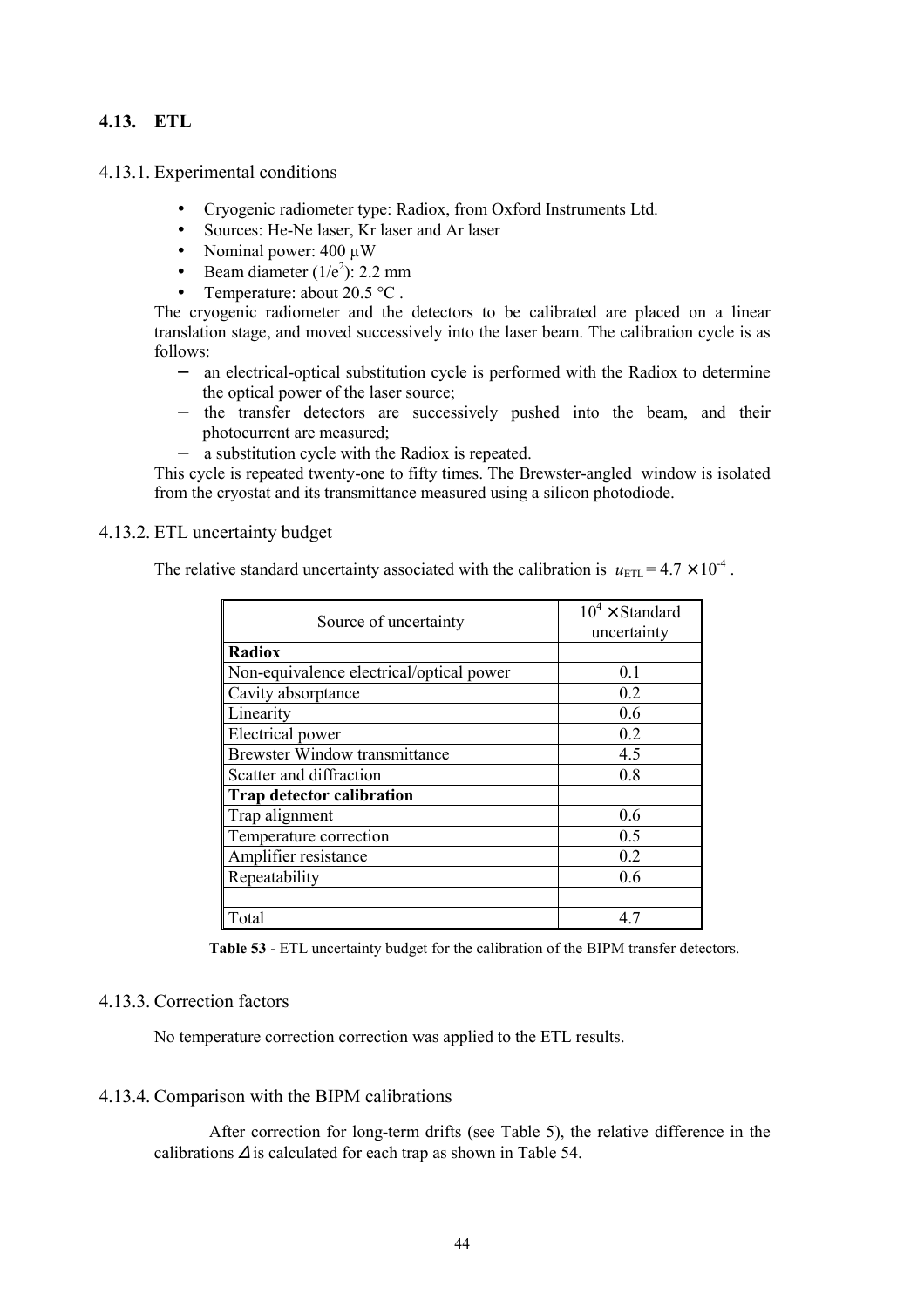|                 | Wavelength / nm                                 |        |      |      |                 |      |  |  |
|-----------------|-------------------------------------------------|--------|------|------|-----------------|------|--|--|
| Transfer        | 476                                             | 488    | 514  | 568  | 633             | 647  |  |  |
| detector        | $104$ × Relative difference in trap calibration |        |      |      |                 |      |  |  |
| T <sub>11</sub> |                                                 | 12.5   | 13.0 | 15.8 | 18.3            | 18.1 |  |  |
| T <sub>12</sub> |                                                 | 13.8   | 14.0 | 16.2 | 18.1            | 17.3 |  |  |
| P <sub>14</sub> |                                                 | 18.9   | 12.3 | 17.8 | 15.7            | 15.7 |  |  |
| average         |                                                 | $\sim$ |      | 16.6 | 17 <sup>2</sup> |      |  |  |

Table 54 - Relative difference in trap calibrations ( $R_{\text{ETL}}$  − $R_{\text{BIPM}}$ ) /  $R_{\text{BIPM}}$ 

The combined relative standard uncertainty of the comparison  $u<sub>C</sub>$  is calculated using:  $u_{\rm C}^{\;\;2}$  =  $u_{\rm ETL}^{\;\;2}$  +  $u_{\rm TRANSFER}^{\;\;2}$ 

where  $u_{\text{ETL}}$  is the ETL relative uncertainty, that is  $4.7 \times 10^{-4}$ 

 $u_{\text{TRANSFER}}$  is the uncertainty associated with the transfer, that is  $1 \times 10^{-4}$ The calculation gives:  $u_C = 4.9 \times 10^{-4}$ .

The uncertainty stated by the laboratory is large, but the relative difference in trap calibrations (up to 19 parts in  $10<sup>4</sup>$ ) is also larger than what one would reasonably expect in such a comparison.

# **4.14. KRISS**

# 4.14.1. Experimental conditions

- Cryogenic radiometer type: Radiox, from Oxford Instruments Ltd.
- Sources: He-Ne laser, Kr laser and Ar laser
- Nominal power: 300  $\mu$ W to 310  $\mu$ W
- Beam diameter  $(1/e^2)$ : 2.5 mm
- Temperature: about 21.5 °C  $\pm$  0.5 °C

# 4.14.2. KRISS uncertainty budget

The relative standard uncertainty associated with the calibrations is  $u_{KRISS} = 2 \times 10^{-4}$ (no detailed uncertainty budget).

# 4.14.3. Correction factors

The results were corrected for the temperature difference between the BIPM (20.5 °C) and the KRISS (21.5 °C), using the temperature coefficients given in 2.1.2.

|                 | Wavelength / nm |                               |          |          |          |          |  |  |
|-----------------|-----------------|-------------------------------|----------|----------|----------|----------|--|--|
|                 | 476             | 488                           | 514      | 568      | 633      | 647      |  |  |
| Trap            |                 | Temperature correction factor |          |          |          |          |  |  |
| T <sub>9</sub>  | 1.000015        | 1.000014                      | 1.000013 | 1.000010 | 1.000006 | 1.000005 |  |  |
| T <sub>10</sub> | 1.000015        | 1.000014                      | 1.000013 | 1.000010 | 1.000006 | 1.000005 |  |  |
| P7              | 1.000026        | .000025                       | 1.000022 | 1.000017 | 1.000010 |          |  |  |

**Table 55 -** Correction factors used to correct the KRISS results for the temperature difference between the BIPM and the KRISS.

# 4.14.4. Comparison with the BIPM calibrations

After corrections, including long-term drifts (see Table 5), the relative difference in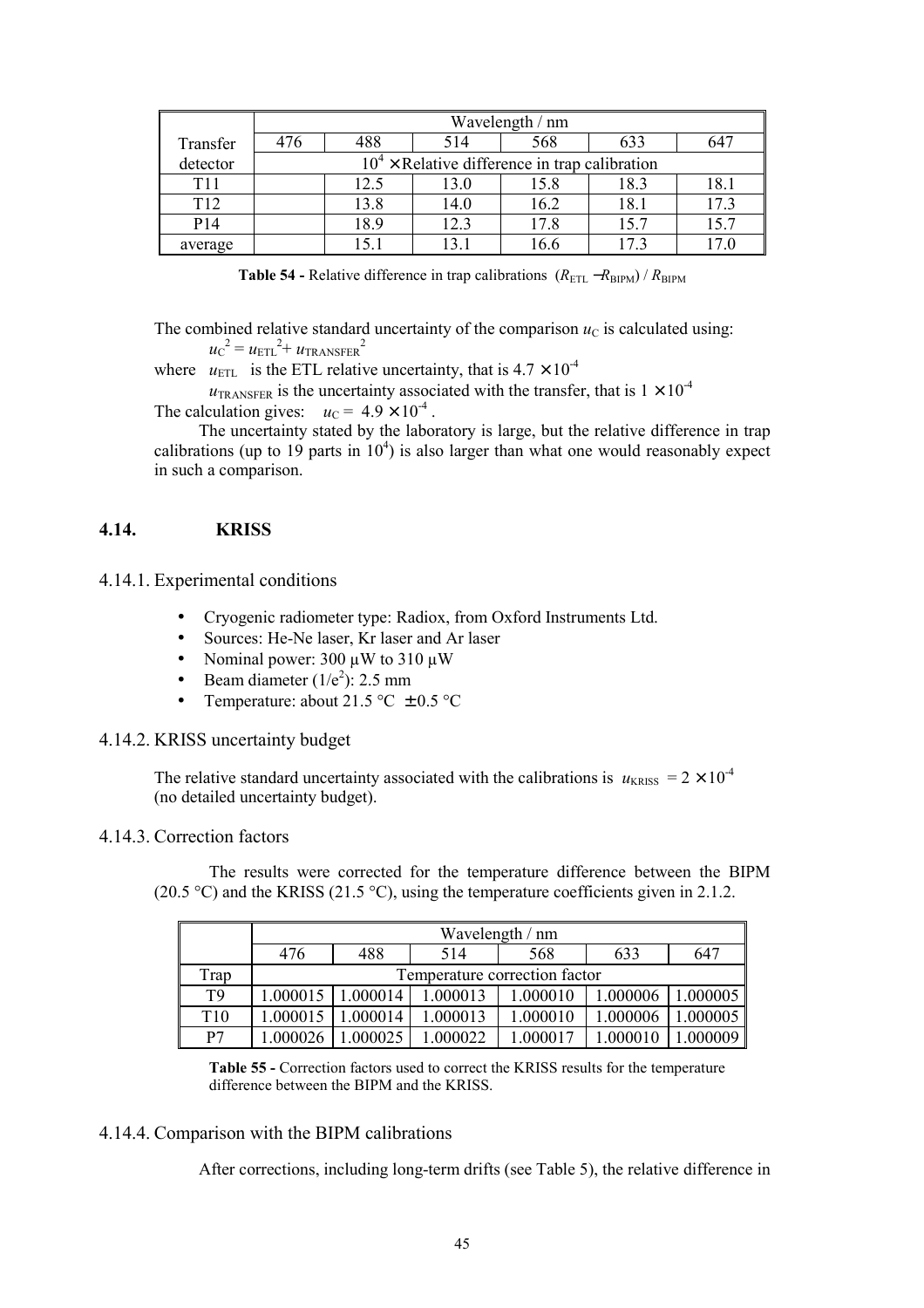|                 | Wavelength / nm                                 |            |        |           |                |     |  |
|-----------------|-------------------------------------------------|------------|--------|-----------|----------------|-----|--|
| Transfer        | 476                                             | 488        | 514    | 568       | 633            | 64′ |  |
| detector        | $104$ × Relative difference in trap calibration |            |        |           |                |     |  |
| T9              | 3.1                                             | $-29$      | $-3.4$ | 3.3       | $-2.5$         | 2.3 |  |
| T <sub>10</sub> | 2.2                                             | $-3.8$     | -4.8   | 2.5       | $-3.0$         |     |  |
| P7              | 0.4                                             | $-6.7$     | $-71$  | $\cdot 0$ | $-3.8$         |     |  |
| average         | O                                               | $-4\theta$ |        |           | $-3$ $\degree$ |     |  |

the calibrations  $\Delta$  is calculated for each trap as shown in Table 56.

**Table 56 -** Relative difference in trap calibrations  $(R_{KRISS} - R_{BIPM}) / R_{BIPM}$ 

The combined relative standard uncertainty of the comparison  $u<sub>C</sub>$  is calculated using:

$$
u_{\rm C}^2 = u_{\rm KRISS}^2 + u_{\rm TRANSFER}^2
$$

where  $u_{KRISS}$  is the KRISS relative uncertainty, that is  $2 \times 10^{-4}$ 

 $u_{\text{TRANSFER}}$  is the uncertainty associated with the transfer, that is  $1 \times 10^{-4}$  for T9 and T10. Owing to the larger change in responsivity of P7 (see section 3.2.1)  $u_{\text{TRANSFER}}$ was estimated to be  $1.8 \times 10^{-4}$ 

The calculation gives:  $u_C = 2.4 \times 10^{-4}$  for T9 and T10 and  $u_C = 2.7 \times 10^{-4}$  for P7

# **4.15. IEN**

4.15.1. Experimental conditions

- Cryogenic radiometer type: Radiox, from Oxford Instruments Ltd.
- Sources: He-Ne laser and Ar laser
- Nominal power:  $230 \mu W$  with the He-Ne laser and  $390 \mu W$  with the Ar laser
- Beam diameter  $(1/e^2)$ : 2.5 mm
- Temperature: about 20.5 °C + 0.5 °C

#### 4.15.2. IEN uncertainty budget

The IEN experienced some technical difficulties during the calibration procedures, both with the cryogenic radiometer itself and with the cleaning of the Brewster-angled window. These problems are reflected in the uncertainty budget, leading to a combined standard uncertainty significantly larger than the uncertainty usually achievable with such facilities.

| Cryogenic radiometer          | $10^4 \times$ Standard uncertainty |        |  |
|-------------------------------|------------------------------------|--------|--|
| Source of uncertainty         | Type A                             | Type B |  |
| Electrical power measurement  |                                    | 09     |  |
| Heating non-equivalence       |                                    | 0.3    |  |
| Brewster window transmittance |                                    | 4.0    |  |
| Cavity absorption             |                                    | 0.1    |  |
| Diffuse light                 |                                    | 2.0    |  |
| Repeatability                 | 10                                 |        |  |
| Sum in quadrature             | 10                                 | 4.6    |  |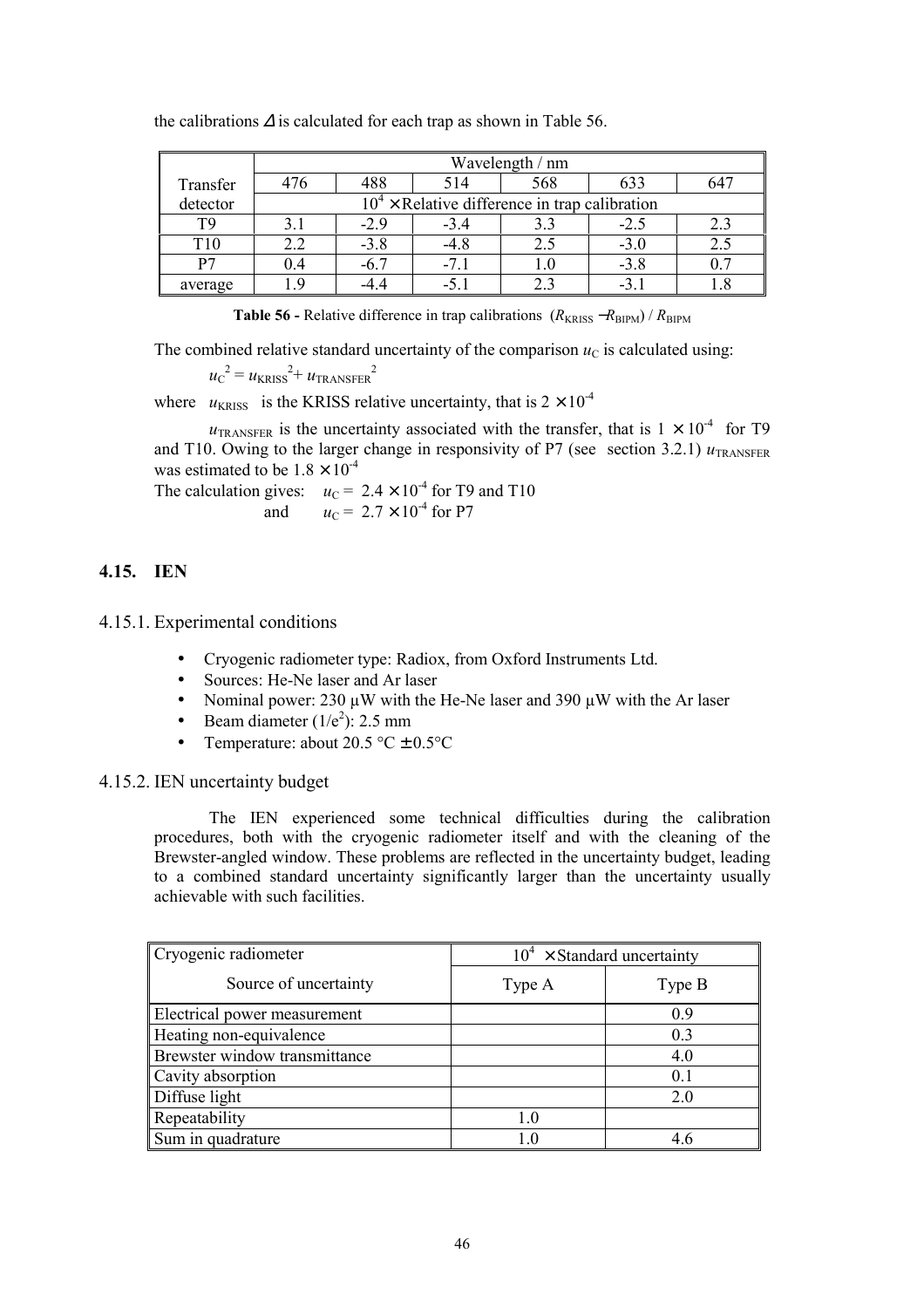| Trap detector               |        | $10^4 \times$ Standard uncertainty |
|-----------------------------|--------|------------------------------------|
| Source of uncertainty       | Type A | Type B                             |
| Current measurement         |        | 15                                 |
| Distance effect             |        | 12                                 |
| Diaphragm effect            |        | 1.6                                |
| Positioning of the detector |        | 4.0                                |
| Repeatability               | 1.0    |                                    |
| Sum in quadrature           |        |                                    |

**Table 57** – IEN uncertainty budget for the calibration of the BIPM transfer detectors.

Relative combined standard uncertainty:  $u_c = 6.7 \times 10^{-4}$ 

# 4.15.3. Correction factors

No temperature correction was applied to the IEN results.

#### 4.15.4. Comparison with the BIPM calibrations

After corrections, including long-term drifts (see Table 5), the relative difference in the calibrations <sup>∆</sup> is calculated for each trap as shown in Table 58.

|                 | Wavelength / nm |                                                 |         |     |        |     |  |  |
|-----------------|-----------------|-------------------------------------------------|---------|-----|--------|-----|--|--|
| Transfer        | 476             | 488                                             | 514     | 568 | 633    | 647 |  |  |
| detector        |                 | $104$ × Relative difference in trap calibration |         |     |        |     |  |  |
| T <sub>11</sub> |                 | $-15.3$                                         | $-14.7$ |     | $-0.5$ |     |  |  |
| T <sub>12</sub> |                 | $-22.2$                                         | $-12.8$ |     | $-0.8$ |     |  |  |
| P <sub>14</sub> |                 | $-15.2$                                         | $-5.6$  |     | $+3.3$ |     |  |  |
| average         |                 | $-176$                                          | $-110$  |     |        |     |  |  |

**Table 58** - Relative difference in trap calibrations  $(R_{\text{IEN}} - R_{\text{BIPM}}) / R_{\text{BIPM}}$ 

The combined relative standard uncertainty of the comparison  $u<sub>C</sub>$  is calculated using:

 $u_{\rm C}^{\;\;2}$  =  $u_{\rm IEN}^{\;\;2+}$   $u_{\rm TRANSFER}^{\;\;2}$ 

where  $u_{\text{IEN}}$  is the IEN relative uncertainty, that is  $6.7 \times 10^{-4}$ , and

 $u_{\text{TRANSFER}}$  is the uncertainty associated with the transfer, that is  $1 \times 10^{-4}$ . The calculation gives:  $u_C = 6.8 \times 10^{-4}$ 

The very large differences seen at  $\lambda$  = 488 nm and 514 nm are probably a consequence of the technical problems mentioned in paragraph 4.15.2. After discussion with the IEN staff, it seems that at least part of the problem is related to the preparation of the laser beam; the whole experimental facility will be checked and improved in the near future.

# **4.16. PTB - Temperature Radiation laboratory (Berlin)**

*As two different laboratories from the PTB are involved in this comparison, to avoid confusion the Temperature Radiation laboratory (Berlin) will be denoted in graphs as* PTB-T*.*

4.16.1. Experimental conditions

• Cryogenic radiometer type: vertical system, manufactured by Oxford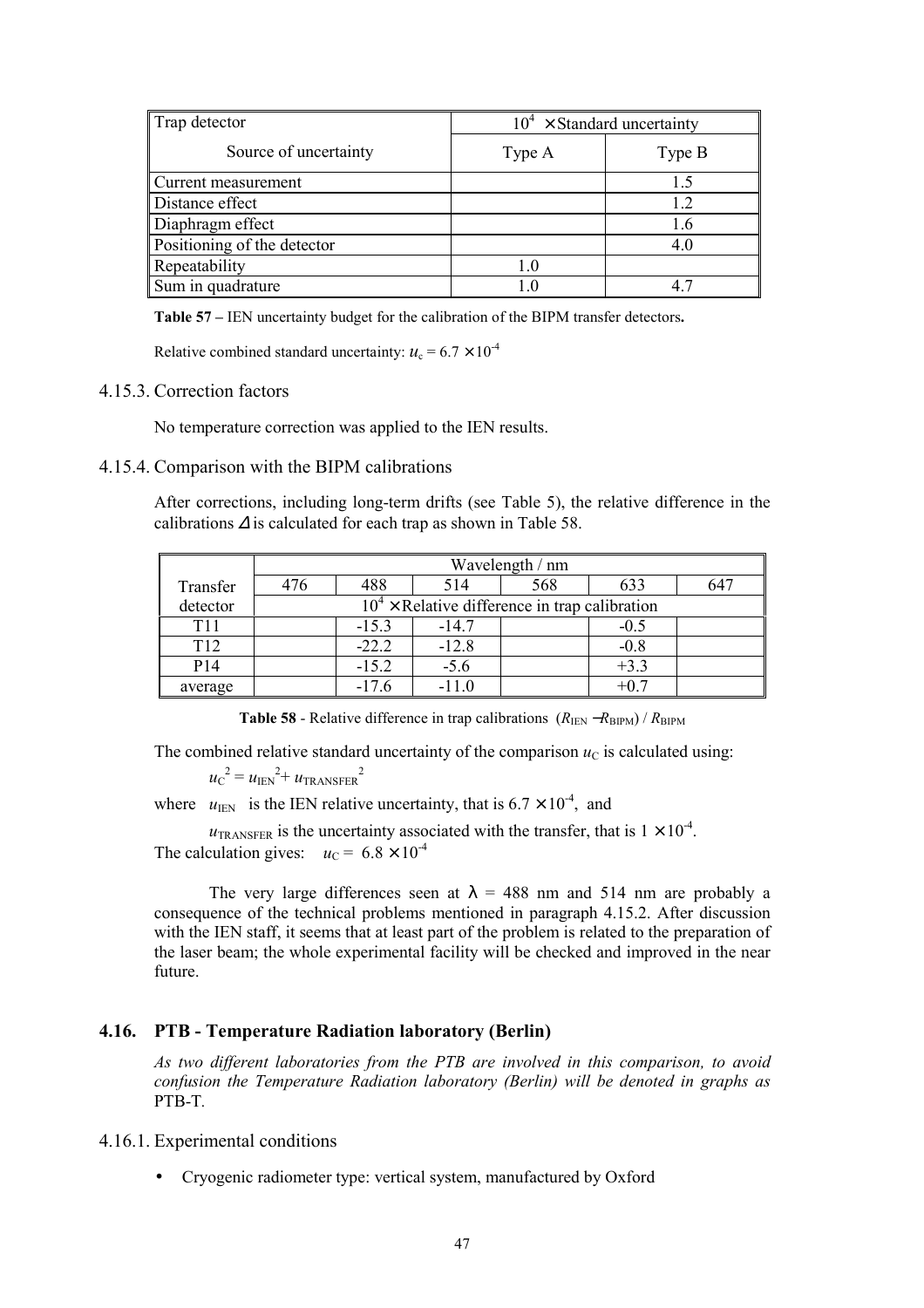Instruments Ltd.; its design follows closely the first NPL cryogenic radiometer [\[30\]](#page-68-0).

- Sources: Kr laser, Ar laser.
- Nominal power:  $400 \mu W$ .
- Beam diameter: 3.2 mm

Temperature: 21.0 °C

The Radiation Thermometry Cryogenic Radiometer (RTCR) and the experimental arrangement are described elsewhere in detail [8].

# 4.16.2. PTB -T uncertainty budget

| Source of uncertainty                           | $10^4 \times$ relative standard<br>uncertainty |
|-------------------------------------------------|------------------------------------------------|
| Measurement of the electrical power             | 0.3                                            |
| Non-equivalence of electrical and optical power | 0.5                                            |
| Cavity absorptance                              | 0.3                                            |
| Transmittance of Brewster window                | 0 <sub>3</sub>                                 |
| Scattered light                                 | 0.3                                            |
| Repeatability                                   | 0.2                                            |
| <b>Combined</b>                                 | 0.8                                            |

**Table 59 -** Contribution to the relative uncertainty of laser power calibration by electrical substitution with the cryogenic radiometer (RTCR).

| Source of uncertainty    | $10^4 \times$ relative standard<br>uncertainty |
|--------------------------|------------------------------------------------|
| Photocurrent measurement | 0.2                                            |
| Laser power calibration  | 0.8                                            |
| Linearity correction     | 0.1                                            |
| Non-uniformity           | 0.2                                            |
| Repeatability            | 0.2                                            |
| <b>Combined</b>          | 09                                             |

**Table 60 -** PTB - Radiation Thermometry laboratory: uncertainty budget for the calibration of the BIPM transfer detectors.

The PTB-T report included the contribution of the long-term stability of the transfer detectors in Table 60. As this contribution is already included elsewhere, it has been removed from the table.

# 4.16.3. Correction factors

The results were corrected for the small temperature difference between the BIPM and the PTB-T (0.5 °C). This correction is almost negligible.

|                | Wavelength / nm |                               |          |          |          |         |  |  |
|----------------|-----------------|-------------------------------|----------|----------|----------|---------|--|--|
|                | 476             | 488                           | 514      | 568      | 633      | 647     |  |  |
| Frap           |                 | Temperature correction factor |          |          |          |         |  |  |
| T7             | .000008         | 1.000007                      | 1.000006 | 1.000005 | .000003  | .000003 |  |  |
| T <sub>8</sub> | .000008         | 1.000007                      | 1.000006 | 1.000005 | 1.000003 | .000003 |  |  |
| P6             | .000013         | .000012                       | 1.000011 | .000008  | .000003  | .000005 |  |  |

**Table 61 -** Correction factors used to correct the PTB-T results for the temperature difference between the BIPM and the PTB-T laboratory.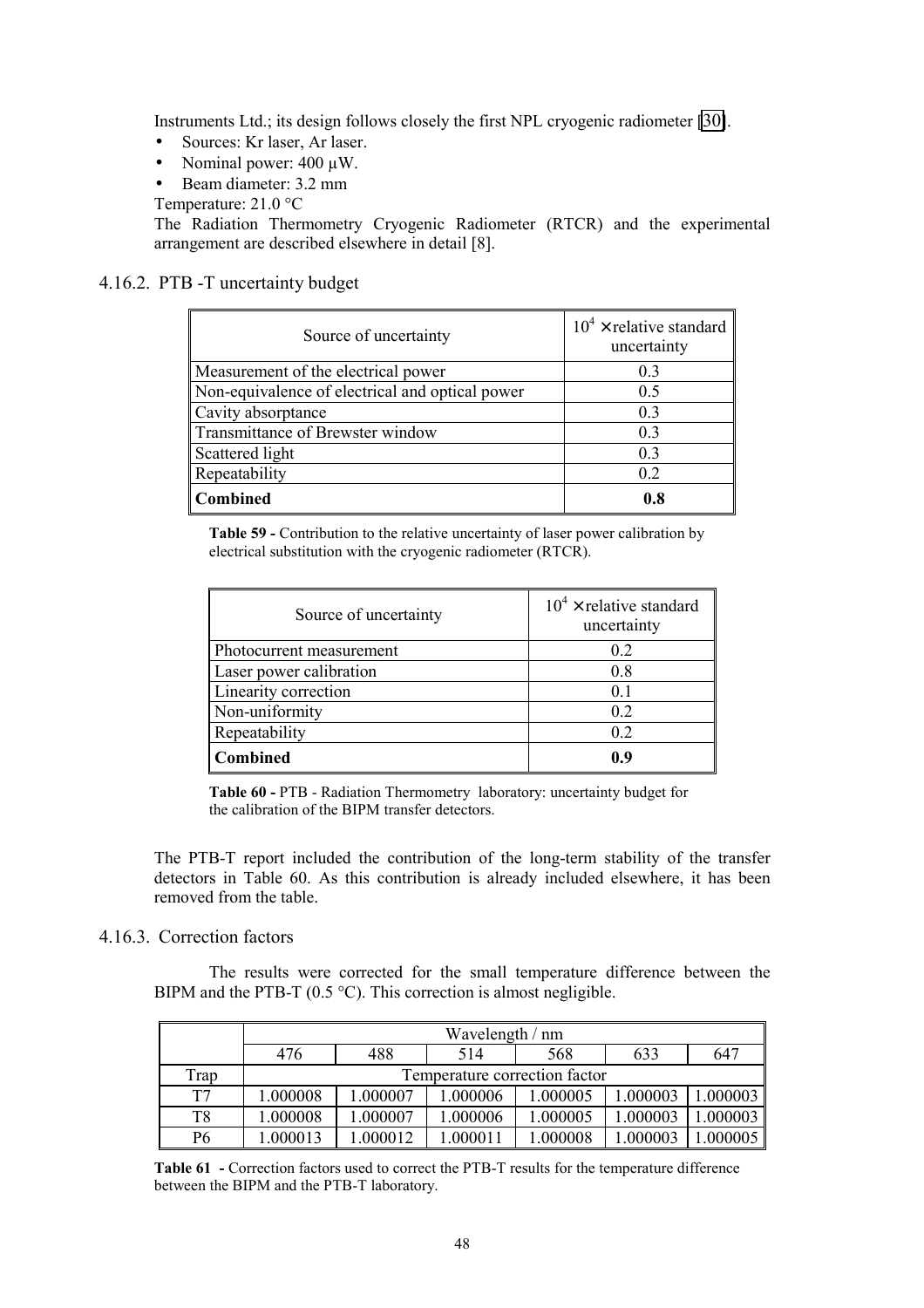#### 4.16.4. Comparison with the BIPM calibrations

|                | Wavelength / nm |                                                 |        |        |     |        |  |  |
|----------------|-----------------|-------------------------------------------------|--------|--------|-----|--------|--|--|
|                |                 |                                                 |        |        |     |        |  |  |
| Transfer       | 476             | 488                                             | 514    | 568    | 633 | 647    |  |  |
| detector       |                 | $104$ × Relative difference in trap calibration |        |        |     |        |  |  |
| T7             | $-0.6$          | $-0.7$                                          | $-0.3$ | $-0.3$ |     |        |  |  |
| T <sub>8</sub> | $-0.2$          | $-0.5$                                          | $-0.2$ | 0.1    |     | 0.2    |  |  |
| P6             | $-1.4$          | $-1.5$                                          | $-0.2$ | $-0.6$ |     | $-0.2$ |  |  |
| average        |                 | $-0.9$                                          | $-0.2$ | $-0.2$ |     |        |  |  |

After corrections, the relative difference in the calibrations  $\Delta$  is calculated for each trap as shown in Table 62.

**Table 62 -** Relative difference in trap calibrations  $(R_{\text{PTB-T}} - R_{\text{RIPM}}) / R_{\text{RIPM}}$ 

The combined relative standard uncertainty of the comparison  $u<sub>C</sub>$  is calculated using:  $u_{\rm C}^{\;\;2}$  =  $u_{\rm PTB-T}^{\;\;2+}$   $u_{\rm TRANSFER}^{\;\;2}$ 

where  $u_{\text{PTB-T}}$  is the PTB-T relative uncertainty, that is  $0.9 \times 10^{-4}$ , and

 $u_{\text{TRANSFER}}$  is the uncertainty associated with the transfer, that is  $1 \times 10^{-4}$ . The calculation gives:  $u_C = 1.3 \times 10^{-4}$ .

# **5. Overall results**

#### **5.1. Agreement of the laboratories**

As all the results from the national laboratories have been compared with the BIPM calibrations, the latter being used as a common reference (see Table 65), it is possible to calculate the difference between the results of any two participants and check if they agree within the uncertainties of the comparison. Furthermore, at each wavelength it is possible to find the maximum number of participants that agree within these uncertainties. The results of these calculations, using either the standard uncertainty or the expanded uncertainties  $(k = 2$  and  $k = 3)$ , are shown in Figure 20.

At  $\lambda$  = 514 nm, the common wavelength used by *all* participants, 71% of the laboratories agree within one standard uncertainty, 94% within two standard uncertainties and 100% within three standard uncertainties. Over the whole spectral range, all the calibration results agree within the expanded uncertainties  $(k = 3)$ , demonstrating a satisfactory measure of the agreement of the radiometric references in the visible wavelength region, as well as the ability of the participating laboratories to transfer the values obtained using their primary standards.

Taking all the results, the dispersion calculated as the standard deviation of the relative differences is about  $5\times10^{-4}$ , but this falls to about  $2.5\times10^{-4}$  if the ETL and IEN results are excluded.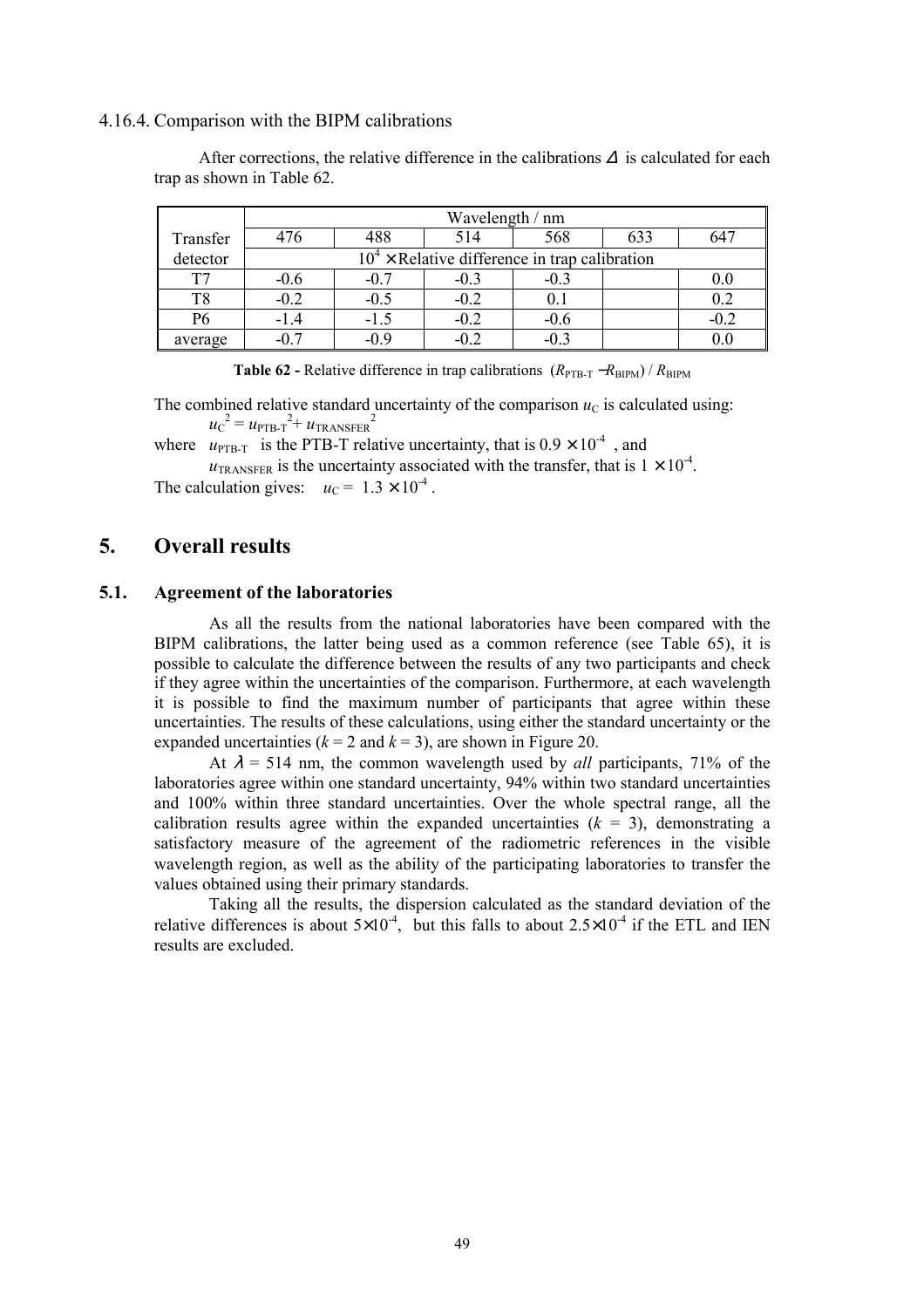

**Figure 20** - Percentage of laboratories in agreement within the expanded uncertainties.

# **5.2. Comparison with a common reference**

#### 5.2.1. Calculation of a common reference

From all the measured differences, any common reference may be taken to display the results. Among many possibilities, are the simple mean of the differences, the median or a weighted mean.

The use of the simple mean tends to shift the reference towards the points which are significantly separated from the rest of the group.

The median is not sensitive to this effect, and it is a reasonably good candidate for the calculation of a common reference. A separate median has been calculated for each wavelength to be used as a zero baseline.

In the weighted mean, the weight  $w_i$  associated with each result  $x_i$  can be calculated from the uncertainty  $u_i$  so that:

$$
w_{i} = \frac{\frac{1}{u_{i}^{2}}}{\sum_{i=1}^{n} \frac{1}{u_{i}^{2}}}
$$
 and the weighted mean  $\overline{x_{\pi}} = \sum_{i=1}^{n} w_{i} x_{i}$ 

Here too, a separate weighted mean has been calculated for each wavelength, using the  $x_i$ (relative difference) and  $u_i$  (uncertainty combining the standard uncertainty from each laboratory and the uncertainty associated with the transfer) summarized in Table 65.

Figure 21 shows the difference from the weighted mean  $(x_i - x_\pi)$  as a function of wavelength for each participant. Numerical results are given in Table 66.

The results obtained by using either the median or the weighted mean as reference are very similar, showing that if the number of participants is large enough and if no major problem had occurred in the measurements, various statistical methods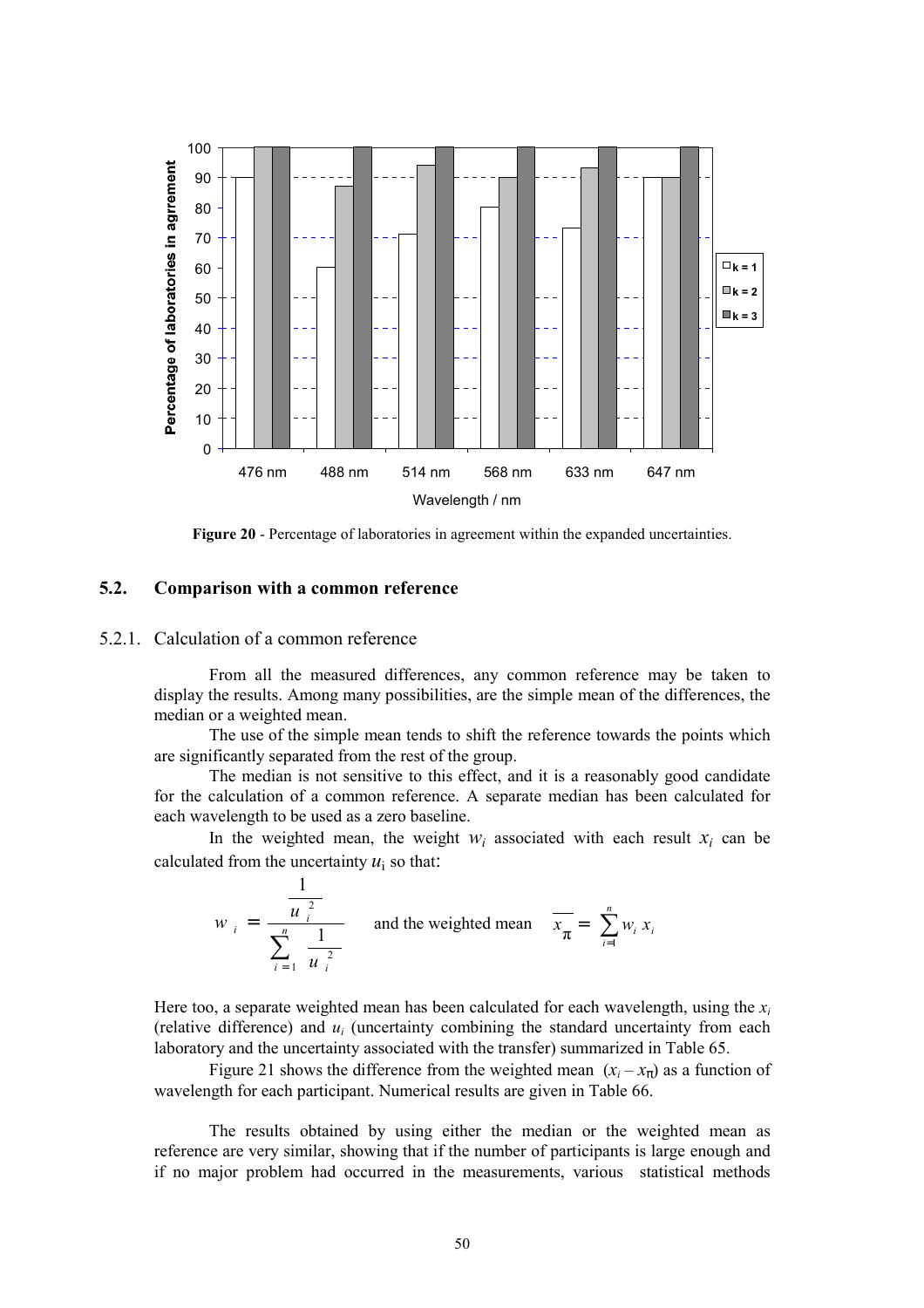|                 |                               |     |     | Wavelength / nm |     |     |  |  |
|-----------------|-------------------------------|-----|-----|-----------------|-----|-----|--|--|
| Reference       | 476                           | 488 | 514 | 568             | 633 | 647 |  |  |
|                 | $10^4 \times$ Reference value |     |     |                 |     |     |  |  |
| Weighted mean   | 0.1                           | 0.6 | 0.7 |                 | 0.5 | 0.9 |  |  |
| Arithmetic mean | 0.1                           | 09  | 09  | 2.5             |     | 2.8 |  |  |
| Median          |                               |     | 03  | 0 O             |     |     |  |  |

should lead to similar results. The difference between the median and the weighted mean does not exceed 5 parts in  $10^5$  over the whole wavelength range (see Table 63).

**Table 63** – Weighted mean, arithmetic mean and median of the relative differences from the BIPM value in the calibration of the transfer detectors, as calculated from the relative differences and their associated uncertainties summarized in Table 65.

As explained in the introduction, the publication of the successive BIPM Progress Reports provided a good occasion for the participating laboratories to check their calibration procedures and in some cases to send corrected values or to take the decision to participate in a subsequent round. Figure 22 shows the relative differences before revision or new calibration. To make graphs more easily comparable, the common reference is the same as that used in Figure 21.

#### 5.2.2. Uncertainty associated with the reference

The uncertainty associated with the weighted mean is  $=$   $\frac{1}{n}$ *u*  $\begin{bmatrix} 0 \\ -1 \end{bmatrix}$   $\begin{bmatrix} n \\ n \end{bmatrix}$  1

The uncertainty associated with the median is based on a quantity named the 'median of the absolute deviation' (MAD):

$$
MAD = median\{|x_i - \widetilde{m}|\}, \text{ for } i = 1...n
$$

 $\sum\limits_{ }^{n}%$ =

 $\sum_{i=1}^{\infty} u_i^i$ 

 $\overline{u}_i^2$ 

 $\frac{1}{1}$ .

where  $\tilde{m}$  is the median of the population.

The uncertainty associated with the sample median [\[31\]](#page-68-0) is then  $u(\tilde{m}) \approx \frac{1.7}{\sqrt{1.7}}$  MAD  $(m) \equiv \frac{1.9}{\sqrt{n-1}}$  $u(\widetilde{m}) \cong \frac{1.5}{\sqrt{1.2}} \text{MAD}.$ 

|                 | Wavelength / nm                                   |     |      |     |     |     |  |  |  |  |
|-----------------|---------------------------------------------------|-----|------|-----|-----|-----|--|--|--|--|
| Reference       | 476                                               | 488 | 514  | 568 | 633 | 647 |  |  |  |  |
|                 | $104$ × uncertainty associated with the reference |     |      |     |     |     |  |  |  |  |
| Weighted mean   | 0.5                                               | 0.5 | () 4 |     |     | 0.5 |  |  |  |  |
| Arithmetic mean | 0.6                                               | 18  |      | 1.8 |     |     |  |  |  |  |
| Median          |                                                   | - 0 | 0.7  |     | 0.8 | 09  |  |  |  |  |

**Table 64** - Uncertainty associated with three possible common references.

The uncertainty  $u_0$  associated with the weighted mean is the smallest one, approximately  $0.5\times10^{-4}$ . It is not based on the dispersion of the results, but solely on the uncertainties stated by the participants (which are in the present case combined with the uncertainty of the comparison). The agreement of the results within the combined uncertainties is an indication that these uncertainties are reasonably consistent with the actual dispersion.

In contrast, the standard deviation of the mean  $u_a$ , associated with the arithmetic mean, and  $u(\tilde{m})$  (uncertainty associated with the median) are based solely on the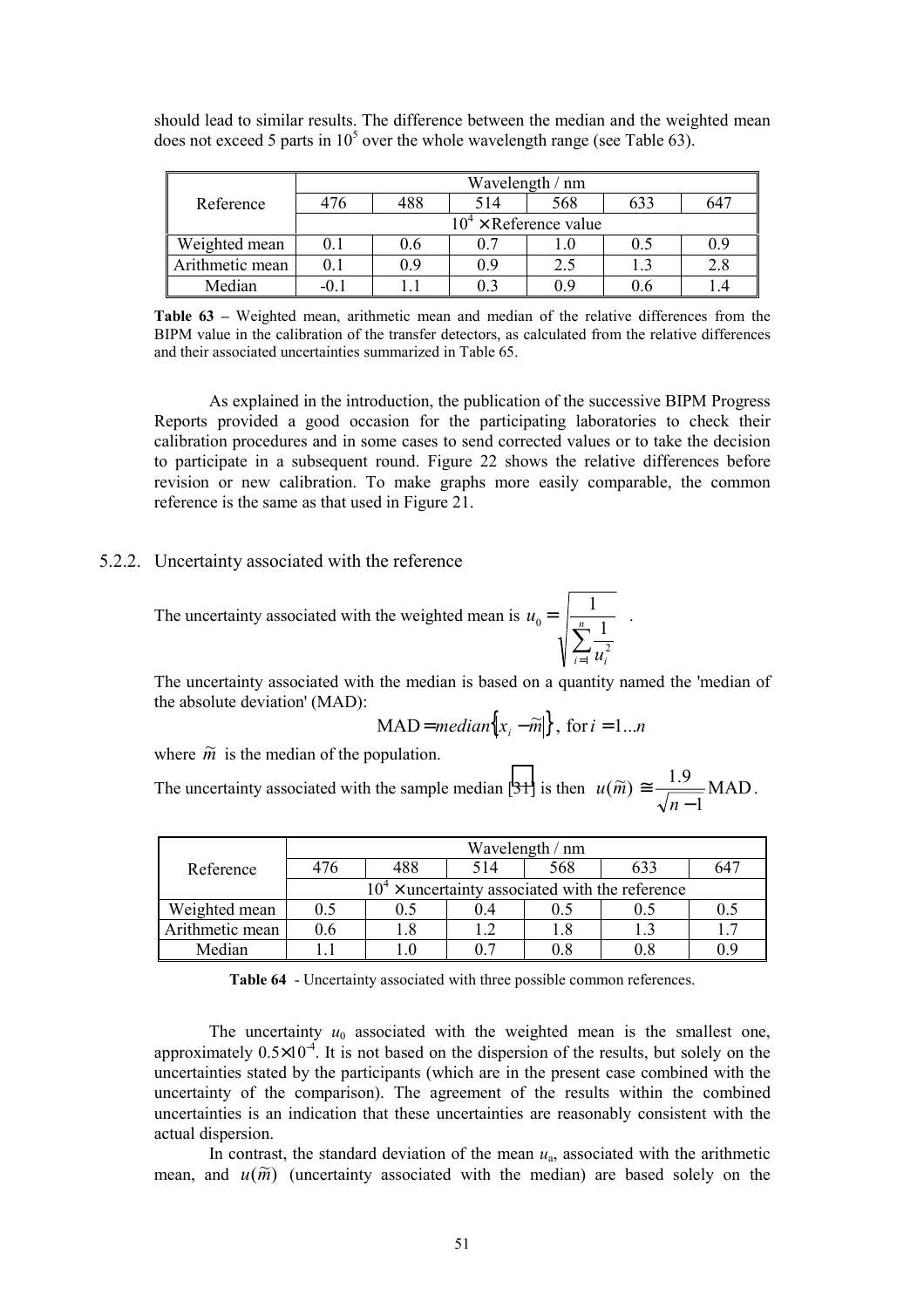dispersion of the results, all of the calibrations being treated equally.

 $u(\widetilde{m})$  is about  $1\times10^{-4}$  and  $u_a$  is approximately  $1.5\times10^{-4}$ . The value of  $u_a$  is given simply for information, as the arithmetic mean has not been used to calculate a common reference.

# 5.2.3. Choice of the CCPR reference value

 For reasons explained in section 5.2.1, the arithmetic mean was discarded. The use of the median leads to robust estimations [31], which is particularly useful in the presence of outliers or when uncertainties stated by individual participants are not consistent with the results. In the absence of such problems in the present comparison, the classical weighted mean (as defined in section 5.2.1) was chosen by the CCPR during its 1999 meeting as reference value.

The uncertainty  $u_R$  associated with this reference is 5 parts in 10<sup>5</sup>, almost constant over the whole wavelength range (see Table 64).

The uncertainty  $u<sub>C</sub>$  associated with each individual difference from the reference value was calculated according to:

$$
u_{\rm C} = \sqrt{u_i^2 - u_{\rm R}^2}
$$

where  $u_i$  is the uncertainty combining the standard uncertainty from each laboratory and the uncertainty associated with the transfer (see section 5.2.1), the minus sign in the formula resulting from the correlation between the uncertainties  $u_i$  and  $u_R$ .

The differences from the reference value and the associated uncertainties are those listed in Table 66, plotted in Figure 21.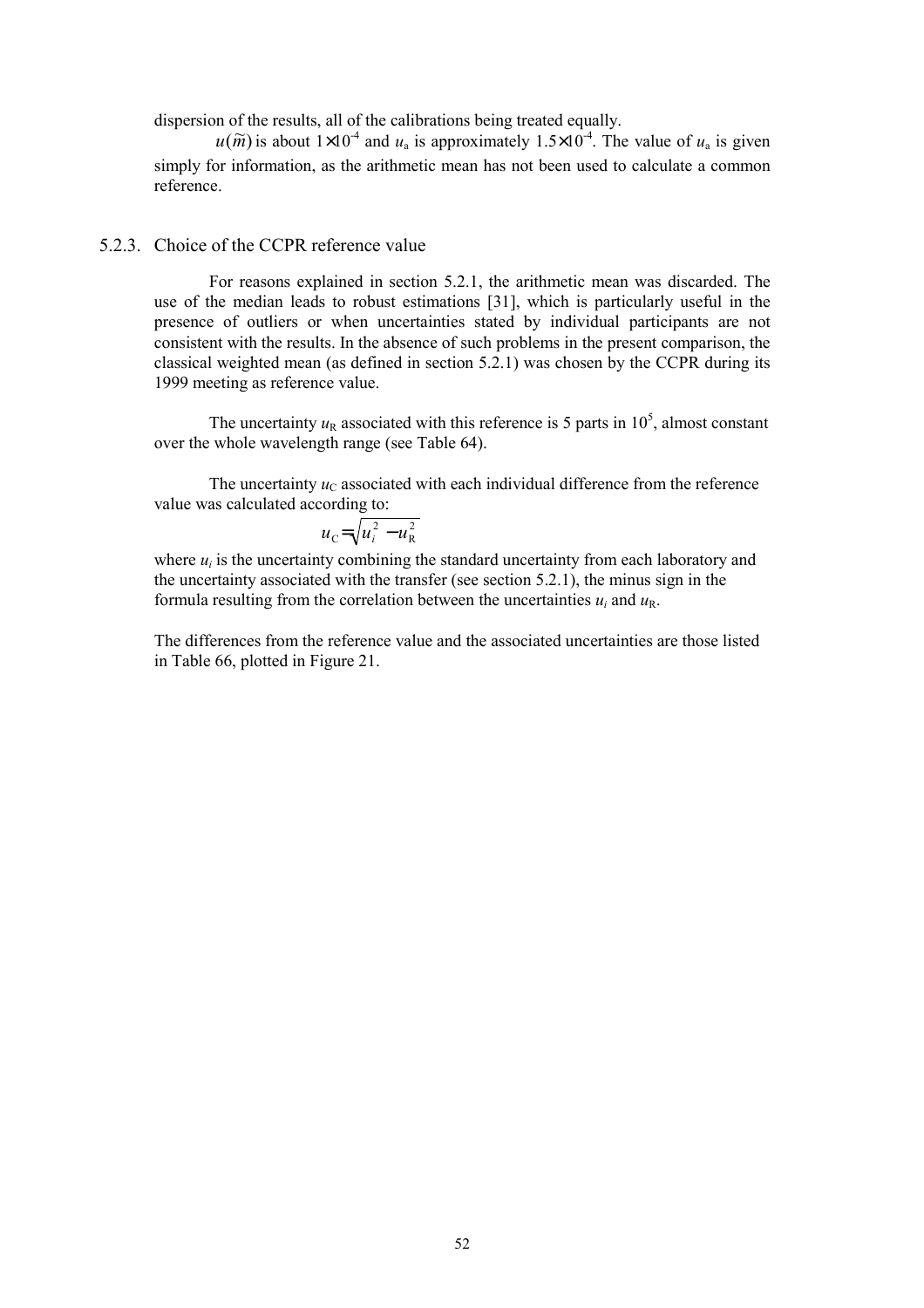| Laboratory     | 476 nm               |                   | 488 nm               |                   | 514 nm               |                   | 568 nm               |                   | 633 nm               |                   | 647 nm               |                   |
|----------------|----------------------|-------------------|----------------------|-------------------|----------------------|-------------------|----------------------|-------------------|----------------------|-------------------|----------------------|-------------------|
|                | $10^4 \times \Delta$ | $10^4 \times u_C$ | $10^4 \times \Delta$ | $10^4 \times u_C$ | $10^4 \times \Delta$ | $10^4 \times u_C$ | $10^4 \times \Delta$ | $10^4 \times u_C$ | $10^4 \times \Delta$ | $10^4 \times u_C$ | $10^4 \times \Delta$ | $10^4 \times u_C$ |
| $PTB - T$      | $-0.7$               | 1.3               | $-0.9$               | 1.3               | $-0.2$               | 1.3               | $-0.3$               | 1.3               |                      |                   | 0.0                  | 1.3               |
| <b>BNM-INM</b> |                      |                   | $+1.8$               | 2.0               | $+1.1$               | 1.7               |                      |                   | $+0.6$               | 1.4               |                      |                   |
| <b>CSIRO</b>   | $+0.7$               | 1.4               | $+2.3$               | 1.4               | $+2.0$               | 1.4               | $+2.1$               | 1.4               | $+1.4$               | 1.4               | $+1.3$               | 1.4               |
| <b>DFM</b>     | $-2.0$               | 2.5               | $+1.1$               | 2.5               | $-0.3$               | 2.5               | $-1.7$               | 2.5               | $-0.8$               | 2.5               | $-0.2$               | 2.5               |
| <b>ETL</b>     |                      |                   | $+15.1$              | 4.9               | $+13.1$              | 4.9               | $+16.6$              | 4.9               | $+17.3$              | 4.9               | $+17.0$              | 4.9               |
| <b>HUT</b>     |                      |                   | $+2.3$               | 2.7               | $+1.7$               | 2.7               |                      |                   | $-0.4$               | 2.7               |                      |                   |
| <b>IEN</b>     |                      |                   | $-17.6$              | 6.8               | $-11.0$              | 6.8               |                      |                   | 0.7                  | 6.8               |                      |                   |
| <b>IFA</b>     | $+3.3$               | 2.2               |                      |                   | $0.0\,$              | 2.2               | $-0.6$               | 2.2               | $-4.6$               | 2.2               | $+2.0$               | 2.2               |
| <b>MSL</b>     |                      |                   | $+0.4$               | 1.2               | $+0.3$               | 1.3               |                      |                   | $+0.6$               | 1.4               |                      |                   |
| <b>KRISS</b>   | $+1.9$               | 2.4               | $-4.4$               | 2.4               | $-5.1$               | 2.4               | $+2.3$               | 2.4               | $-3.1$               | 2.4               | $+1.8$               | 2.4               |
| <b>NIST</b>    |                      |                   | $+7.3$               | 4.5               | $+5.9$               | 3.2               |                      |                   | $+2.9$               | 4.2               |                      |                   |
| NMi-VSL        | $-2.1$               | 2.6               | $-0.8$               | 2.6               | $-1.1$               | 2.6               | $-0.2$               | 2.6               | $-0.9$               | 2.6               | $-0.2$               | 2.6               |
| <b>NPL</b>     | $-0.3$               | 1.1               |                      |                   | $+1.3$               | 1.1               | $+1.9$               | 1.1               |                      |                   | $+1.4$               | 1.2               |
| <b>NRC</b>     | $+1.4$               | 3.4               | $+4.6$               | 3.4               | $+5.3$               | 3.4               | $+5.2$               | 3.4               | $+4.8$               | 3.4               | $+4.4$               | 3.4               |
| $PTB - R$      |                      |                   | $+3.2$               | 2.1               | $+2.9$               | 2.9               |                      |                   | $+2.5$               | 1.4               |                      |                   |
| SP             | $-0.8$               | 5.1               | $-1.4$               | 5.1               | $-1.0$               | 5.1               |                      |                   | $-1.3$               | 5.1               |                      |                   |
| <b>BIPM</b>    | 0.0                  | 1.0               | 0.0                  | 1.0               | 0.0                  | 1.0               | 0.0                  | 1.0               | 0.0                  | 1.0               | 0.0                  | 1.0               |

**Table 65** - Relative difference  $\Delta = (R_{LAB} - R_{BIPM})/R_{BIPM}$  in the calibration of the transfer detectors (average value obtained from three transfer detectors per laboratory) calculated at each wavelength. The uncertainty  $u_c$  combines the relative standard uncertainties from each laboratory and the uncertainty associated with the transfer. Values are expressed in parts in 10<sup>4</sup>. The acronyms PTB-R and PTB-T stand for PTB-Radiometry laboratory, and PTB-Temperature Radiation laboratory respectively.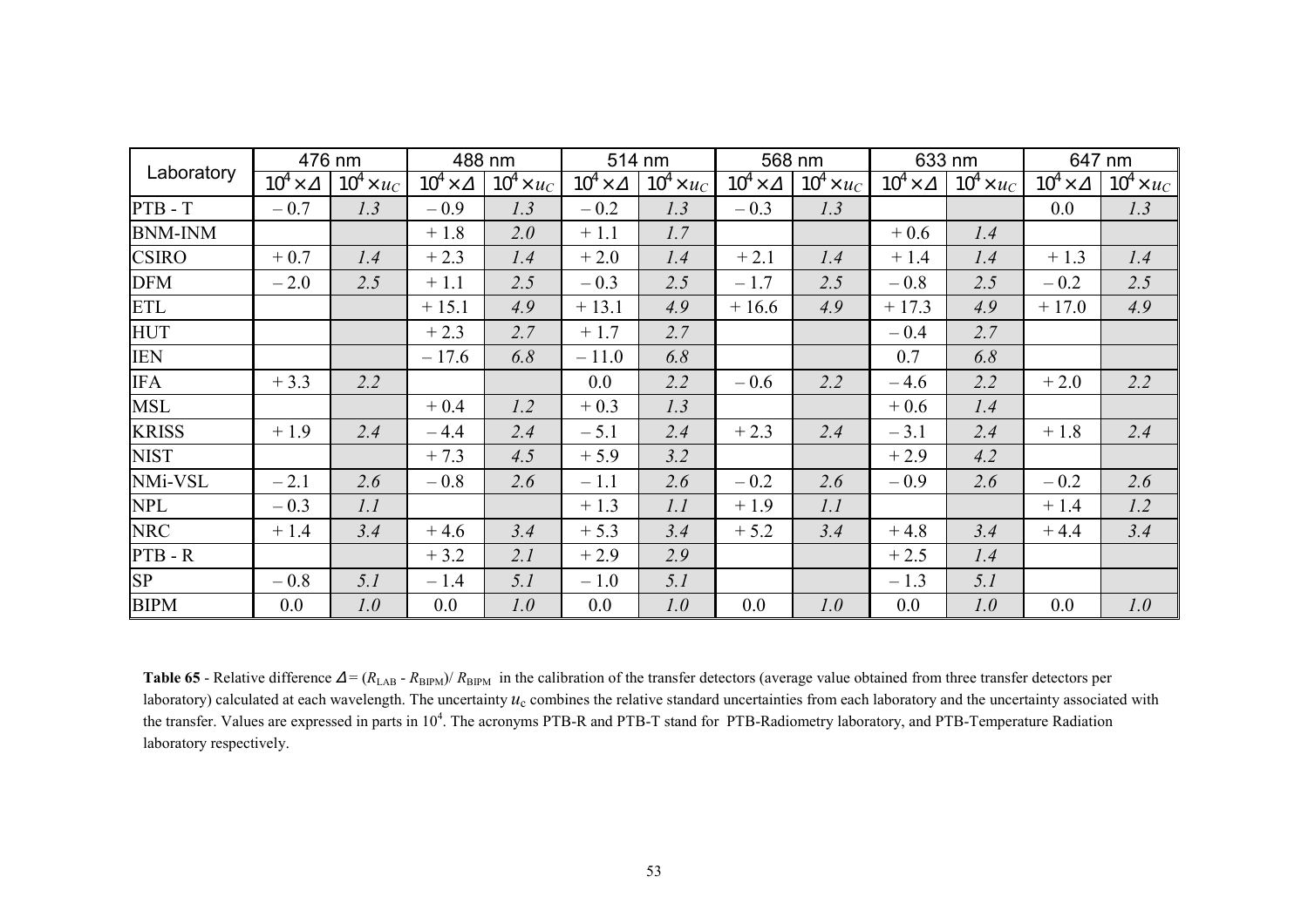| Laboratory     | 476 nm                         |                   | 488 nm                         |                   | 514 nm                         |                   | 568 nm                         |                   | 633 nm                         |                   | 647 nm                         |                   |
|----------------|--------------------------------|-------------------|--------------------------------|-------------------|--------------------------------|-------------------|--------------------------------|-------------------|--------------------------------|-------------------|--------------------------------|-------------------|
|                | $10^4 \times \Delta_{\rm Ref}$ | $10^4 \times u_C$ | $10^4 \times \Delta_{\rm Ref}$ | $10^4 \times u_C$ | $10^4 \times \Delta_{\rm Ref}$ | $10^4 \times u_C$ | $10^4 \times \Delta_{\rm Ref}$ | $10^4 \times u_C$ | $10^4 \times \Delta_{\rm Ref}$ | $10^4 \times u_C$ | $10^4 \times \Delta_{\rm Ref}$ | $10^4 \times u_C$ |
| $PTB - T$      | $-0.8$                         | 1.2               | $-1.5$                         | 1.3               | $-0.9$                         | 1.3               | $-1.3$                         | 1.2               |                                |                   | $-0.9$                         | 1.2               |
| <b>BNM-INM</b> |                                |                   | $+1.1$                         | 1.9               | $+0.5$                         | 1.6               |                                |                   | $+0.1$                         | 1.3               |                                |                   |
| <b>CSIRO</b>   | $+0.7$                         | 1.3               | $+1.7$                         | 1.3               | $+1.3$                         | 1.3               | $+1.1$                         | 1.3               | $+0.9$                         | 1.3               | $+0.4$                         | 1.3               |
| <b>DFM</b>     | $-2.0$                         | 2.5               | $+0.4$                         | 2.5               | $-1.0$                         | 2.5               | $-2.7$                         | 2.5               | $-1.3$                         | 2.5               | $-1.1$                         | 2.5               |
| <b>ETL</b>     |                                |                   | $+14.4$                        | 4.9               | $+12.5$                        | 4.9               | $+15.6$                        | 4.9               | $+16.8$                        | 4.9               | $+16.1$                        | 4.9               |
| <b>HUT</b>     |                                |                   | $+1.6$                         | 2.6               | $+1.1$                         | 2.7               |                                |                   | $-0.9$                         | 2.6               |                                |                   |
| <b>IEN</b>     |                                |                   | $-18.2$                        | 6.8               | $-11.7$                        | 6.8               |                                |                   | $+0.2$                         | 6.8               |                                |                   |
| <b>IFA</b>     | $+3.3$                         | 2.2               |                                |                   | $-0.7$                         | 2.2               | $-1.6$                         | 2.2               | $-5.1$                         | 2.2               | $+1.0$                         | 2.2               |
| <b>MSL</b>     |                                |                   | $-0.2$                         | 1.0               | $-0.3$                         | 1.2               |                                |                   | $+0.1$                         | 1.3               |                                |                   |
| <b>KRISS</b>   | $+1.8$                         | 2.3               | $-5.1$                         | 2.3               | $-5.8$                         | 2.3               | $+1.3$                         | 2.3               | $-3.6$                         | 2.3               | $+0.9$                         | 2.3               |
| <b>NIST</b>    |                                |                   | $+6.7$                         | 4.5               | $+ 5.2$                        | 3.2               |                                |                   | $+2.4$                         | 4.1               |                                |                   |
| NMi-VSL        | $-2.1$                         | 2.5               | $-1.4$                         | 2.6               | $-1.8$                         | 2.6               | $-1.2$                         | 2.5               | $-1.4$                         | 2.6               | $-1.2$                         | 2.5               |
| <b>NPL</b>     | $-0.4$                         | 1.0               |                                |                   | $+0.7$                         | 1.0               | $+0.9$                         | 0.9               |                                |                   | $+0.5$                         | 1.0               |
| <b>NRC</b>     | $+1.4$                         | 3.4               | $+4.0$                         | 3.4               | $+4.7$                         | 3.4               | $+4.2$                         | 3.4               | $+4.3$                         | 3.4               | $+3.4$                         | 3.4               |
| PTB-R          |                                |                   | $+2.6$                         | 2.1               | $+2.2$                         | 2.8               |                                |                   | $+2.0$                         | 1.3               |                                |                   |
| <b>SP</b>      | $-0.9$                         | 5.1               | $-2.0$                         | 5.1               | $-1.7$                         | 5.1               |                                |                   | $-1.8$                         | 5.1               |                                |                   |
| <b>BIPM</b>    | $-0.1$                         | 0.9               | $-0.6$                         | 0.9               | $-0.7$                         | 0.9               | $-1.0$                         | 0.9               | $-0.5$                         | 0.9               | $-0.9$                         | 0.9               |

Table 66 - Difference  $\Delta_{\text{Ref}}$  from the CCPR Reference value (weighted mean of the relative differences) in the calibration of the transfer detectors calculated at each wavelength. The uncertainty  $u_c$  combines the relative standard uncertainties from each laboratory, the uncertainty associated with the transfer and the uncertainty associated with the reference value. Values are expressed in parts in 10<sup>4</sup>. The acronyms PTB-R and PTB-T stand for PTB-Radiometry laboratory, and PTB-Temperature Radiation laboratory respectively. The uncertainty associated with the reference value is 5 parts in  $10<sup>5</sup>$ .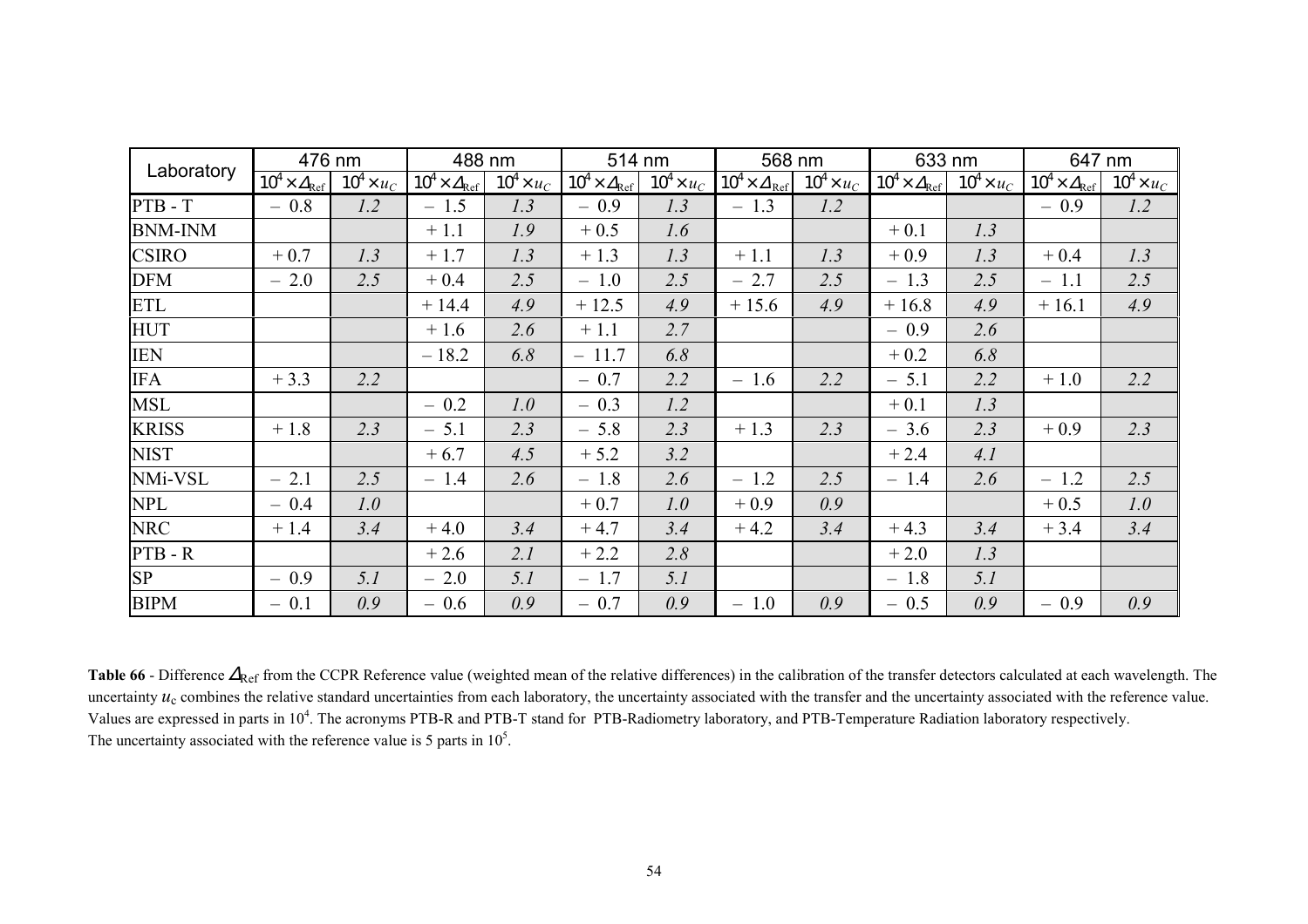

Figure 21 - Relative difference in the calibration of the transfer detectors (average value obtained from three transfer detectors per laboratory). The CCPR Reference value (zero line) is the weighted mean of the relative differences  $(R_{\text{LAB}} - R_{\text{BIPM}})/R_{\text{BIPM}}$  calculated at each wavelength. The uncertainty bars combine the relative standard uncertainties from each laboratory and the uncertainty associated with the transfer. The acronyms PTB-R and PTB-T stand for PTB-Radiometry laboratory, and PTB-Temperature Radiation laboratory, respectively. Laboratories marked with a (a) have also participated in a previous round. The uncertainty associated with the reference is about 5 parts in  $10<sup>5</sup>$ .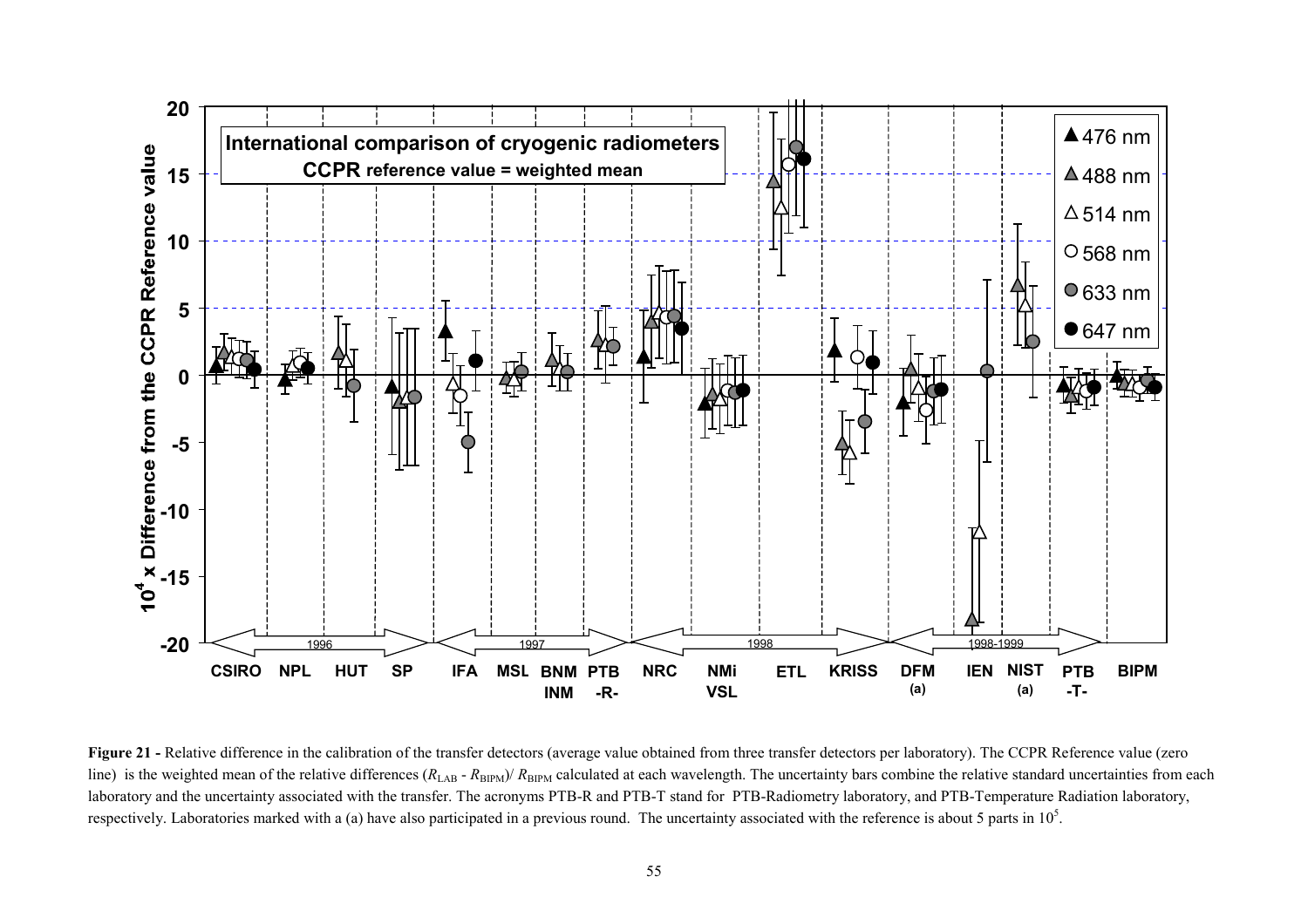

**Figure 22** - Relative difference in the calibration of the transfer detectors. The zero line (CCPR reference value) and the uncertainty bars are the same as those used in Figure 21. The acronyms PTB-R and PTB-T stand for PTB-Radiometry laboratory, and PTB-Temperature Radiation laboratory, respectively. Results marked with a (a) correspond to results published in the BIPM Progress reports after the first participation of the laboratory (which later repeated its measurements). Results marked with a (b) correspond to values published in the BIPM Progress reports, before revision by the participating laboratory.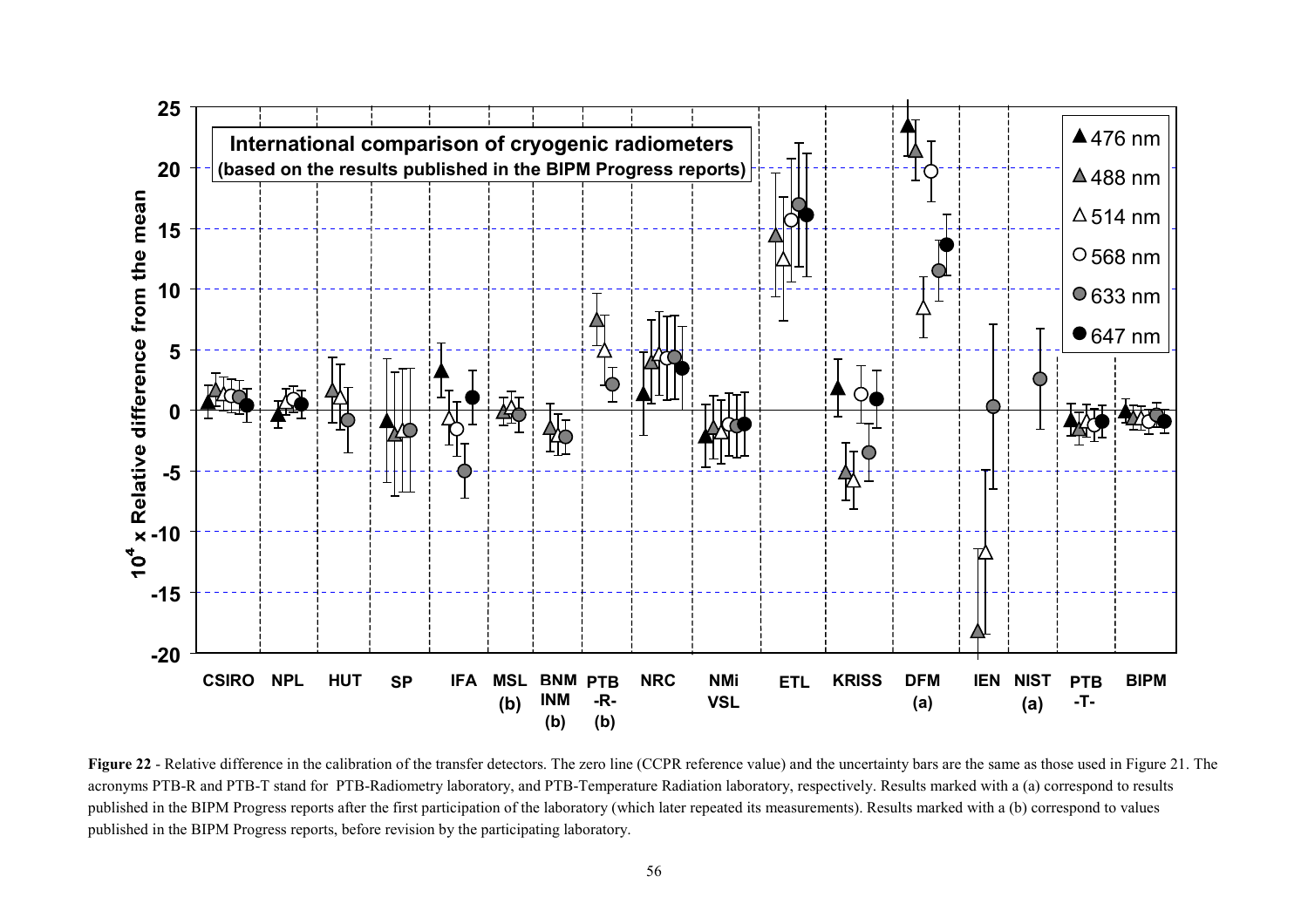#### **5.3. Link with previous direct comparisons**

In the experiments reported here, the uncertainties associated with the experimental conditions, or with the transfer, are of the same order of magnitude as the uncertainties associated with the radiometers (or even larger). It is therefore difficult to estimate the specific contribution made by the cryogenic radiometers, but it is interesting to link the present results to previous direct comparisons. The effects of a possible contribution of the radiometers can be estimated the following way:

By definition, the measured responsivity is  $P_{\text{OPT}}$  $R = \frac{I_{\text{PHOT}}}{R}$ 

where  $I_{\text{PHOT}}$  is the photocurrent and  $P_{\text{OPT}}$  the optical power measured by the radiometer. If  $P_{\text{OPT}}$  is larger than the actual optical power, the measured responsivity will be smaller than expected, and vice-versa.

Denoting by  $R_A$  and  $R_B$ , respectively, the calibration results of a single trap from laboratories A and B, the inequality  $R_A > R_B$  can be interpreted as meaning that if the radiometers A and B were placed on the same translation stage to measure the optical power of the same constant source, the optical power measured by radiometer B would be larger than that measured by radiometer A. This observation makes it possible to plot some of the present results on the same graph as results from previous direct comparisons.



**Figure 23 -** Comparison of the BIPM cryogenic radiometer with other laboratories: previous measurements and results from this comparison. Results marked with a (\*) are direct comparisons. The zero line represents the BIPM used as a common reference. The uncertainty bars represent the relative combined standard uncertainties. The acronym PTB-R stands for PTB Radiometry laboratory (Braunschweig).

The results of direct previous comparisons of cryogenic radiometers are presented by calculating the relative difference as:

$$
\Delta_{\text{direct}} = \frac{P_{\text{BIPM}} - P_{\text{LabA}}}{P_{\text{BIPM}}}
$$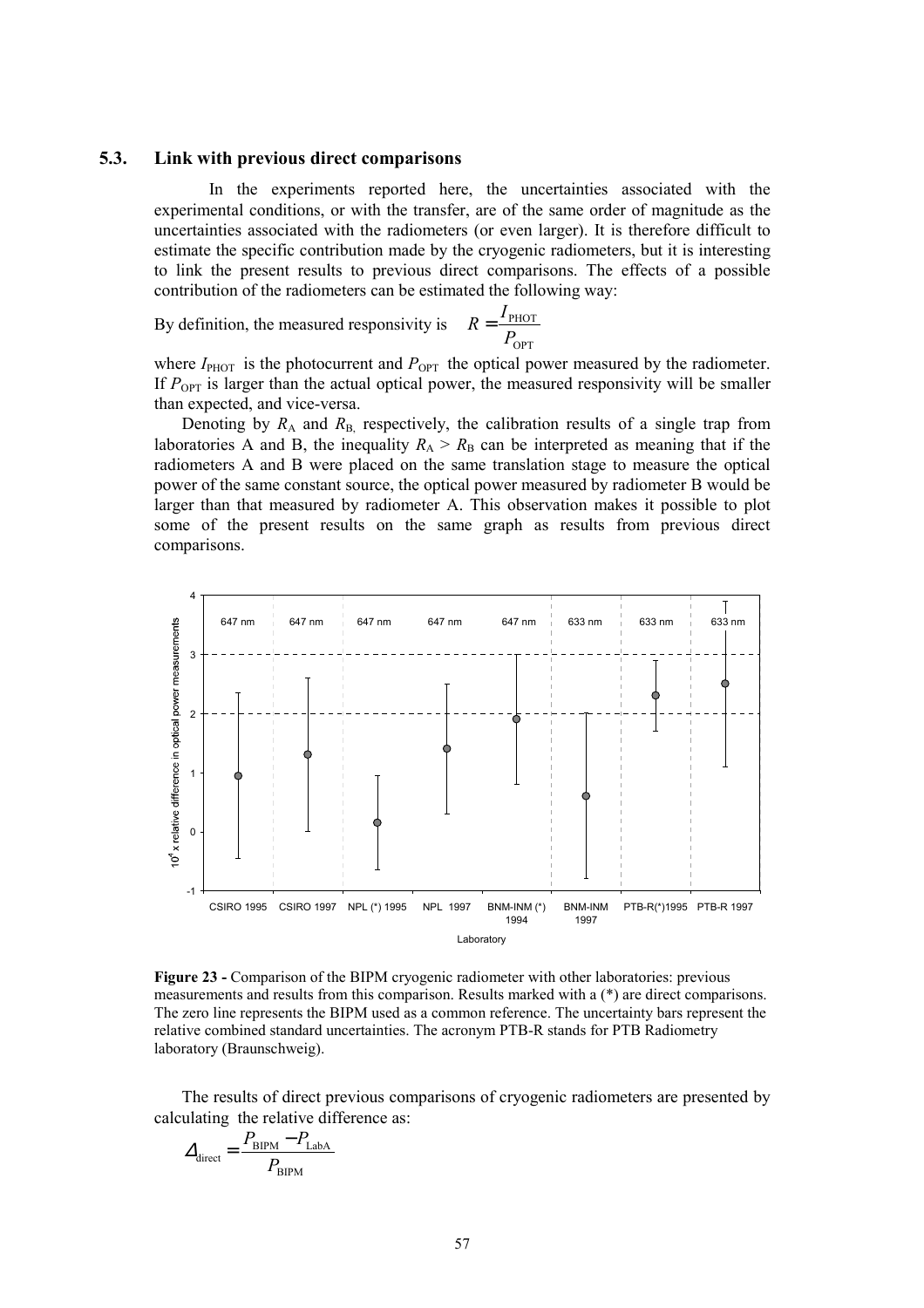where  $P_{\text{BIPM}}$  and  $P_{\text{labA}}$  are the optical powers of a same constant source as measured by the cryogenic radiometers from BIPM and laboratory A respectively.

This expression is equivalent to the expression:

 $\Delta = (R_A - R_{\text{BIPM}}) / R_{\text{BIPM}}$  used for the present results.

The relative differences determined from direct and indirect comparisons are shown on Figure 23.

# **6. Conclusions**

The overall agreement of the calibrations within the expanded uncertainties confirms the excellent agreement of cryogenic radiometers of various types and origins: horizontal and cooled by liquid helium, horizontal and mechanically cooled, vertical but of different shapes, laser-based or monochromator-based arrangements.

Most of the results lie within  $\pm 3$  parts in 10<sup>4</sup> (the standard uncertainty associated with the transfer being 1 part in  $10<sup>4</sup>$ ), and previous direct or indirect comparisons are confirmed.

This demonstrates both close agreement of the radiometric references in the visible wavelength region, and the ability of participating laboratories to transfer the values obtained using their primary standards.

Transfer detectors allow highly accurate comparisons, if used under carefully controlled experimental conditions: preliminary experiments and results from the national laboratories show the importance of parameters such as beam diameter (i.e. irradiance level), beam polarization and protection against dust contamination. More generally, the quality of the beam preparation has shown to be crucial in high-accuracy cryogenic radiometry.

Thanks to their good stability, uniformity and low temperature coefficient, the trap detectors constructed with S1337 photodiodes are confirmed as appropriate transfer detectors, except when high irradiance levels are required. Trap detectors assembled with S1227 photodiodes can be a good alternative in such a case.

This comparison also allowed several laboratories to improve their experimental arrangement or to eliminate previously undetected errors.

The pilot laboratory wishes to thank all the participants for their cooperation which allowed the comparison to be completed on time.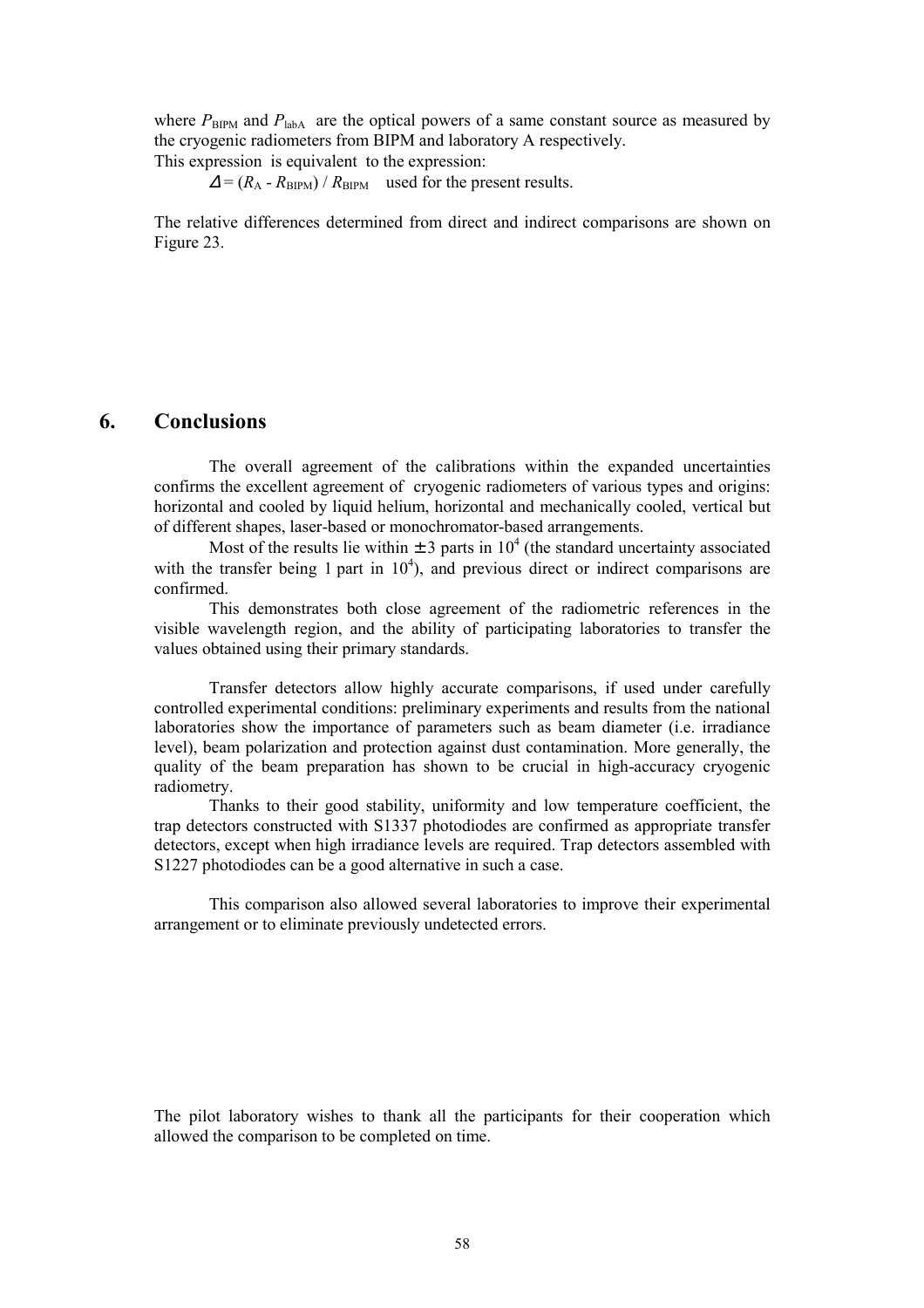# **7. APPENDIX**

# **7.1. Document sent to the participating laboratories**

The following document was sent to the participating laboratories together with the detectors to be calibrated.

#### *Experimental parameters*

All measurements at the BIPM were made with the following parameters:

beam-diameter: 2 mm to 2.5 mm  $(1/e^2)$  diameter) radiant intensity:  $400 \mu W$  (typical)<br>temperature:  $20.5 \text{ °C}$ temperature:

Participants are not obliged to use identical parameters but must communicate the values used to the BIPM to allow for the calculation of correction factors. The use of parameters as close as possible to these would reduce the uncertainties of the comparison. If the beam diameter is smaller than 2 mm  $(1/e^2)$ , then the radiant intensity should be decreased, so as to avoid non-linearity effects in the detector responsivity.

All the detectors were calibrated at the BIPM at all the wavelengths proposed for the comparison, namely:

476.2 nm (Kr line) - 488.0 nm (Ar line) - 514.5 nm (Ar line) - 568.2 nm (Kr line)- 632.8 nm (He-Ne line) - 647.1 nm (Kr line).

Participants should calibrate the detectors at least at three wavelengths on this list. The argon line at 514.5 nm is the proposed common wavelength and should be used if possible.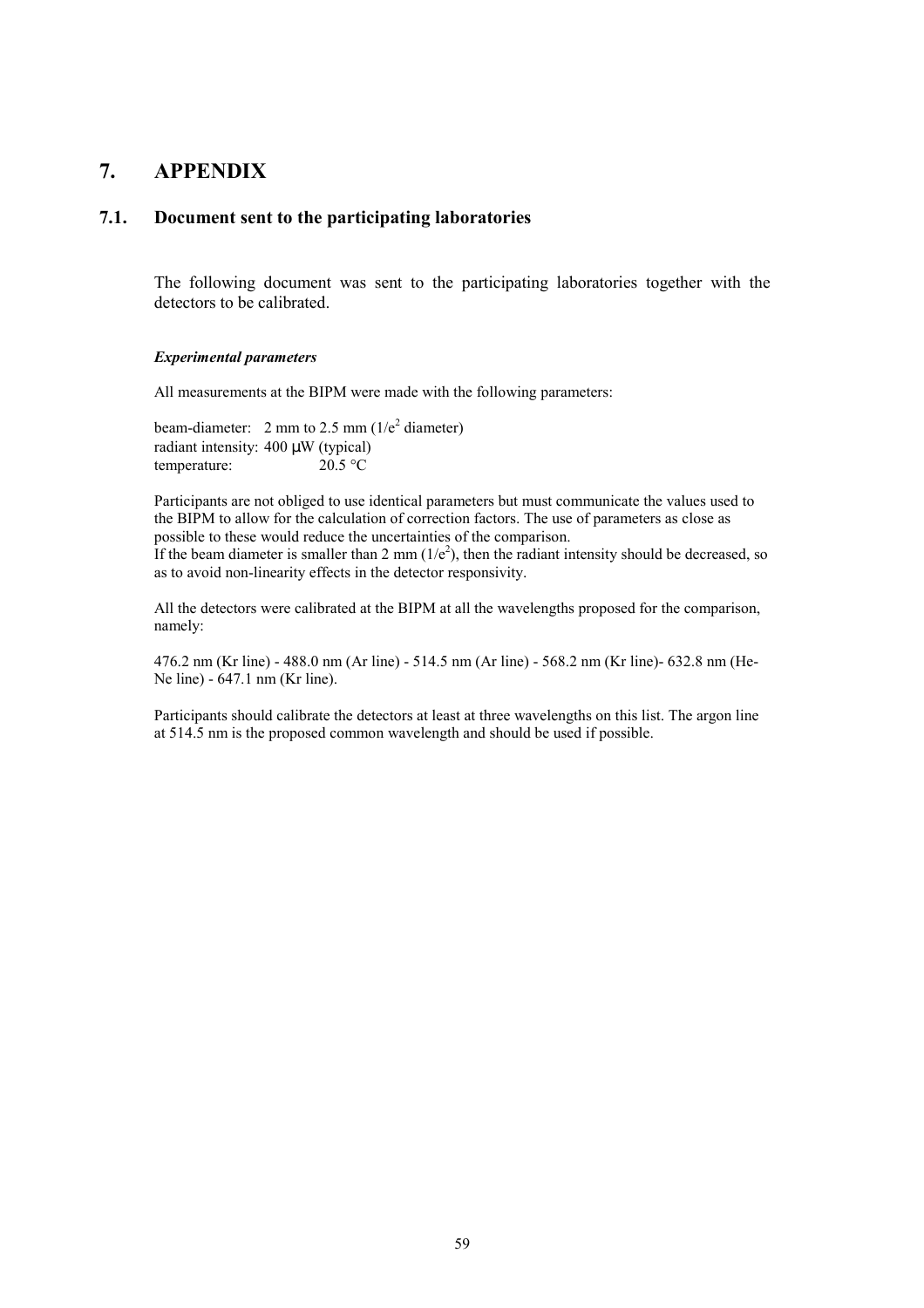#### *Alignment procedures*



Figure 1. Alignment procedure for transmission traps. A: input aperture alignment device (brass) B: output aperture alignment device (semi transparent)

#### **Alignment procedure for transmission traps**

(see Fig. 1)

- a) remove completely the two rotatable dust caps
- b) insert the alignment device A (made of brass, with a flat side) in the input aperture
- c) translate the trap along the x and y axis to align the central hole in the beam
- d) insert the semi-transparent alignment device B in the output hole
- e) rotate the trap about the x and y axis so that the output beam hits the center of B

f) repeat steps 'c' to 'e' until the input beam and the output beam are centred in the input and output hole respectively.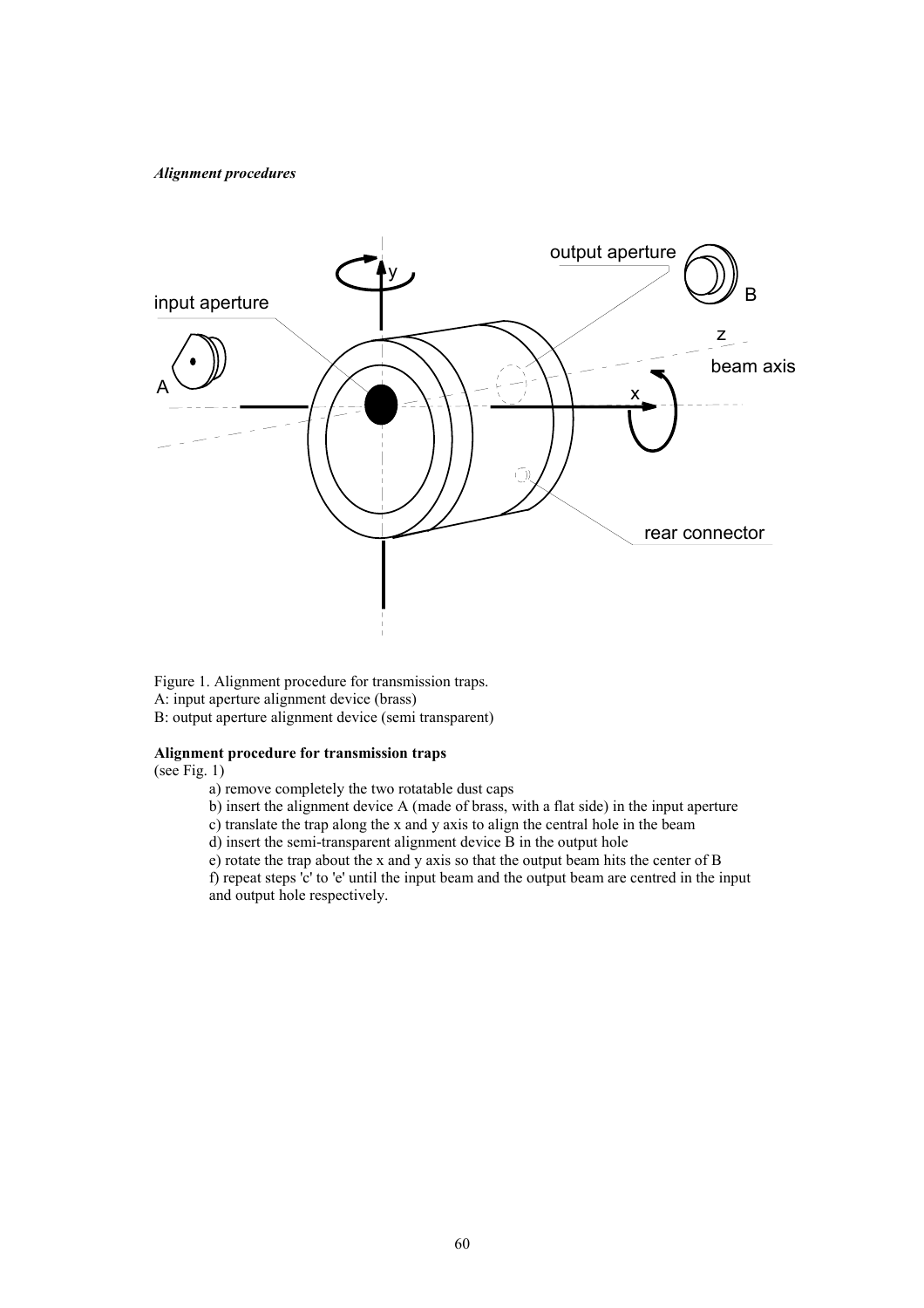#### **Alignment procedure for the reflection trap.**

(see Fig. 2)

- a) remove the whole plastic dust cap
- b) insert the alignment device C in the input hole
- c) translate the trap along the x and y axis to align the central hole in the beam
- d) rotate the trap about the x and y axis so that the weak residual reflected beam is collinear with the input beam.
- 
- e) repeat steps 'b' to 'd' to check both the position and the orientation.



Figure 2. Alignment procedure for the reflection trap. C: alignment device (brass)

#### **Orientation with respect to the direction of polarisation of the input beam.**

Trap detectors show a residual sensitivity to the state of polarisation of the beam. An orientation with respect to the direction of polarisation has been chosen arbitrarily, and the traps have to be calibrated and used always oriented the same way.

Transmission traps:

The line joining the center of the input face and the center of the input hole has to be parallel to the direction of vibration of the electrical vector (see Fig. 3-a).

Reflection trap:

The direction of vibration has to be parallel to the flat part on the right hand side of the mechanical mounting (reference side), as shown on Fig.3-b.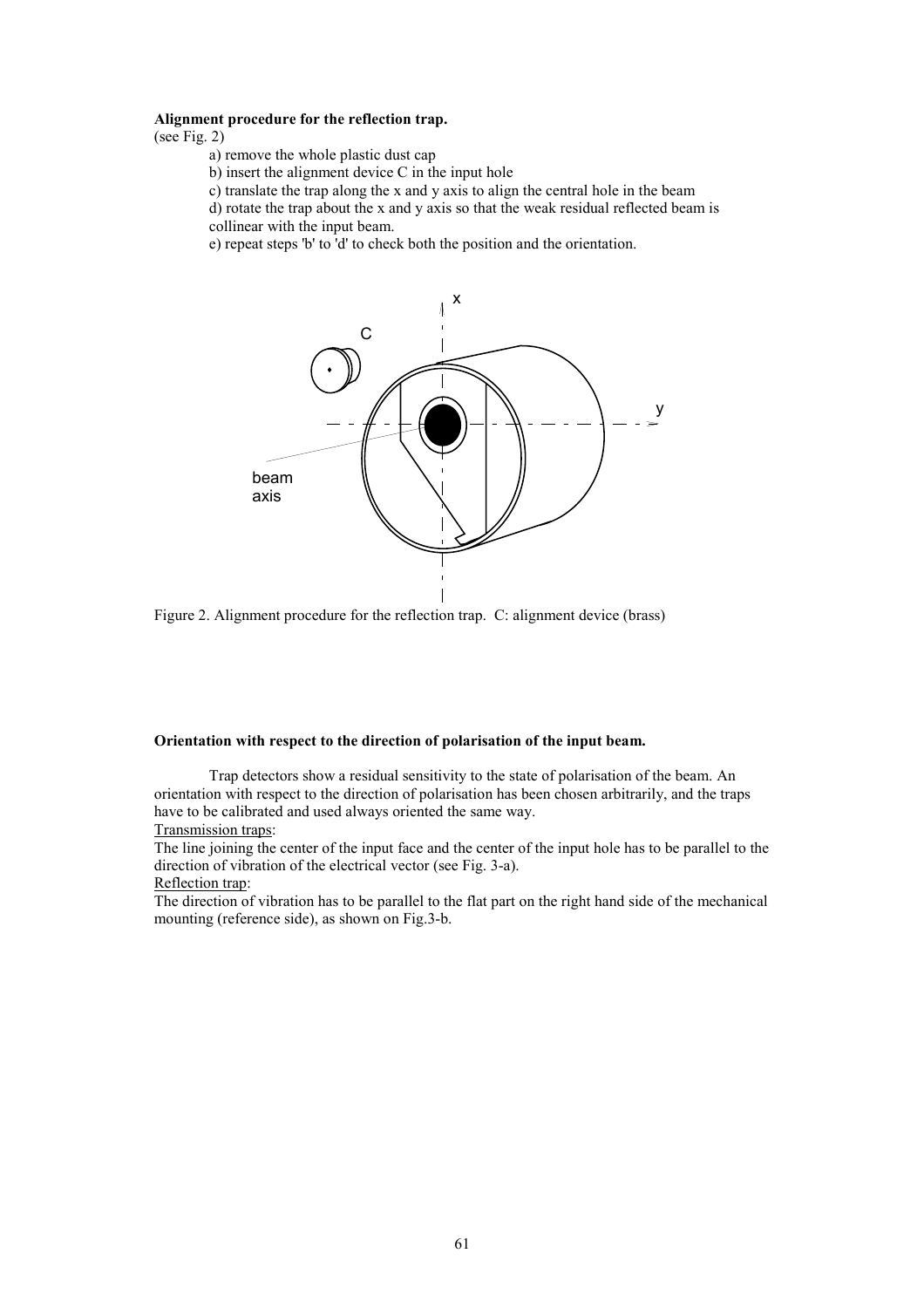

Figure 3-a. Orientation of the transmission traps with respect to the direction of polarization of the beam.



Figure 3-b. Orientation of the reflection traps with respect to the direction of polarization of the beam.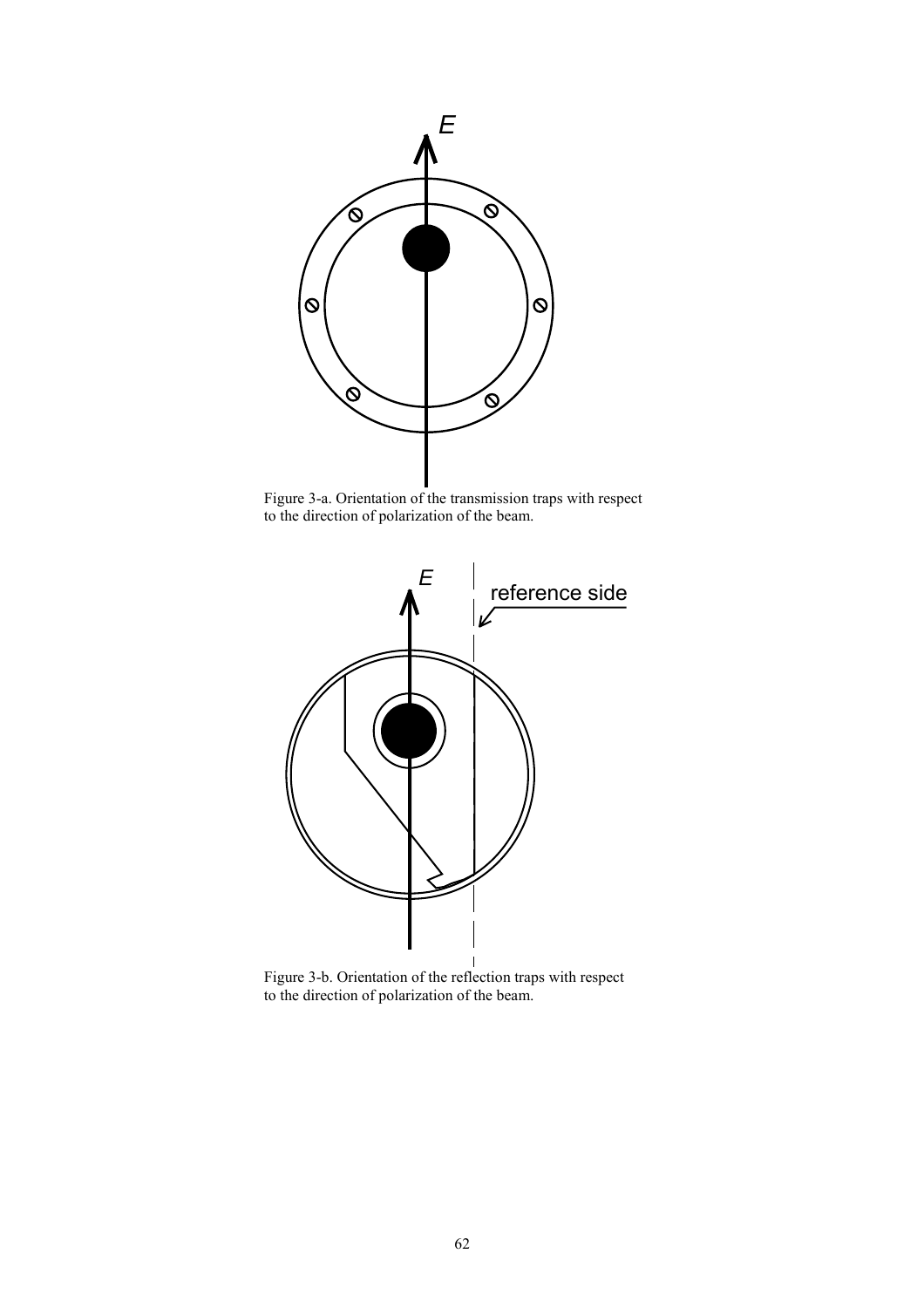# **7.2. List of figures**

| <b>Figure 2</b> - Three-dimensional view: uniformity of the responsivity of a transmission trap at $\lambda$ =                                                                            |
|-------------------------------------------------------------------------------------------------------------------------------------------------------------------------------------------|
|                                                                                                                                                                                           |
| Figure 3 - Uniformity of responsivity of a transmission trap at $\lambda$ = 514 nm. The scanned area is                                                                                   |
|                                                                                                                                                                                           |
| Figure 4 - Spatial uniformity effects at $\lambda$ = 514 nm: relative change in responsivity of a reflection                                                                              |
|                                                                                                                                                                                           |
| Figure 5-Temperature-controlled housing used to measure the temperature coefficient of the trap                                                                                           |
|                                                                                                                                                                                           |
| Figure 6 - Relative change in reflectance of a single photodiode as a function of temperature, at                                                                                         |
|                                                                                                                                                                                           |
| Figure 7 - Relative change in responsivity as a function of the rotation angle about the beam axis.                                                                                       |
| The example shows the behaviour of two different transmission traps at $\lambda = 476$ nm 10                                                                                              |
|                                                                                                                                                                                           |
| Figure 9 - Experimental arrangement used for non-linearity measurements by flux addition.  12                                                                                             |
| Figure 10 - Non-linearity of a reflection trap as a function of optical power for three different                                                                                         |
|                                                                                                                                                                                           |
| Figure 11 - Non-linearity of a transmission trap as a function of optical power for three different                                                                                       |
|                                                                                                                                                                                           |
| Figure 12 - Two possible alignments of beams A and B on the photodetector: superimposed (case                                                                                             |
|                                                                                                                                                                                           |
| Figure 13 - Stability of the optical measurements during a calibration series at 514 nm (automated                                                                                        |
| measurements performed during a single night). Open circles: signal from the trap detector                                                                                                |
| aligned in the beam. Filled circles: optical power as measured by the cryogenic radiometer.                                                                                               |
|                                                                                                                                                                                           |
| Figure 14 - Open circles: repeatability of the calibrations of a reference trap at $\lambda$ = 647 nm. The                                                                                |
| trap was calibrated with the BIPM cryogenic radiometer over more than three years. Filled                                                                                                 |
| circles: ratio of the responsivities of two reference traps calibrated at the same time (relative                                                                                         |
|                                                                                                                                                                                           |
| Figure 15 - Round 1. Stability of the transfer detectors when compared with the reference group:                                                                                          |
| relative change in responsivity at each wavelength, as measured after return to the BIPM19                                                                                                |
| Figure 16 - Round 2. Stability of the transfer detectors compared with the reference group:                                                                                               |
| relative change in responsivity at each wavelength, as measured after return to the BIPM20                                                                                                |
| Figure 17 - Round 3. Stability of the transfer detectors compared with the reference group:                                                                                               |
| relative change in responsivity at each wavelength, as measured after return to the BIPM20<br>Figure 18 - Round 4. Stability of the transfer detectors compared with the reference group: |
| relative change in responsivity at each wavelength, as measured after return to the BIPM21                                                                                                |
| Figure 19 - Relative change in responsivity of the reference group of trap detectors, as measured                                                                                         |
| by the BIPM cryogenic radiometer over the three years of the comparison.                                                                                                                  |
| Figure 20 - Percentage of laboratories in agreement within the expanded uncertainties50                                                                                                   |
| Figure 21 - Relative difference in the calibration of the transfer detectors (average value obtained                                                                                      |
| from three transfer detectors per laboratory). The CCPR Reference value (zero line) is the                                                                                                |
| weighted mean of the relative differences $(R_{LAB} - R_{BPM})/R_{BPM}$ calculated at each wavelength.                                                                                    |
| The uncertainty bars combine the relative standard uncertainties from each laboratory and the                                                                                             |
| uncertainty associated with the transfer. The acronyms PTB-R and PTB-T stand for PTB-                                                                                                     |
| Radiometry laboratory, and PTB-Temperature Radiation laboratory, respectively.                                                                                                            |
| Laboratories marked with a (a) have also participated in a previous round. The uncertainty                                                                                                |
|                                                                                                                                                                                           |
| Figure 22 - Relative difference in the calibration of the transfer detectors. The zero line (CCPR                                                                                         |
| reference value) and the uncertainty bars are the same as those used in Figure 21. The                                                                                                    |
| acronyms PTB-R and PTB-T stand for PTB-Radiometry laboratory, and PTB-Temperature                                                                                                         |
| Radiation laboratory, respectively. Results marked with a (a) correspond to results published                                                                                             |
| in the BIPM Progress reports after the first participation of the laboratory (which later                                                                                                 |
| repeated its measurements). Results marked with a (b) correspond to values published in the                                                                                               |
|                                                                                                                                                                                           |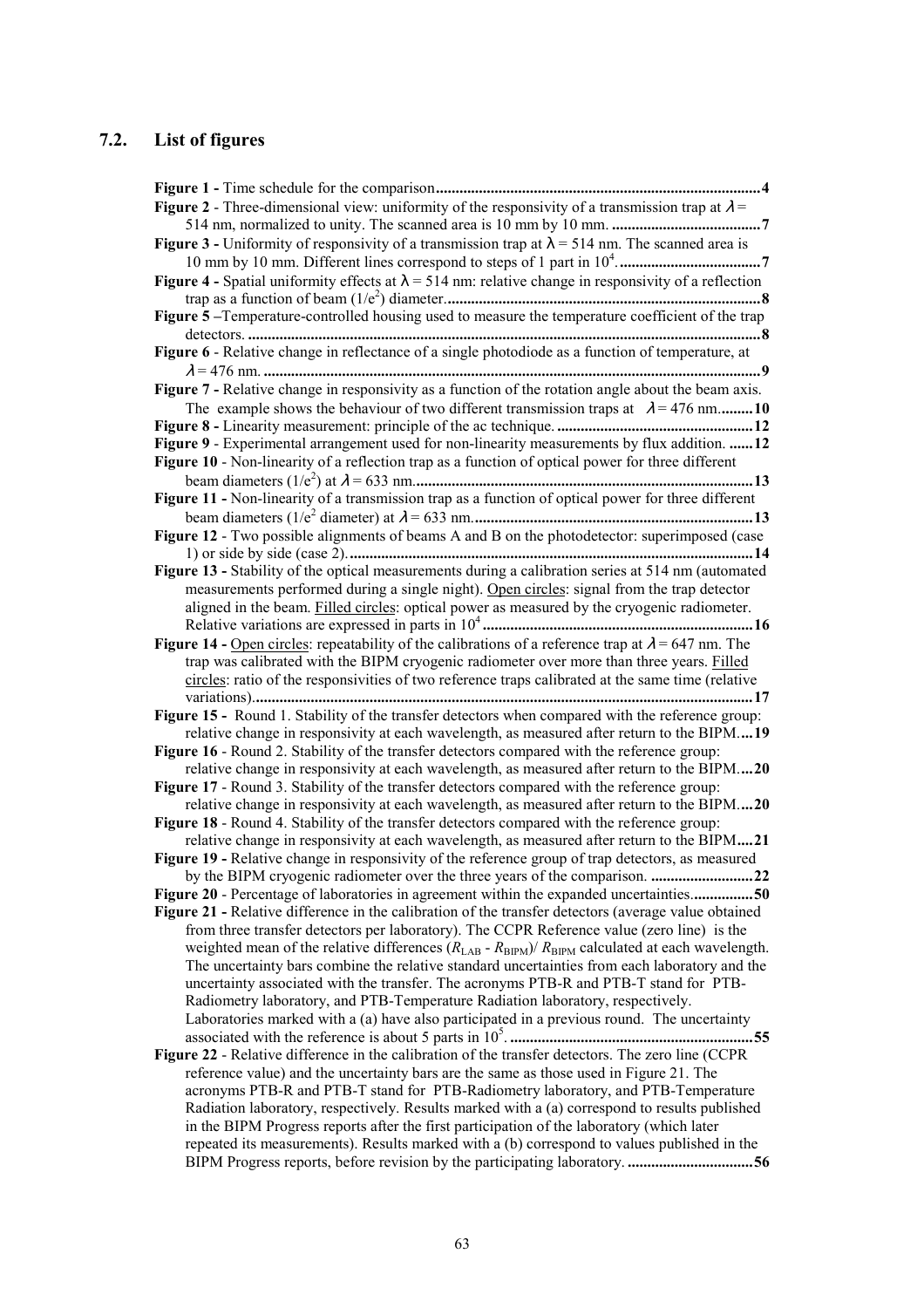**Figure 23 -** Comparison of the BIPM cryogenic radiometer with other laboratories: previous measurements and results from this comparison. Results marked with a (\*) are direct comparisons. The zero line represents the BIPM used as a common reference. The uncertainty bars represent the relative combined standard uncertainties. The acronym PTB-R stands for PTB Radiometry laboratory (Braunschweig). **........................................................57**

# **7.3. List of tables**

| Table 2 - List of participating laboratories (see list of acronyms). Laboratories marked with $a(*)$         |  |
|--------------------------------------------------------------------------------------------------------------|--|
|                                                                                                              |  |
| Table 3 - Temperature coefficients of the transfer detectors as a function of wavelength  9                  |  |
| Table 4 - BIPM uncertainty budget for the calibration of the transfer detectors used in the                  |  |
|                                                                                                              |  |
| Table 5 - Correction factor for long-term changes, applied to the results of the third round21               |  |
| Table 6 - Uncertainties associated with the transfer detectors when comparing results from                   |  |
|                                                                                                              |  |
| Table 7 - CSIRO. Relative standard uncertainty in absolute power measurement with the                        |  |
|                                                                                                              |  |
| Table 8 - CSIRO. Relative standard uncertainty in trap detector optical power measurements for               |  |
|                                                                                                              |  |
| Table 9 - Correction factors used to correct the CSIRO results for the 2.5 °C temperature                    |  |
|                                                                                                              |  |
|                                                                                                              |  |
| Table 11 - HUT. Relative combined standard uncertainty for trap calibrations25                               |  |
| Table 12 - Correction factors used to correct the HUT results for the 3.5 °C temperature difference          |  |
|                                                                                                              |  |
|                                                                                                              |  |
| Table 14 - Correction factors used to correct the SP results for the temperature differences                 |  |
|                                                                                                              |  |
|                                                                                                              |  |
|                                                                                                              |  |
| Table 17 - NIST. Relative combined (type A and type B) standard uncertainty in trap detector                 |  |
|                                                                                                              |  |
| Table 18 - Correction factors used to correct the NIST results for the temperature difference                |  |
|                                                                                                              |  |
|                                                                                                              |  |
| Table 20 - NIST. Relative combined standard uncertainty of the comparison. 29                                |  |
| Table 21 - NPL relative standard uncertainties associated with the trap calibrations29                       |  |
|                                                                                                              |  |
| Table 23 - Relative combined standard uncertainty of the comparison (NPL)30                                  |  |
|                                                                                                              |  |
|                                                                                                              |  |
| <b>Table 26</b> – BNM-INM: Relative combined standard uncertainty $u_c$ for the calibration of the           |  |
|                                                                                                              |  |
| Table 27 - Correction factors used to correct the BNM-INM results for the 3.5 °C temperature                 |  |
|                                                                                                              |  |
|                                                                                                              |  |
| Table 29 - Relative combined standard uncertainty of the comparison (BNM-INM). 32                            |  |
| Table 30 – Parameters for the calibration of the transfer detectors at the PTB. 33                           |  |
|                                                                                                              |  |
| Table 32 - Relative combined standard uncertainty of the comparison (PTB-R). 34                              |  |
| Table 33 - IFA uncertainty budget for the calibration of the transfer detectors35                            |  |
|                                                                                                              |  |
|                                                                                                              |  |
| Table 36 - MSL: uncertainty budget for the calibration of the transfer detectors36                           |  |
| Table 37 - Correction factors used to correct the MSL results for the 0.5 $\degree$ C temperature difference |  |
|                                                                                                              |  |
|                                                                                                              |  |
|                                                                                                              |  |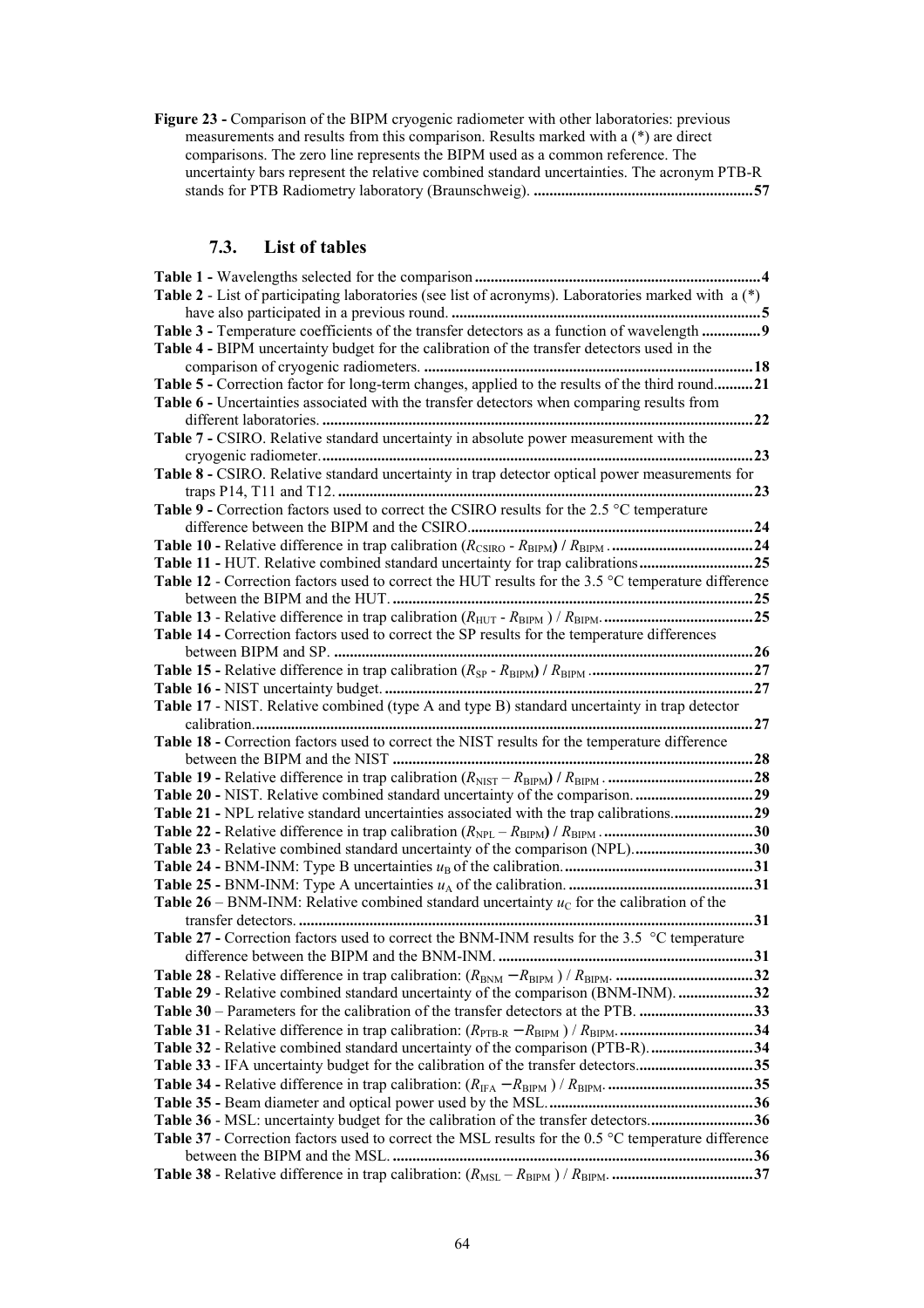| Table 39 - Relative combined standard uncertainty of the comparison (MSL). 37                                                                                                        |
|--------------------------------------------------------------------------------------------------------------------------------------------------------------------------------------|
| <b>Table 40</b> - Correction factors used to correct the DFM results for the 2.5 $^{\circ}$ C temperature                                                                            |
|                                                                                                                                                                                      |
|                                                                                                                                                                                      |
| Table 42 - Uncertainty budget for the calibration of NRC radiometers using the cryogenic                                                                                             |
|                                                                                                                                                                                      |
| Table 43 - Uncertainty budget for the calibration of BIPM traps using NRC transfer radiometers                                                                                       |
|                                                                                                                                                                                      |
| Table 44 - Combined relative standard uncertainty for the calibration of one BIPM trap using six                                                                                     |
| Table 45 - Correction factors used to correct the NRC results for the temperature difference                                                                                         |
|                                                                                                                                                                                      |
|                                                                                                                                                                                      |
| Table 47 - Polarization correction factor to be applied to the responsivity values obtained with an                                                                                  |
|                                                                                                                                                                                      |
|                                                                                                                                                                                      |
| Table 49 - NMI-VSL uncertainty budget for the calibration of the BIPM transfer detectors 42                                                                                          |
| Table 50 - Correction factors used to correct the NMi-VSL results for the temperature difference                                                                                     |
|                                                                                                                                                                                      |
| Table 51 - Polarization correction factor to be applied to the responsivity values obtained with an                                                                                  |
|                                                                                                                                                                                      |
|                                                                                                                                                                                      |
| Table 53 - ETL uncertainty budget for the calibration of the BIPM transfer detectors.  44                                                                                            |
|                                                                                                                                                                                      |
| Table 55 - Correction factors used to correct the KRISS results for the temperature difference                                                                                       |
|                                                                                                                                                                                      |
| Table 57 – IEN uncertainty budget for the calibration of the BIPM transfer detectors 47                                                                                              |
|                                                                                                                                                                                      |
| Table 59 - Contribution to the relative uncertainty of laser power calibration by electrical                                                                                         |
|                                                                                                                                                                                      |
| Table 60 - PTB - Radiation Thermometry laboratory: uncertainty budget for the calibration of the                                                                                     |
|                                                                                                                                                                                      |
| Table 61 - Correction factors used to correct the PTB-T results for the temperature difference                                                                                       |
|                                                                                                                                                                                      |
|                                                                                                                                                                                      |
| Table 63 – Weighted mean, arithmetic mean and median of the relative differences from the                                                                                            |
| BIPM value in the calibration of the transfer detectors, as calculated from the relative                                                                                             |
| 51<br>differences and their associated uncertainties summarized in Table 65.                                                                                                         |
| Table 64 - Uncertainty associated with three possible common references. 51                                                                                                          |
| <b>Table 65</b> - Relative difference $\Delta = (R_{LAB} - R_{BIPM})/R_{BIPM}$ in the calibration of the transfer detectors                                                          |
| (average value obtained from three transfer detectors per laboratory) calculated at each<br>wavelength. The uncertainty $u_c$ combines the relative standard uncertainties from each |
| laboratory and the uncertainty associated with the transfer. Values are expressed in parts in                                                                                        |
| 10 <sup>4</sup> . The acronyms PTB-R and PTB-T stand for PTB-Radiometry laboratory, and PTB-                                                                                         |
| 53                                                                                                                                                                                   |
| <b>Table 66</b> - Difference $\Delta_{\text{Ref}}$ from the CCPR Reference value (weighted mean of the relative                                                                      |
| differences) in the calibration of the transfer detectors calculated at each wavelength. The                                                                                         |
| uncertainty $u_c$ combines the relative standard uncertainties from each laboratory, the                                                                                             |
| uncertainty associated with the transfer and the uncertainty associated with the reference                                                                                           |
| value. Values are expressed in parts in $10^4$ . The acronyms PTB-R and PTB-T stand for PTB-                                                                                         |
| Radiometry laboratory, and PTB-Temperature Radiation laboratory respectively. The                                                                                                    |
|                                                                                                                                                                                      |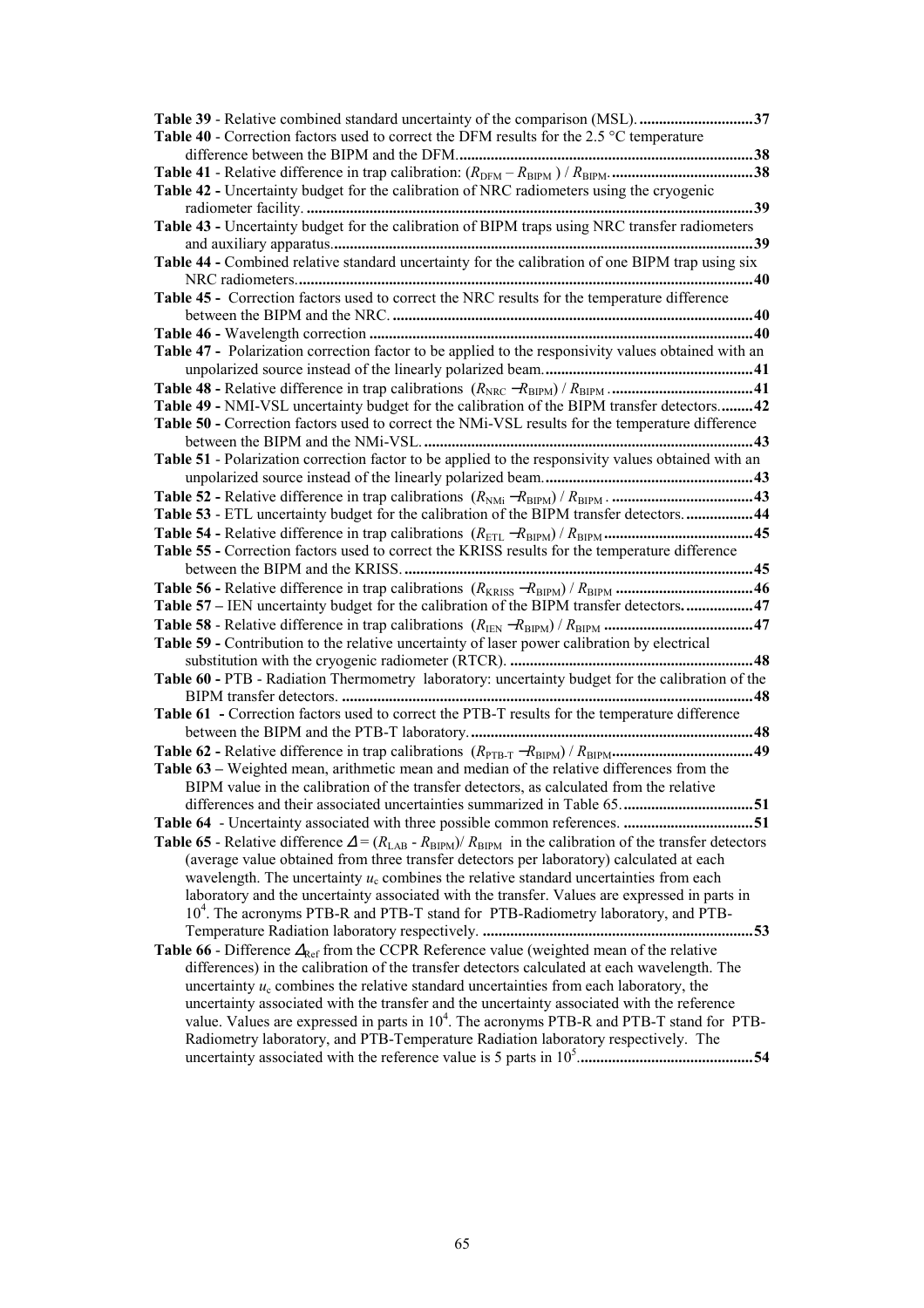# **7.4. List of acronyms**

| <b>BNM-INM</b>                                           | Bureau National de Métrologie - Institut National de Métrologie, Paris,<br>France.         |  |  |  |  |  |  |  |
|----------------------------------------------------------|--------------------------------------------------------------------------------------------|--|--|--|--|--|--|--|
| <b>CSIRO</b>                                             | Commonwealth Scientific and Industrial Research Organization, Lindfield,<br>Australia.     |  |  |  |  |  |  |  |
| <b>DFM</b>                                               | Danish Institute of Fundamental Metrology, Lyngby,<br>Denmark.                             |  |  |  |  |  |  |  |
| ETL                                                      | Electrotechnical Laboratory, Tsukuba,<br>Japan.                                            |  |  |  |  |  |  |  |
| <b>HUT</b>                                               | Helsinki University of Technology, Espoo,<br>Finland.                                      |  |  |  |  |  |  |  |
| <b>IFA</b>                                               | Instituto de Fisica Aplicada, Madrid,<br>Spain.                                            |  |  |  |  |  |  |  |
| <b>KRISS</b>                                             | Korea Research Institute of Standards and Science, Taejon,<br>Rep.of Korea.                |  |  |  |  |  |  |  |
| <b>NIM</b>                                               | National Institute of Metrology, Beijing,<br>P. Rep. of China.                             |  |  |  |  |  |  |  |
| <b>NIST</b>                                              | National Institute of Standards and Technology, Gaithersburg,<br>USA.                      |  |  |  |  |  |  |  |
| NMi-VSL                                                  | Nederlands Meetinstituut, Delft,<br>The Netherlands.                                       |  |  |  |  |  |  |  |
| <b>NPL</b>                                               | National Physical Laboratory, Teddington,<br>United Kingdom.                               |  |  |  |  |  |  |  |
| <b>NRC</b>                                               | National Research Council, Ottawa,<br>Canada.                                              |  |  |  |  |  |  |  |
| <b>PTB</b>                                               | Physikalisch-Technische Bundesanstalt, Braunschweig and Berlin,<br>Germany.                |  |  |  |  |  |  |  |
| <b>MSL</b>                                               | Measurement Standards Laboratory - Industrial Research Limited<br>Lower Hutt, New Zealand. |  |  |  |  |  |  |  |
| Statens Provningsanstalt, Boras,<br><b>SP</b><br>Sweden. |                                                                                            |  |  |  |  |  |  |  |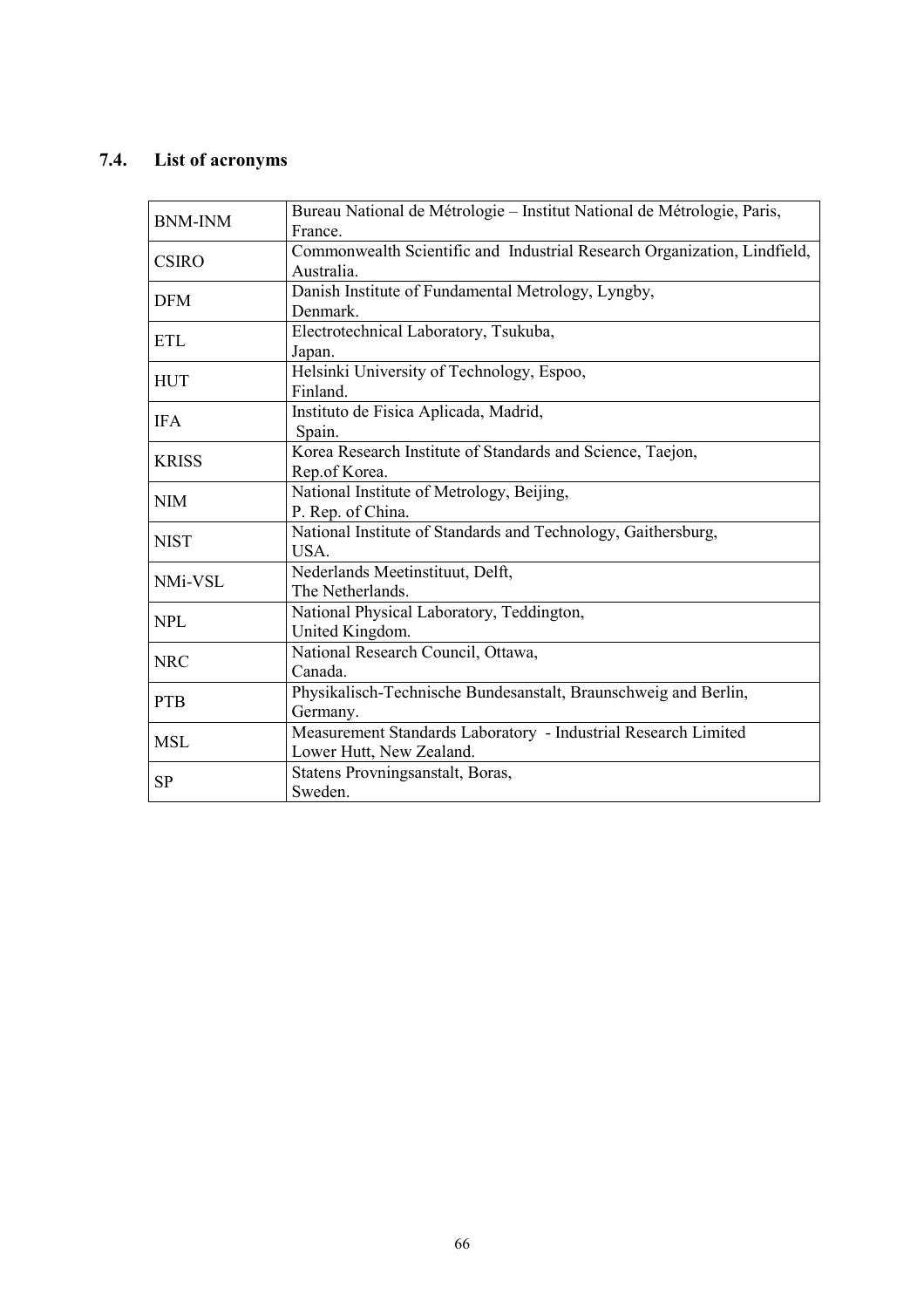# **8. REFERENCES**

l

1 Comité Consultatif de Photométrie et Radiométrie, Report of the 13th Meeting, 1994, BIPM publication.

2 R. Köhler, R. Goebel, R. Pello, O. Touavar, J. Bastie, First results of measurements with the BIPM cryogenic radiometer and comparison with the INM cryogenic radiometer , Proc. of the NEWRAD conference, Berlin, 1994, *Metrologia*, 1996, **32**, 551-555

3 R. Goebel, R. Pello, R. Köhler, P. Haycocks and N. Fox, Comparison of the BIPM cryogenic radiometer with a mechanically cooled cryogenic radiometer from the NPL, *Metrologia,* 1996, **33**, 177-179.

4 N.P. Fox, J. Martin, Comparison of two cryogenic radiometers by determining the absolute spectral responsivity of silicon photodiodes with an uncertainty of 0.02%, *App. Opt*, 1990, **29**, 4686-4693.

5 N.P. Fox , Trap detectors and their properties, *Metrologia*, 1991, **28**, 197-202.

6 J. L. Gardner, Transmission trap detectors, *Appl. Opt*., 1994, **33**, 5914-5918.

7 R. Kˆhler, R. Goebel, R. Pello, Report on the international comparison of spectral responsivity of silicon detectors, 1994, Rapport BIPM 94-9.

8 Fu Lei and J. Fisher, Characterization of Photodiodes in the UV And Visible Spectral Range Based on Cryogenic Radiometry, *Metrologia*, 1993, **30**, 297-303.

9 T. Kübarsepp, P. Kärhä., E. Ikonen, Characterization of a polarizationindependent transmission trap detector, *Appl. Opt*., 1997, **36**, 2807-2812.

10 J. Campos, P. Corredera, A. Pons, A. Corrons, J.L. Fontecha, Reflectance dependencies of silicon trap detectors, *Metrologia*, 1998, **35**, 455-460.

11 R. Goebel, S. Yilmaz and R. Pello, Polarization dependence of trap detectors, *Metrologia*, 1996, **33**, 207-213.

12 K.D. Stock, S. Morozova, L. Liedquist and H. Hofer, Nonlinearity of the quantum efficiency of Si reflection trap detectors at 633 nm, *Metrologia*, 1998, **35**, 451- 454.

13 R. Goebel and M. Stock, Non linearity and polarization effects in silicon trap detectors, *Metrologia*, 1998, **35**, 413-418.

14 T. Kübarsepp, A. Haapalina, P. Kärhä and E. Ikonen, Nonlinearity measurements of silicon photodetectors, *Appl. Opt*, 1998, **37**, 2716-2722.

15 J. Metzdorf, W. Möller, T. Wittchen and D. Hünerhoff, Principle and Application of Differential Spectroradiometry, *Metrologia*, **28**, 1991, 247-250.

16 J. Fischer and Lei Fu, Photodiode nonlinearity measurement with an intensity stabilized laser as a radiation source*, Appl. Opt*., 1993, **32**, 4187-4190.